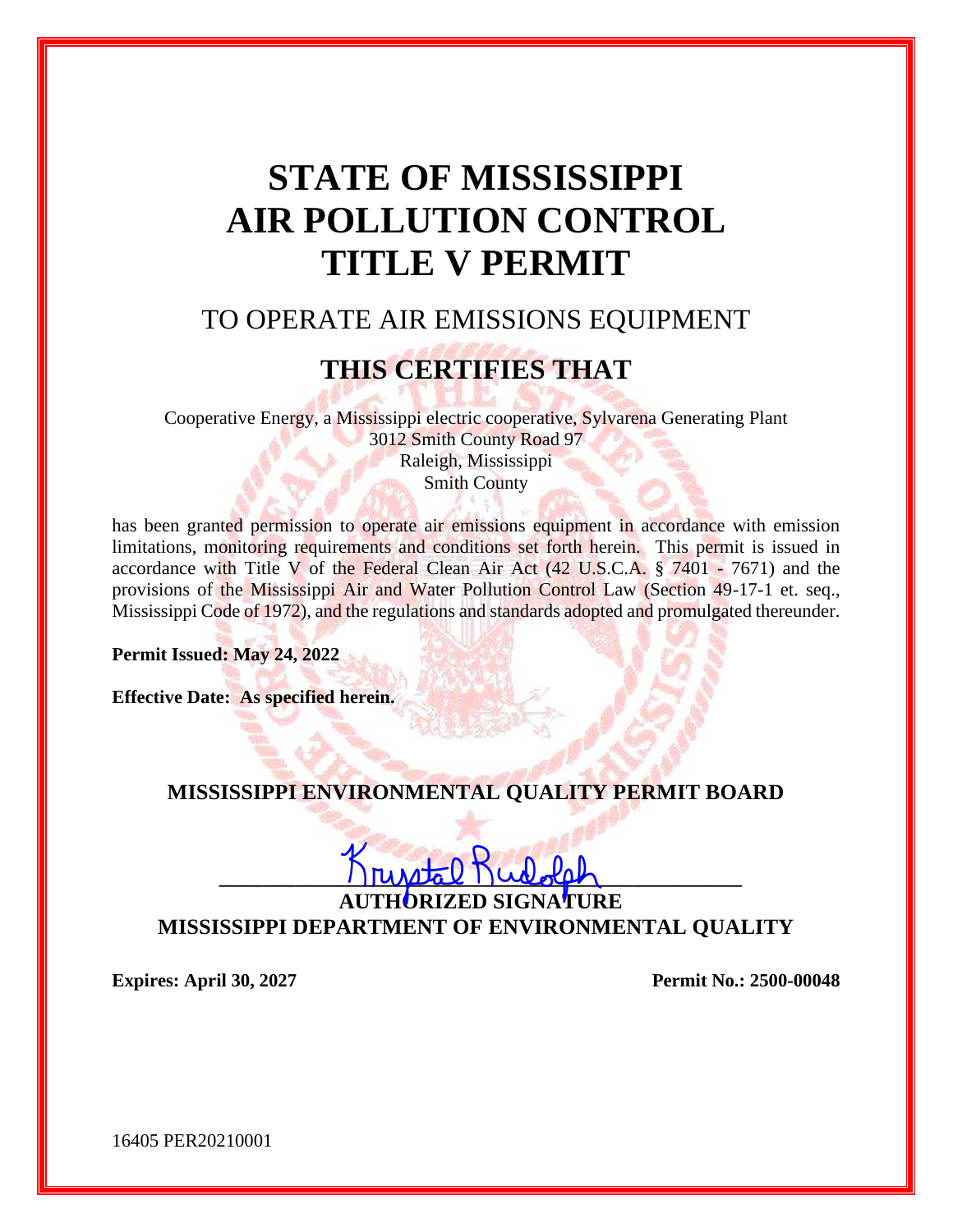## **TABLE OF CONTENTS**

| <b>SECTION 1.</b> |                                                       |  |
|-------------------|-------------------------------------------------------|--|
| <b>SECTION 2.</b> | EMISSION POINTS & POLLUTION CONTROL DEVICES  14       |  |
| <b>SECTION 3.</b> |                                                       |  |
| <b>SECTION 4.</b> |                                                       |  |
| <b>SECTION 5.</b> | MONITORING, RECORDKEEPING & REPORTING REQUIREMENTS 28 |  |
| <b>SECTION 6.</b> |                                                       |  |
| <b>SECTION 7.</b> |                                                       |  |
| <b>SECTION 8.</b> |                                                       |  |
| <b>SECTION 9.</b> |                                                       |  |
|                   |                                                       |  |

#### **APPENDIX A LIST OF ABBREVIATIONS USED IN THIS PERMIT APPENDIX B ACID RAIN PERMIT**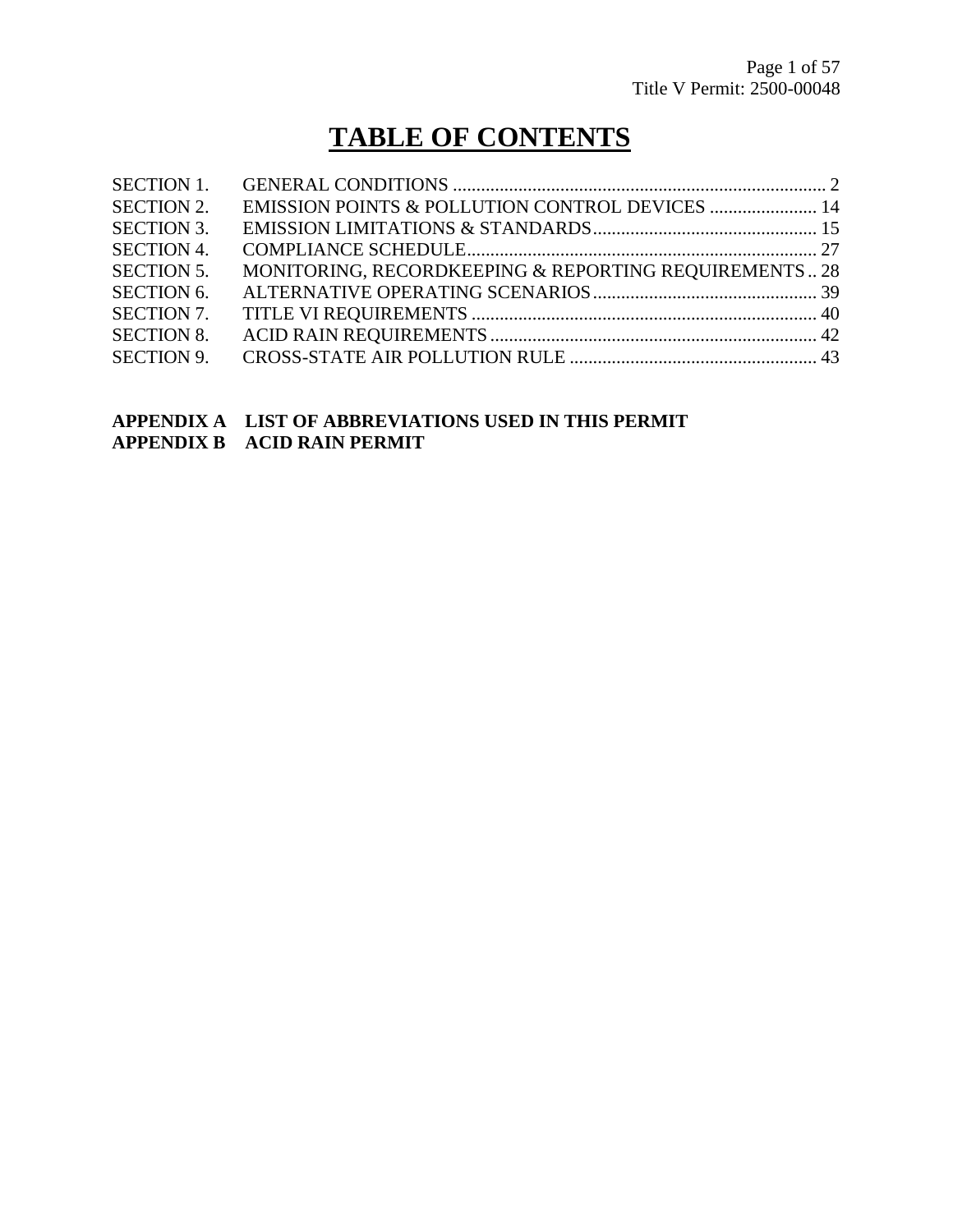#### SECTION 1. GENERAL CONDITIONS

1.1 The permittee must comply with all conditions of this permit. Any permit noncompliance constitutes a violation of the Federal Act and is grounds for enforcement action; for permit termination, revocation and reissuance, or modification; or for denial of a permit renewal application.

(Ref.: 11 Miss. Admin. Code Pt. 2, R. 6.3.A(6)(a).)

1.2 It shall not be a defense for a permittee in an enforcement action that it would have been necessary to halt or reduce the permitted activity in order to maintain compliance with the conditions of this permit.

(Ref.: 11 Miss. Admin. Code Pt. 2, R. 6.3.A(6)(b).)

1.3 This permit and/or any part thereof may be modified, revoked, reopened, and reissued, or terminated for cause. The filing of a request by the permittee for a permit modification, revocation and reissuance, or termination, or of a notification of planned changes or anticipated noncompliance does not stay any permit condition.

(Ref.: 11 Miss. Admin. Code Pt. 2, R. 6.3.A(6)(c).)

- 1.4 Prior to its expiration, this permit may be reopened in accordance with the provisions listed below.
	- (a) This permit shall be reopened and revised under any of the following circumstances:
		- (1) Additional applicable requirements under the Federal Act become applicable to a major Title V source with a remaining permit term of 3 or more years. Such a reopening shall be completed no later than 18 months after promulgation of the applicable requirement. No such reopening is required if the effective date of the requirement is later than the date on which the permit is due to expire, unless the original permit or any of its terms and conditions has been extended.
		- (2) Additional requirements (including excess emissions requirements) become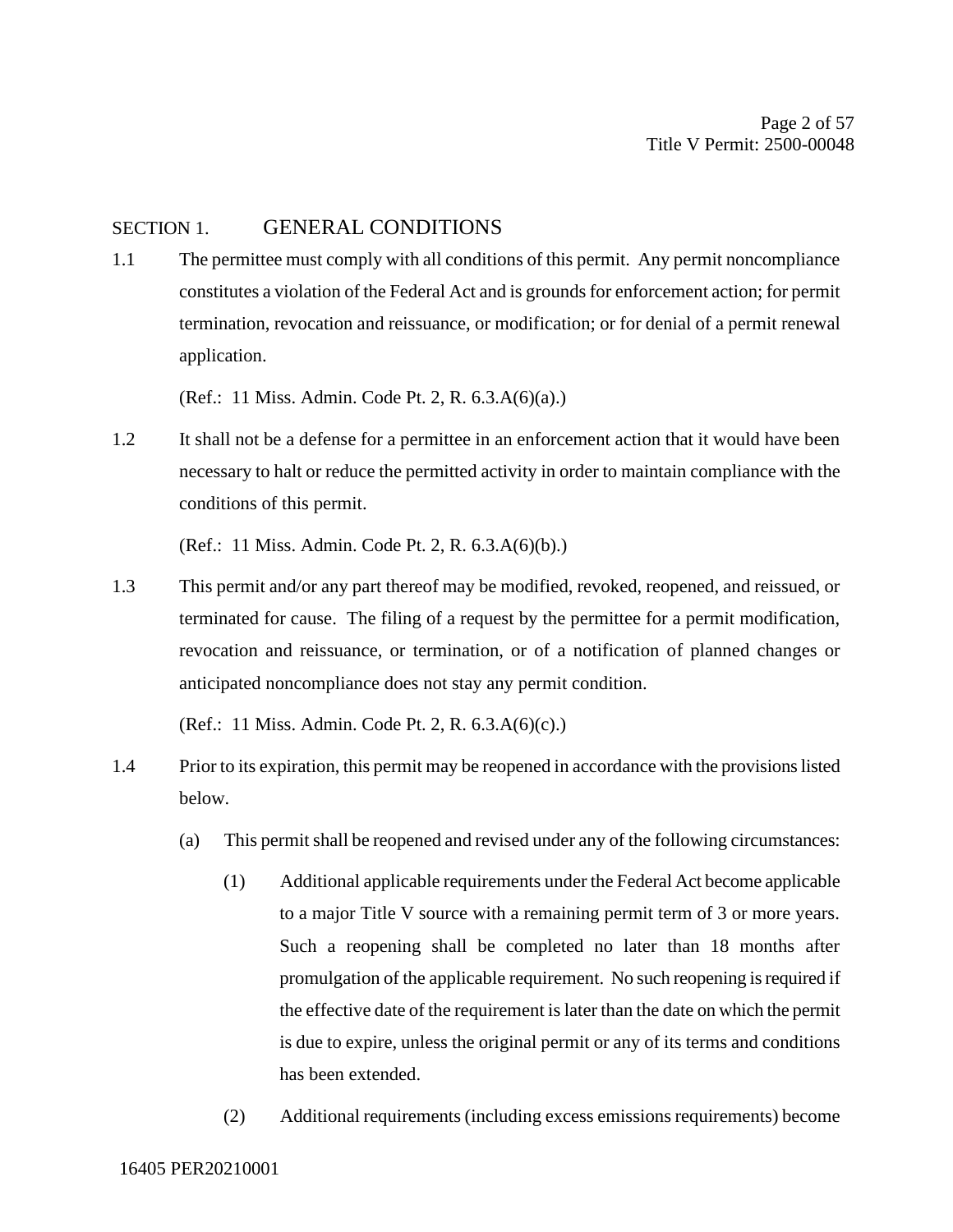applicable to an affected source under the acid rain program. Upon approval by the Administrator, excess emissions offset plans shall be deemed to be incorporated into the permit.

- (3) The Permit Board or EPA determines that the permit contains a material mistake or that inaccurate statements were made in establishing the emission standards or other terms or conditions of the permit.
- (4) The Administrator or the Permit Board determines that the permit must be revised or revoked to assure compliance with the applicable requirements.
- (b) Proceedings to reopen and issue this permit shall follow the same procedures as apply to initial permit issuance and shall only affect those parts of the permit for which cause to reopen exists. Such reopening shall be made as expeditiously as practicable.
- (c) Reopenings shall not be initiated before a notice of such intent is provided to the Title V source by the DEQ at least 30 days in advance of the date that the permit is to be reopened, except that the Permit Board may provide a shorter time period in the case of an emergency.

(Ref.: 11 Miss. Admin. Code Pt. 2, R. 6.4.G.)

1.5 The permittee shall furnish to the DEQ within a reasonable time any information the DEQ may request in writing to determine whether cause exists for modifying, revoking and reissuing, or terminating the permit or to determine compliance with the permit. Upon request, the permittee shall also furnish to the DEQ copies of records required to be kept by the permittee or, for information to be confidential, the permittee shall furnish such records to DEQ along with a claim of confidentiality. The permittee may furnish such records directly to the Administrator along with a claim of confidentiality.

(Ref.: 11 Miss. Admin. Code Pt. 2, R. 6.3.A(6)(e).)

- 1.6 This permit does not convey any property rights of any sort, or any exclusive privilege. (Ref.: 11 Miss. Admin. Code Pt. 2, R. 6.3.A(6)(d).)
- 1.7 The provisions of this permit are severable. If any provision of this permit, or the

16405 PER20210001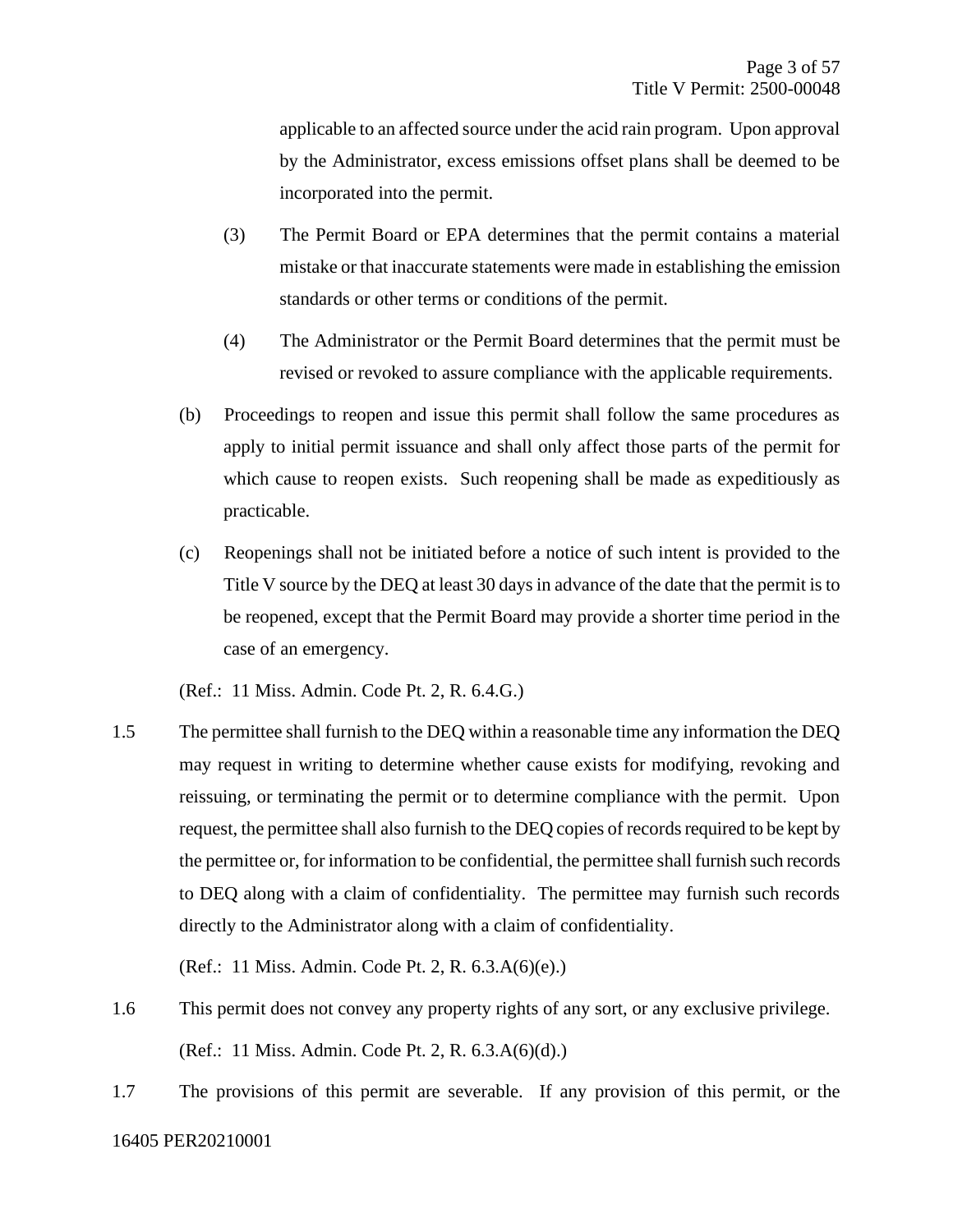application of any provision of this permit to any circumstances, is challenged or held invalid, the validity of the remaining permit provisions and/or portions thereof or their application to other persons or sets of circumstances, shall not be affected thereby.

(Ref.: 11 Miss. Admin. Code Pt. 2, R. 6.3.A(5).)

- 1.8 The permittee shall pay to the DEQ an annual permit fee. The amount of fee shall be determined each year based on the provisions of regulated pollutants for fee purposes and the fee schedule specified in the Commission on Environmental Quality's order which shall be issued in accordance with the procedure outlined in Regulation 11 Miss. Admin. Code Pt. 2, Ch. 6.
	- (a) For purposes of fee assessment and collection, the permittee shall elect for actual or allowable emissions to be used in determining the annual quantity of emissions unless the Commission determines by order that the method chosen by the applicant for calculating actual emissions fails to reasonably represent actual emissions. Actual emissions shall be calculated using emission monitoring data or direct emissions measurements for the pollutant(s); mass balance calculations such as the amounts of the pollutant(s) entering and leaving process equipment and where mass balance calculations can be supported by direct measurement of process parameters, such direct measurement data shall be supplied; published emission factors such as those relating release quantities to throughput or equipment type (e.g., air emission factors); or other approaches such as engineering calculations (e.g., estimating volatilization using published mathematical formulas) or best engineering judgments where such judgments are derived from process and/or emission data which supports the estimates of maximum actual emission.

(Ref.: 11 Miss. Admin. Code Pt. 2, R. 6.6.A(2).)

(b) If the Commission determines that there is not sufficient information available on a facility's emissions, the determination of the fee shall be based upon the permitted allowable emissions until such time as an adequate determination of actual emissions is made. Such determination may be made anytime within one year of the submittal of actual emissions data by the permittee.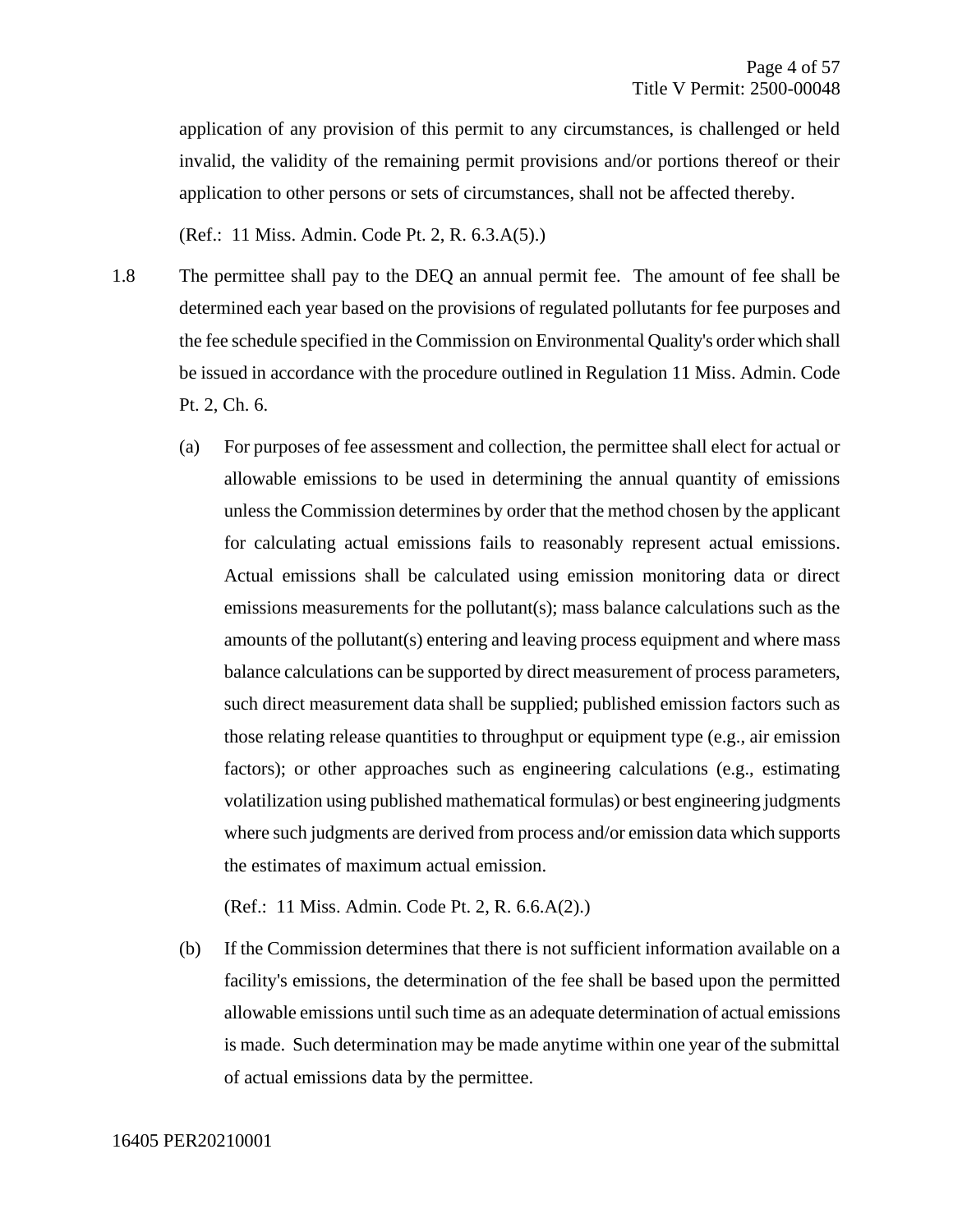(Ref.: 11 Miss. Admin. Code Pt. 2, R. 6.6.A(2).)

(c) If at any time within the year the Commission determines that the information submitted by the permittee on actual emissions is insufficient or incorrect, the permittee will be notified of the deficiencies and the adjusted fee schedule. Past due fees from the adjusted fee schedule will be paid on the next scheduled quarterly payment time.

(Ref.: 11 Miss. Admin. Code Pt. 2, R. 6.6.D(2).)

(d) The fee shall be due September 1 of each year. By July 1 of each year, the permittee shall submit an inventory of emissions for the previous year on which the fee is to be assessed. The permittee may elect a quarterly payment method of four (4) equal payments; notification of the election of quarterly payments must be made to the DEQ by the first payment date of September 1. The permittee shall be liable for penalty as prescribed by State Law for failure to pay the fee or quarterly portion thereof by the date due.

(Ref.: 11 Miss. Admin. Code Pt. 2, R. 6.6.D.)

(e) If in disagreement with the calculation or applicability of the Title V permit fee, the permittee may petition the Commission in writing for a hearing in accordance with State Law. Any disputed portion of the fee for which a hearing has been requested will not incur any penalty or interest from and after the receipt by the Commission of the hearing petition.

(Ref.: 11 Miss. Admin. Code Pt. 2, R. 6.6.C.)

1.9 No permit revision shall be required under any approved economic incentives, marketable permits, emissions trading and other similar programs or processes for changes that are provided for in this permit.

(Ref.: 11 Miss. Admin. Code Pt. 2, R. 6.3.A(8).)

1.10 Any document required by this permit to be submitted to the DEQ shall contain a certification by a responsible official that states that, based on information and belief formed after reasonable inquiry, the statements and information in the document are true,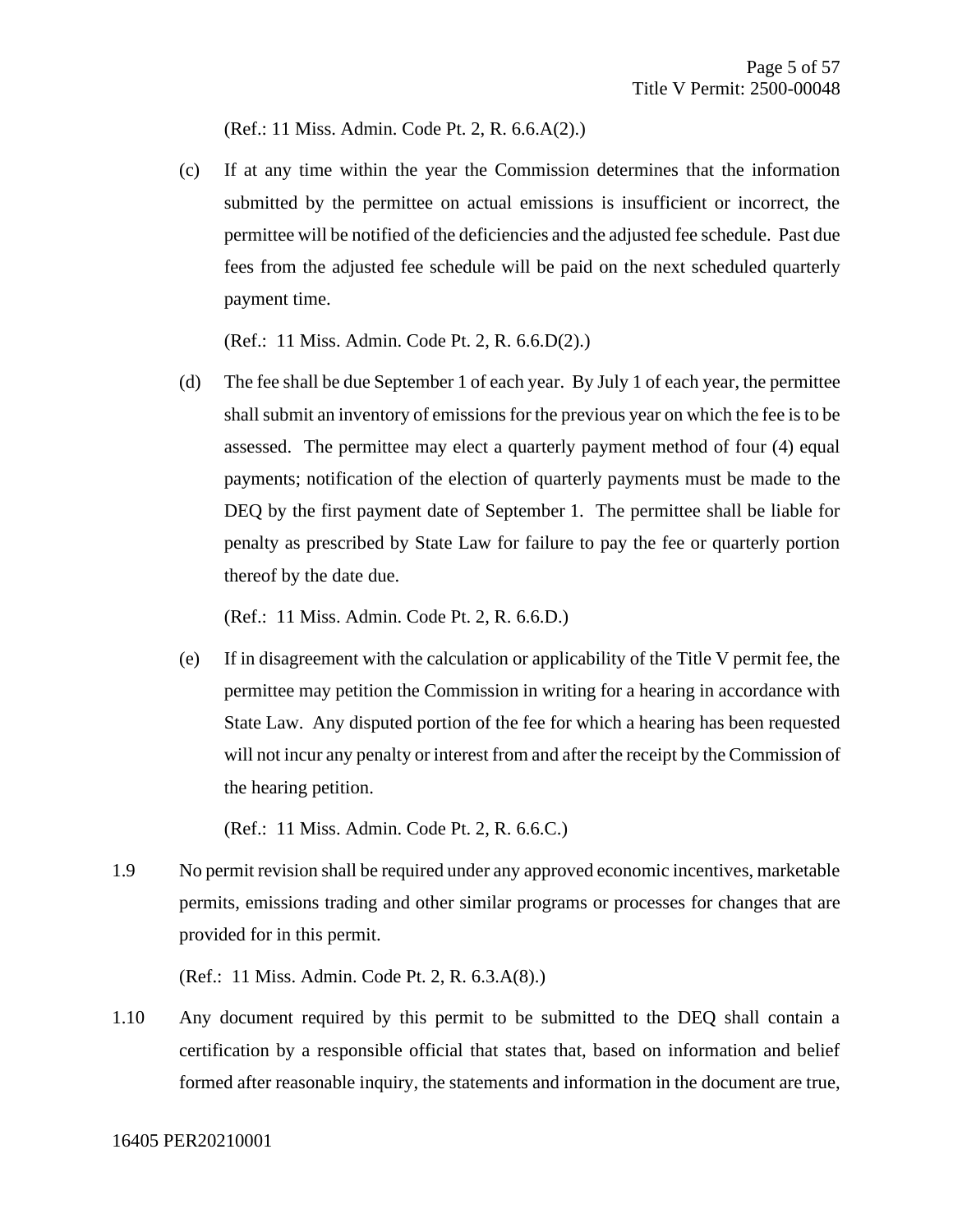accurate, and complete.

(Ref.: 11 Miss. Admin. Code Pt. 2, R. 6.2.E.)

- 1.11 The permittee shall allow the DEQ, or an authorized representative, upon the presentation of credentials and other documents as may be required by law, to perform the following:
	- (a) enter upon the permittee's premises where a Title V source is located or emissionsrelated activity is conducted, or where records must be kept under the conditions of this permit;
	- (b) have access to and copy, at reasonable times, any records that must be kept under the conditions of this permit;
	- (c) inspect at reasonable times any facilities, equipment (including monitoring and air pollution control equipment), practices, or operations regulated or required under the permit; and
	- (d) as authorized by the Federal Act, sample or monitor, at reasonable times, substances or parameters for the purpose of assuring compliance with the permit or applicable requirements.

(Ref.: 11 Miss. Admin. Code Pt. 2, R. 6.3.C(2).)

1.12 Except as otherwise specified or limited herein, the permittee shall have necessary sampling ports and ease of accessibility for any new air pollution control equipment, obtained after May 8, 1970, and vented to the atmosphere.

(Ref.: 11 Miss. Admin. Code Pt. 2, R. 1.3.I(1).)

1.13 Except as otherwise specified or limited herein, the permittee shall provide the necessary sampling ports and ease of accessibility when deemed necessary by the Permit Board for air pollution control equipment that was in existence prior to May 8, 1970.

(Ref.: 11 Miss. Admin. Code Pt. 2, R. 1.3.I(2).)

1.14 Compliance with the conditions of this permit shall be deemed compliance with any applicable requirements as of the date of permit issuance where such applicable requirements are included and are specifically identified in the permit or where the permit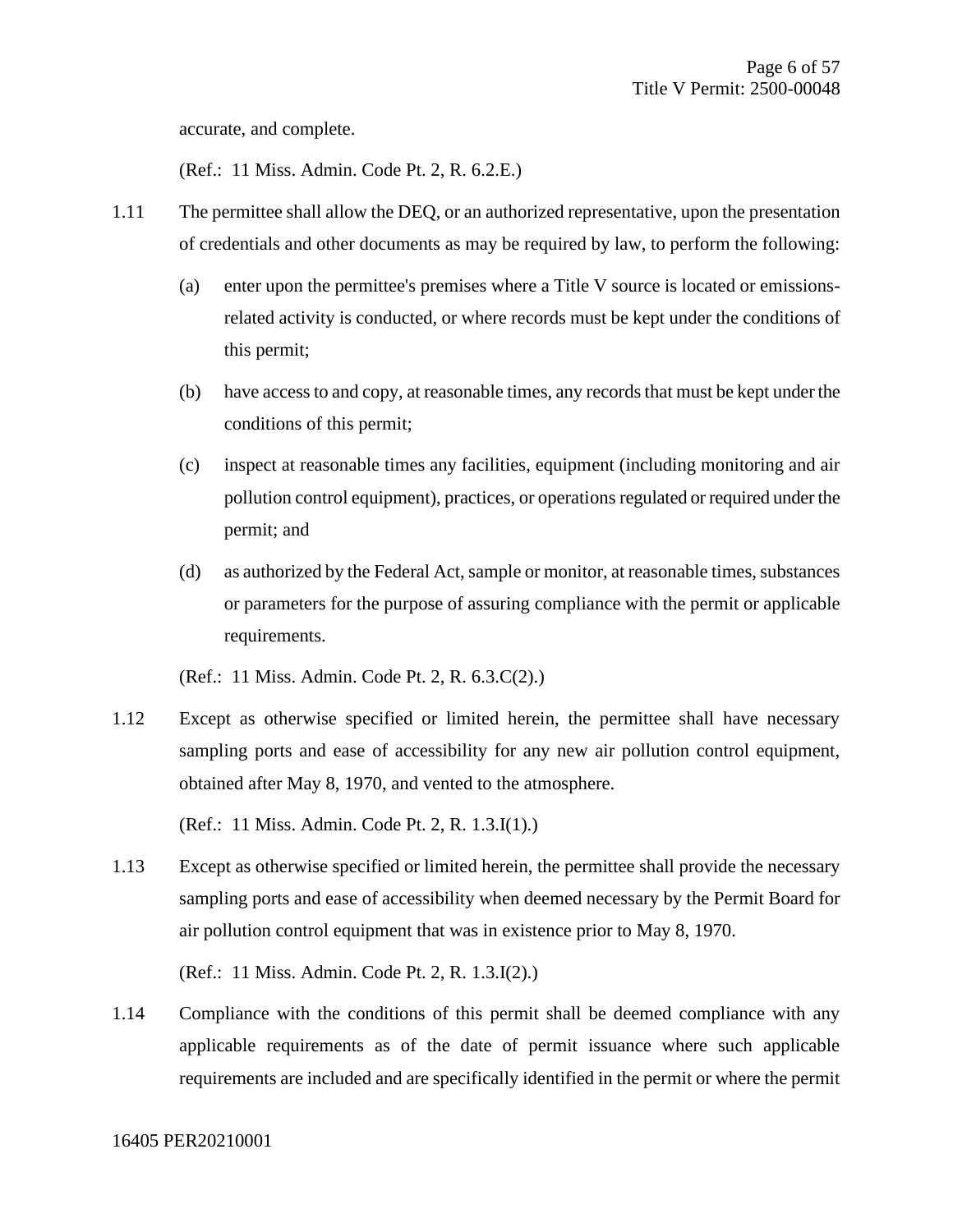contains a determination, or summary thereof, by the Permit Board that requirements specifically identified previously are not applicable to the source.

(Ref.: 11 Miss. Admin. Code Pt. 2, R. 6.3.F(1).)

- 1.15 Nothing in this permit shall alter or affect the following:
	- (a) the provisions of Section 303 of the Federal Act (emergency orders), including the authority of the Administrator under that section;
	- (b) the liability of an owner or operator of a source for any violation of applicable requirements prior to or at the time of permit issuance;
	- (c) the applicable requirements of the acid rain program, consistent with Section 408(a) of the Federal Act.
	- (d) the ability of EPA to obtain information from a source pursuant to Section 114 of the Federal Act.

(Ref.: 11 Miss. Admin. Code Pt. 2, R. 6.3.F(2).)

1.16 The permittee shall comply with the requirement to register a Risk Management Plan if permittee's facility is required pursuant to Section 112(r) of the Act to register such a plan.

(Ref.: 11 Miss. Admin. Code Pt. 2, R. 6.3.H.)

1.17 Expiration of this permit terminates the permittee's right to operate unless a timely and complete renewal application has been submitted. A timely application is one which is submitted at least six (6) months prior to expiration of the Title V permit. If the permittee submits a timely and complete application, the failure to have a Title V permit is not a violation of regulations until the Permit Board takes final action on the permit application. This protection shall cease to apply if, subsequent to the completeness determination, the permittee fails to submit by the deadline specified in writing by the DEQ any additional information identified as being needed to process the application.

(Ref.: 11 Miss. Admin. Code Pt. 2, R. 6.4.C(2)., R. 6.4.B., and R. 6.2.A(1)(c).)

1.18 The permittee is authorized to make changes within their facility without requiring a permit revision (ref: Section 502(b)(10) of the Act) if: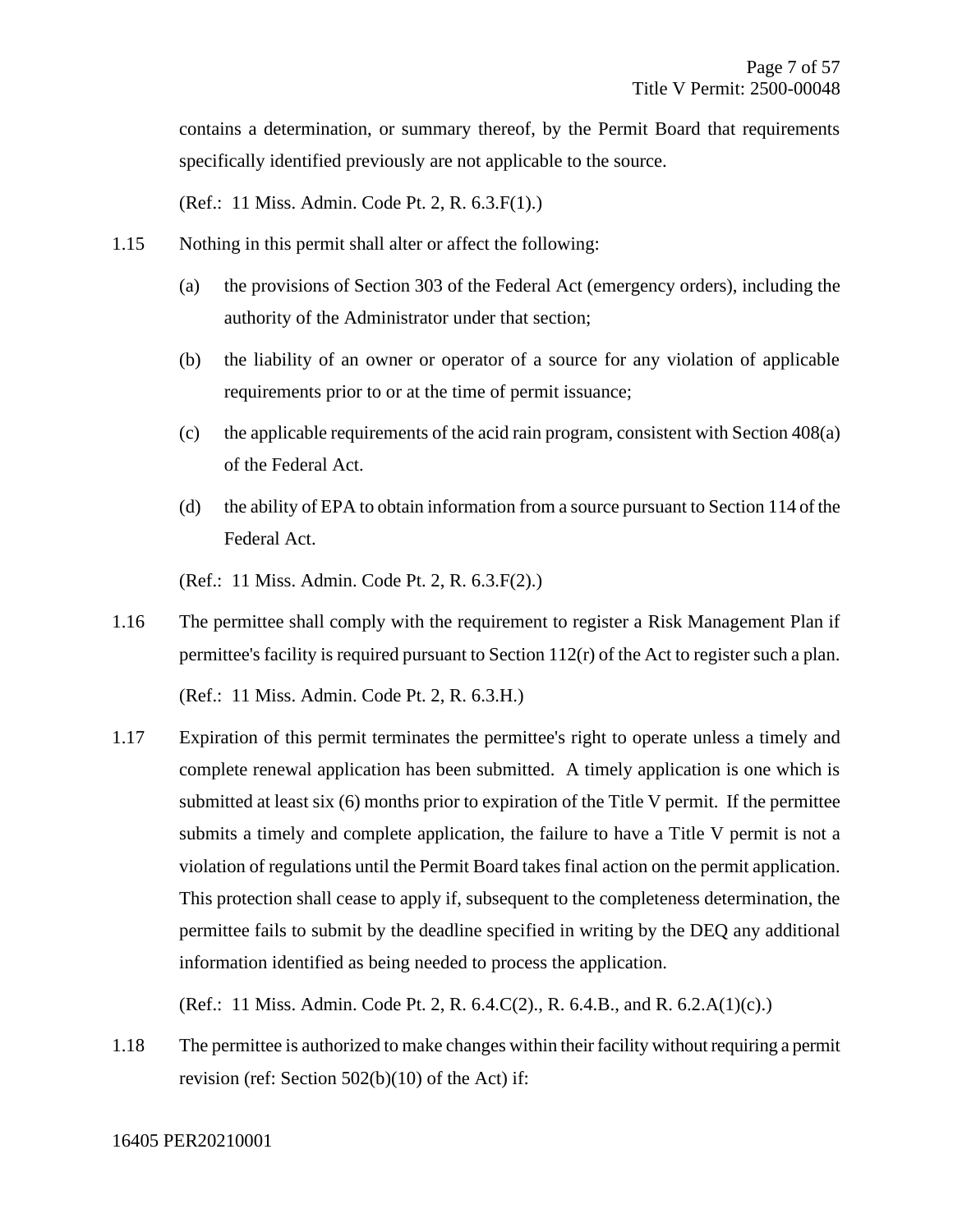- (a) the changes are not modifications under any provision of Title I of the Act;
- (b) the changes do not exceed the emissions allowable under this permit;
- (c) the permittee provides the Administrator and the Department with written notification in advance of the proposed changes (at least seven (7) days, or such other time frame as provided in other regulations for emergencies) and the notification includes:
	- (1) a brief description of the change(s),
	- (2) the date on which the change will occur,
	- (3) any change in emissions, and
	- (4) any permit term or condition that is no longer applicable as a result of the change;
- (d) the permit shield shall not apply to any Section  $502(b)(10)$  change.

(Ref.: 11 Miss. Admin. Code Pt. 2, R. 6.4.F(1).)

1.19 Should the Executive Director of the Mississippi Department of Environmental Quality declare an Air Pollution Emergency Episode, the permittee will be required to operate in accordance with the permittee's previously approved Emissions Reduction Schedule or, in the absence of an approved schedule, with the appropriate requirements specified in 11 Miss. Admin. Code Pt. 2, Ch. 3., "Regulations for the Prevention of Air Pollution Emergency Episodes" for the level of emergency declared.

(Ref.: 11 Miss. Admin. Code Pt. 2, Ch. 3.)

1.20 Except as otherwise provided herein, a modification of the facility may require a Permit to Construct in accordance with the provisions of Regulations 11 Miss. Admin. Code Pt. 2, Ch. 2., "Permit Regulations for the Construction and/or Operation of Air Emissions Equipment," and may require modification of this permit in accordance with Regulations 11 Miss. Admin. Code Pt. 2, Ch. 6., "Air Emissions Operating Permit Regulations for the Purposes of Title V of the Federal Clean Air Act." Modification is defined as [a]ny physical change in or change in the method of operation of a facility which increases the actual emissions or the potential uncontrolled emissions of any air pollutant subject to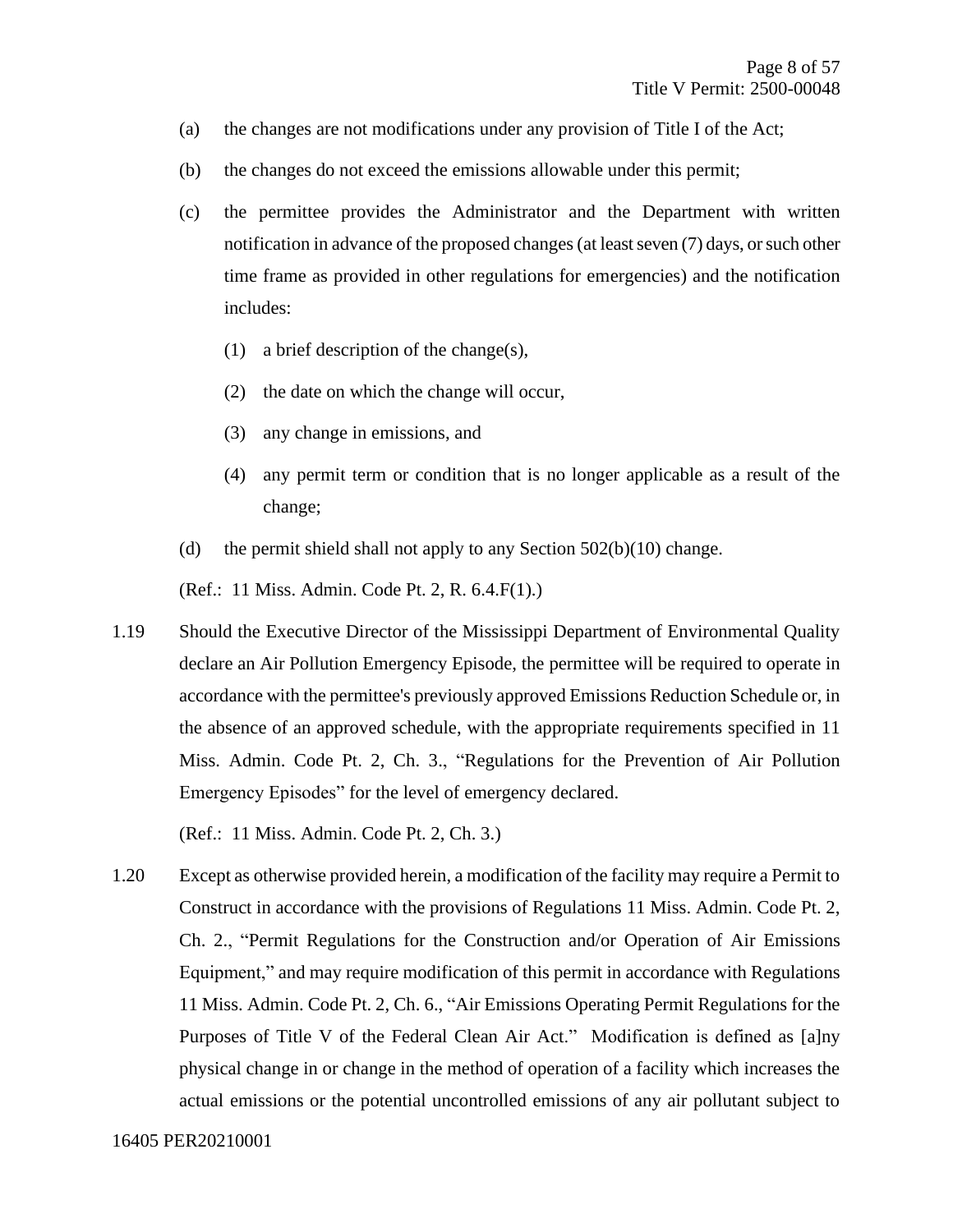regulation under the Federal Act emitted into the atmosphere by that facility or which results in the emission of any air pollutant subject to regulation under the Federal Act into the atmosphere not previously emitted. A physical change or change in the method of operation shall not include:

- (a) routine maintenance, repair, and replacement;
- (b) use of an alternative fuel or raw material by reason of an order under Sections 2 (a) and (b) of the Federal Energy Supply and Environmental Coordination Act of 1974 (or any superseding legislation) or by reason of a natural gas curtailment plan pursuant to the Federal Power Act;
- (c) use of an alternative fuel by reason of an order or rule under Section 125 of the Federal Act;
- (d) use of an alternative fuel or raw material by a stationary source which:
	- (1) the source was capable of accommodating before January 6, 1975, unless such change would be prohibited under any federally enforceable permit condition which was established after January 6, 1975, pursuant to 40 CFR 52.21 or under regulations approved pursuant to 40 CFR 51, Subpart I, or 40 CFR 51.166; or
	- (2) the source is approved to use under any permit issued under 40 CFR 52.21 or under regulations approved pursuant to 40 CFR Part 51, Subpart I, or 40 CFR 51.166;
- (e) an increase in the hours of operation or in the production rate unless such change would be prohibited under any federally enforceable permit condition which was established after January 6, 1975, pursuant to 40 CFR 52.21 or under regulations approved pursuant to 40 CFR Subpart I or 40 CFR 51.166; or
- (f) any change in ownership of the stationary source.

(Ref.: 11 Miss. Admin. Code Pt. 2, R. 2.1.C(15).)

1.21 Any change in ownership or operational control must be approved by the Permit Board. (Ref.: 11 Miss. Admin. Code Pt. 2, R. 6.4.D(4).)

16405 PER20210001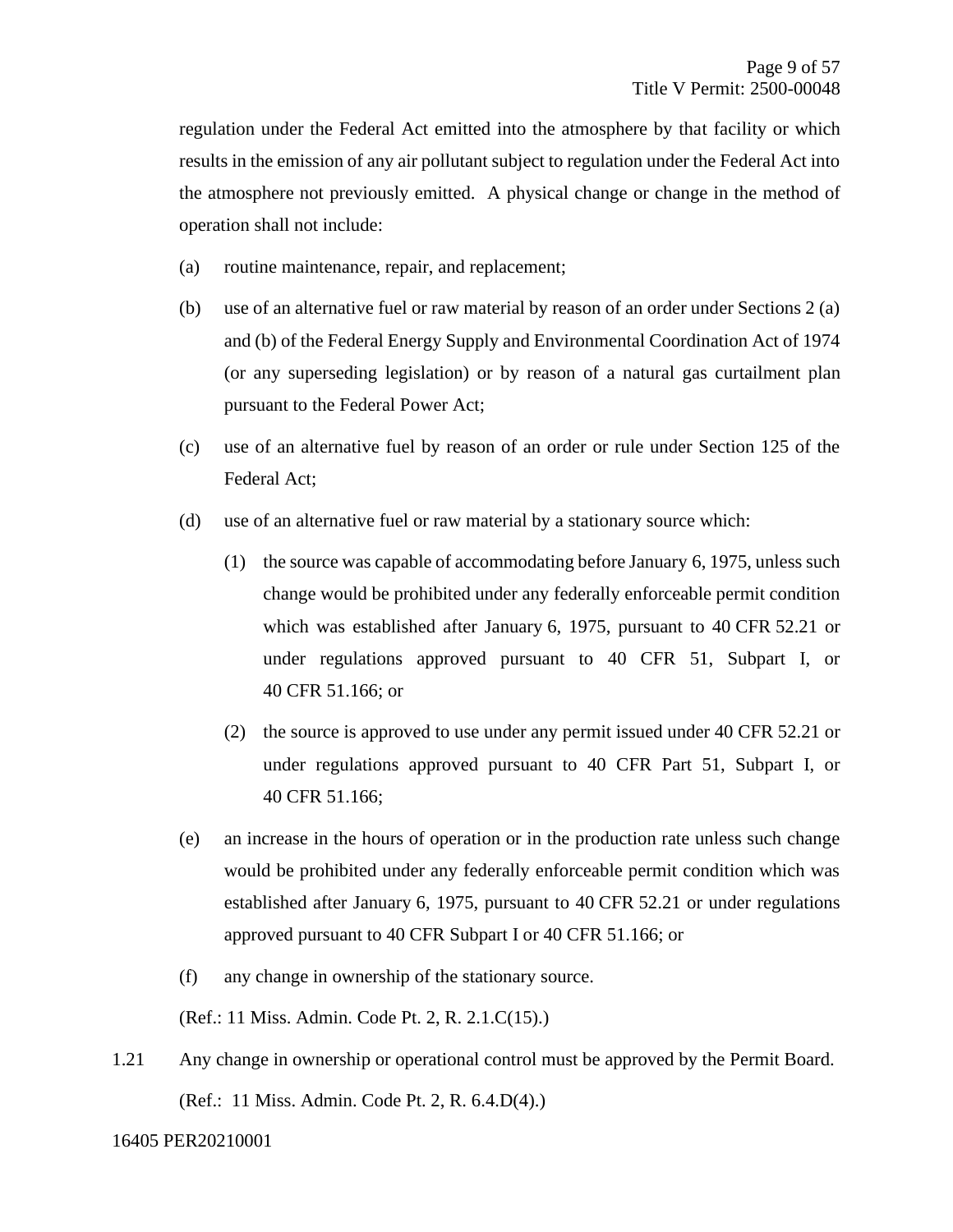1.22 This permit is a Federally approved operating permit under Title V of the Federal Clean Air Act as amended in 1990. All terms and conditions, including any designed to limit the source's potential to emit, are enforceable by the Administrator and citizens under the Federal Act as well as the Commission.

(Ref.: 11 Miss. Admin. Code Pt. 2, R. 6.3.B(1).)

- 1.23 Except as otherwise specified or limited herein, the open burning of residential, commercial, institutional, or industrial solid waste, is prohibited. This prohibition does not apply to infrequent burning of agricultural wastes in the field, silvicultural wastes for forest management purposes, land-clearing debris, debris from emergency clean-up operations, and ordnance. Open burning of land-clearing debris must not use starter or auxiliary fuels which cause excessive smoke (rubber tires, plastics, etc.); must not be performed if prohibited by local ordinances; must not cause a traffic hazard; must not take place where there is a High Fire Danger Alert declared by the Mississippi Forestry Commission or Emergency Air Pollution Episode Alert imposed by the Executive Director and must meet the following buffer zones.
	- (a) Open burning without a forced-draft air system must not occur within 500 yards of an occupied dwelling.
	- (b) Open burning utilizing a forced-draft air system on all fires to improve the combustion rate and reduce smoke may be done within 500 yards of but not within 50 yards of an occupied dwelling.
	- (c) Burning must not occur within 500 yards of commercial airport property, private airfields, or marked off-runway aircraft approach corridors unless written approval to conduct burning is secured from the proper airport authority, owner or operator.

(Ref.: 11 Miss. Admin. Code Pt. 2, R. 1.3.G.)

- 1.24 Except as otherwise specified herein, the permittee shall be subject to the following provision with respect to emergencies:
	- (a) Except as otherwise specified herein, an "emergency" means any situation arising from sudden and reasonably unforeseeable events beyond the control of the source, including acts of God, which situation requires immediate corrective action to restore

#### 16405 PER20210001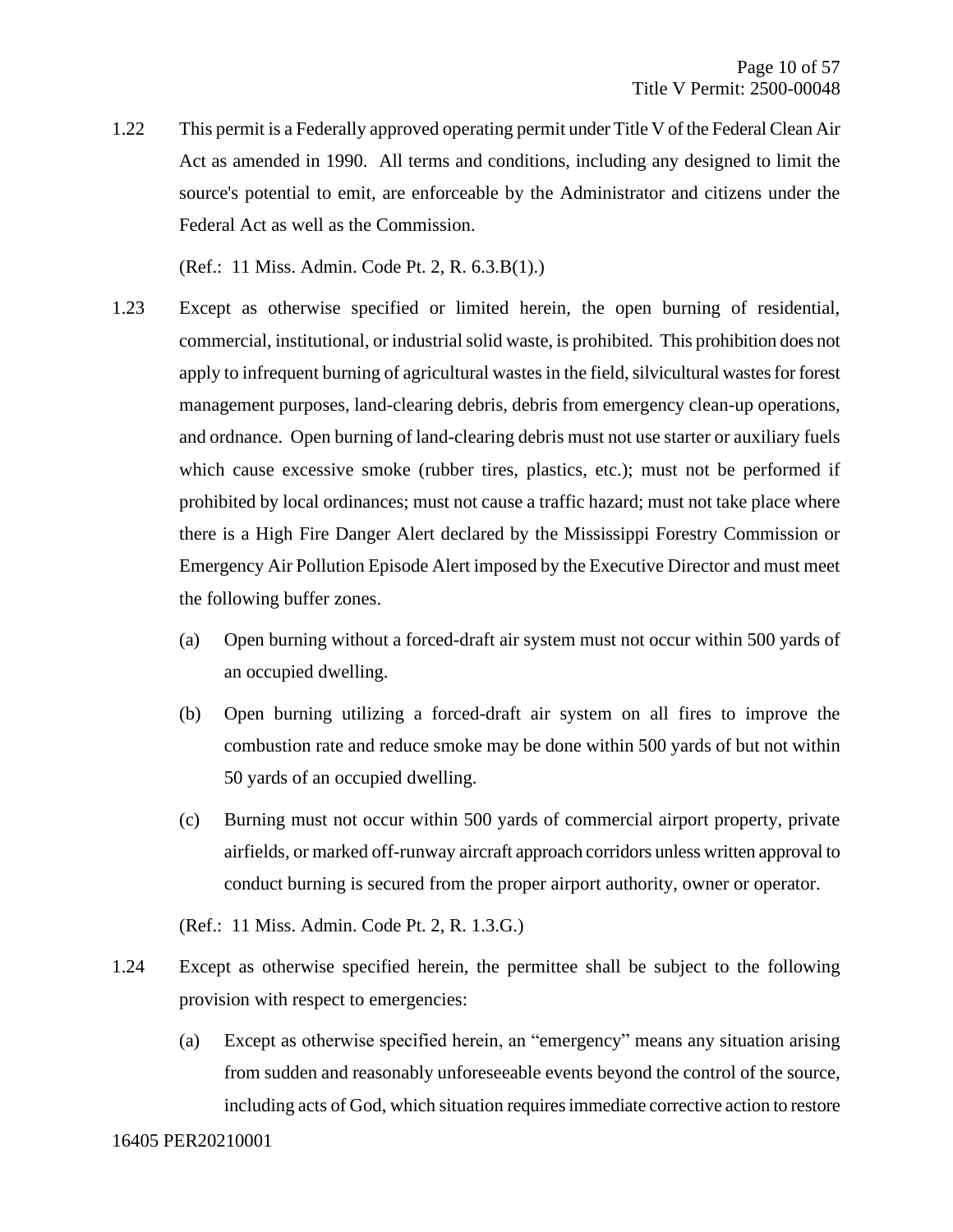normal operation, and that causes the source to exceed a technology-based emission limitation under the permit, due to unavoidable increases in emissions attributable to the emergency. An emergency shall not include noncompliance to the extent caused by improperly designed equipment, lack of preventative maintenance, careless or improper operation, or operator error.

- (b) An emergency constitutes an affirmative defense to an action brought for noncompliance with such technology-based emission limitations if the conditions specified in (c) following are met.
- (c) The affirmative defense of emergency shall be demonstrated through properly signed contemporaneous operating logs, or other relevant evidence that include information as follows:
	- (1) an emergency occurred and that the permittee can identify the cause(s) of the emergency;
	- (2) the permitted facility was at the time being properly operated;
	- (3) during the period of the emergency the permittee took all reasonable steps to minimize levels of emissions that exceeded the emission standards, or other requirements in the permit; and
	- (4) the permittee submitted notice of the emergency to the DEQ within 2 working days of the time when emission limitations were exceeded due to the emergency. This notice must contain a description of the emergency, any steps taken to mitigate emissions, and corrective actions taken.
- (d) In any enforcement proceeding, the permittee seeking to establish the occurrence of an emergency has the burden of proof.
- (e) This provision is in addition to any emergency or upset provision contained in any applicable requirement specified elsewhere herein.

(Ref.: 11 Miss. Admin. Code Pt. 2, R. 6.3.G.)

1.25 Except as otherwise specified herein, the permittee shall be subject to the following provisions with respect to upsets, startups, and shutdowns.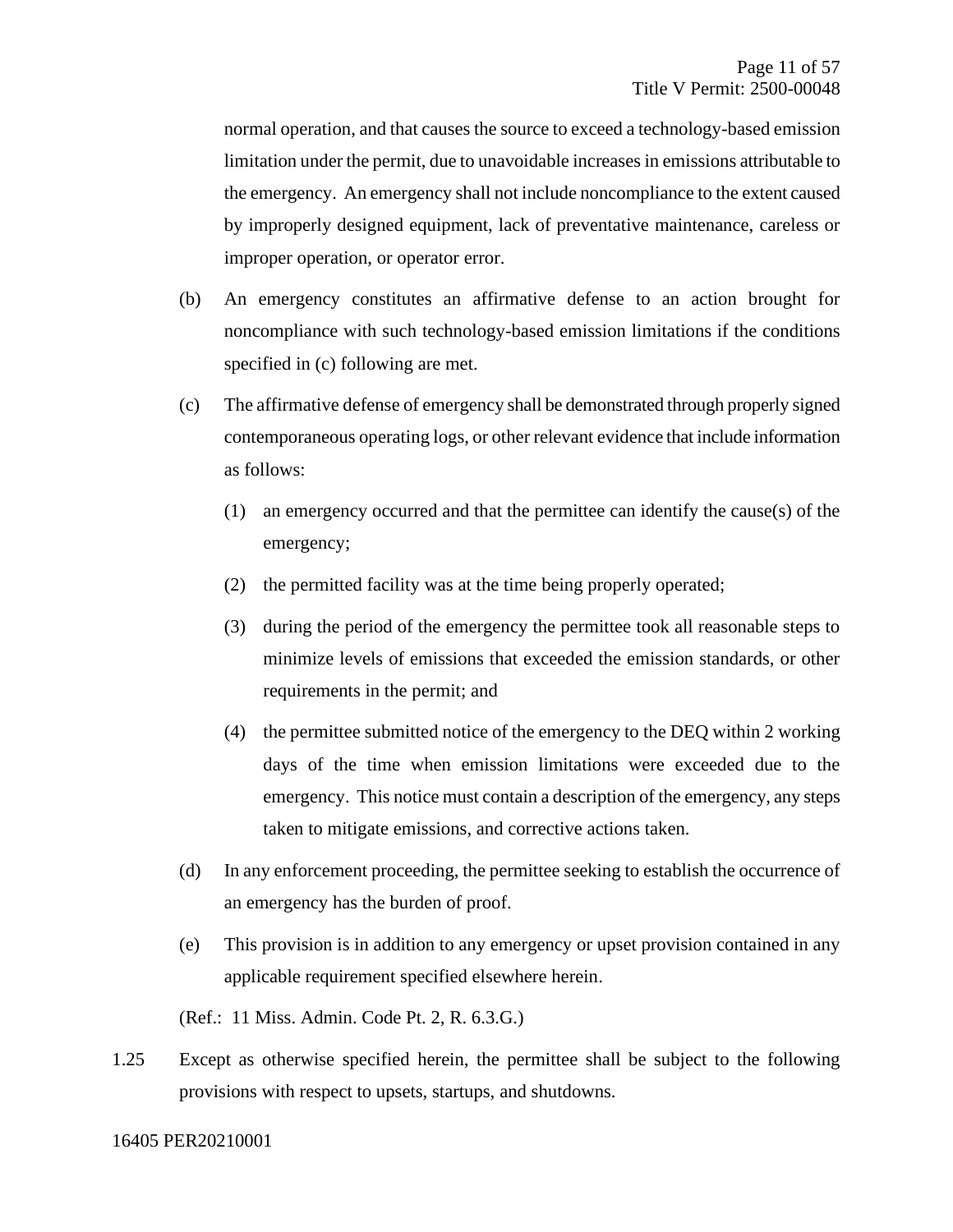- (a) Upsets (as defined in 11 Miss. Admin. Code Pt. 2, R. 1.2.)
	- (1) For an upset, the Commission may pursue an enforcement action for noncompliance with an emission standard or other requirement of an applicable rule, regulation, or permit. In determining whether to pursue enforcement action, and/or the appropriate enforcement action to take, the Commission may consider whether the source has demonstrated through properly signed contemporaneous operating logs or other relevant evidence the following:
		- (i) An upset occurred and that the source can identify the cause(s) of the upset;
		- (ii) The source was at the time being properly operated;
		- (iii) During the upset the source took all reasonable steps to minimize levels of emissions that exceeded the emission standard or other requirement of an applicable rule, regulation, or permit;
		- (iv) That within 5 working days of the time the upset began, the source submitted a written report to the Department describing the upset, the steps taken to mitigate excess emissions or any other noncompliance, and the corrective actions taken and;
		- (v) That as soon as practicable but no later than 24 hours of becoming aware of an upset that caused an immediate adverse impact to human health or the environment beyond the source boundary or caused a general nuisance to the public, the source provided notification to the Department.
	- (2) In any enforcement proceeding by the Commission, the source seeking to establish the occurrence of an upset has the burden of proof.
	- (3) This provision is in addition to any upset provision contained in any applicable requirement.
	- (4) These upset provisions apply only to enforcement actions by the Commission and are not intended to prohibit EPA or third party enforcement actions.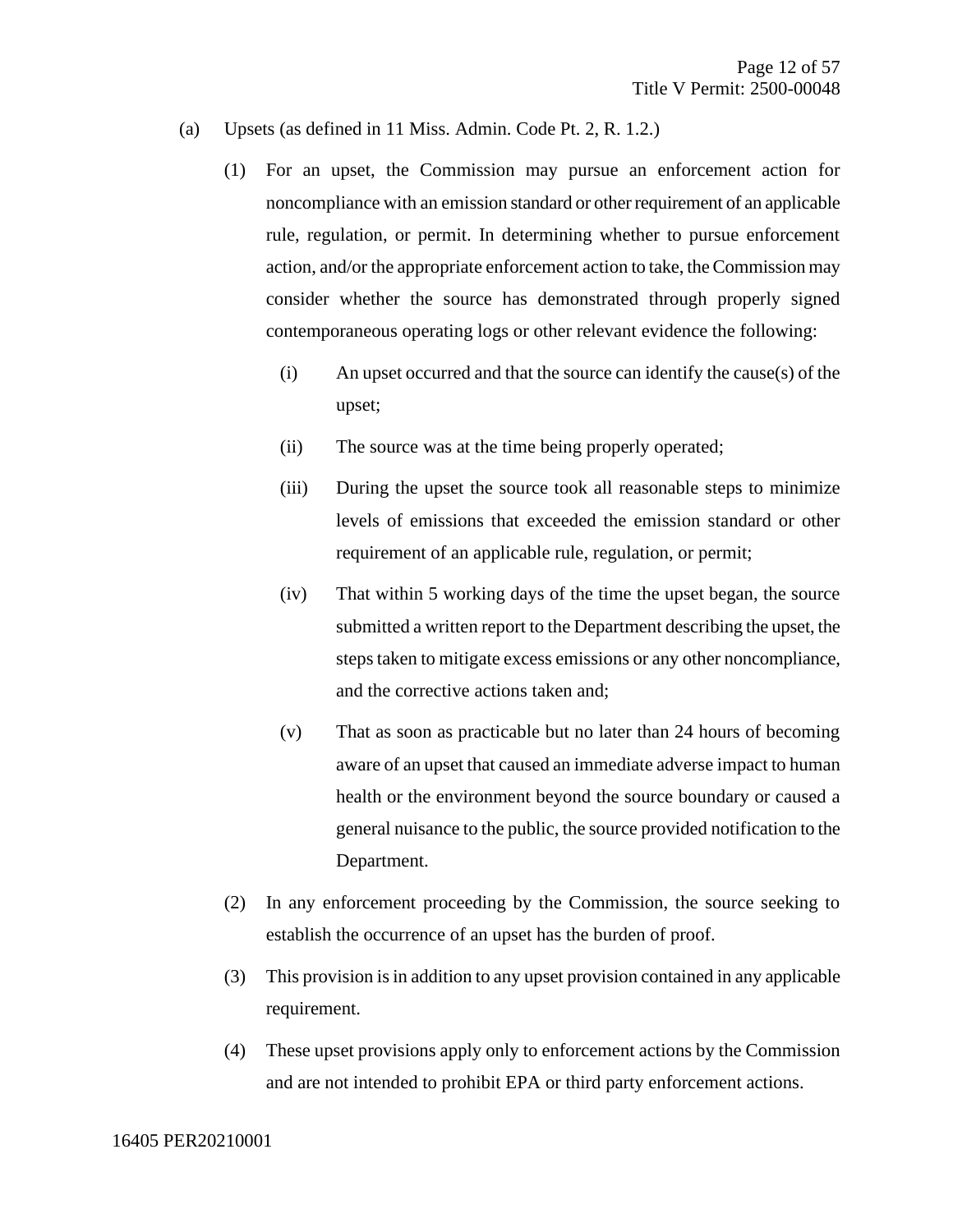- (b) Startups and Shutdowns (as defined in 11 Miss. Admin. Code Pt. 2, R. 1.2.)
	- (1) Startups and shutdowns are part of normal source operation. Emission limitations apply during startups and shutdowns unless source specific emission limitations or work practice standards for startups and shutdowns are defined by an applicable rule, regulation, or permit.
	- (2) Where the source is unable to comply with existing emission limitations established under the State Implementation Plan (SIP) and defined in this regulation, 11 Mississippi Administrative Code, Part 2, Chapter 1, the Department will consider establishing source specific emission limitations or work practice standards for startups and shutdowns. Source specific emission limitations or work practice standards established for startups and shutdowns are subject to the requirements prescribed in 11 Miss. Admin. Code Pt. 2, R.  $1.10.B(2)(a)$  through (e).
	- (3) Where an upset as defined in Rule 1.2 occurs during startup or shutdown, see the upset requirements above.

(Ref.: 11 Miss. Admin. Code Pt. 2, R. 1.10.)

1.26 The permittee shall comply with all applicable standards for demolition and renovation activities pursuant to the requirements of 40 CFR Part 61, Subpart M, as adopted by reference in Regulation 11 Miss Admin. Code Pt. 2, R. 1.8. The permittee shall not be required to obtain a modification of this permit in order to perform the referenced activities.

(Ref.: 11 Miss. Admin. Code Pt. 2, R. 1.8.)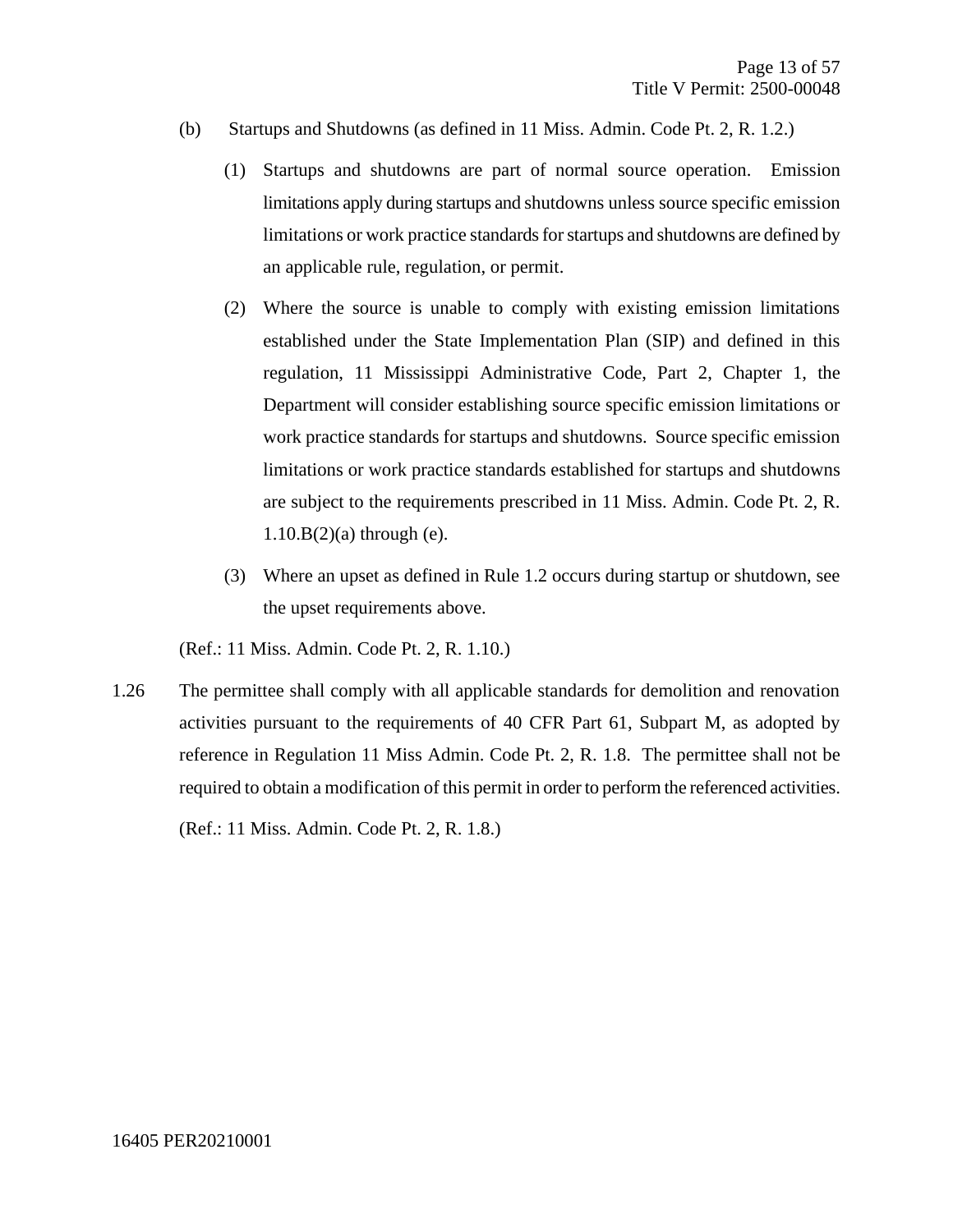## SECTION 2. EMISSION POINTS & POLLUTION CONTROL DEVICES

| <b>Emission Point</b> | Description                                                                                                                                                                                              |
|-----------------------|----------------------------------------------------------------------------------------------------------------------------------------------------------------------------------------------------------|
| $AA-001$              | 417.7 MMBtu/hr Natural Gas-Fired Simple Cycle Combustion Turbine<br>Continuous Emission Monitoring System with Water Injection for NO <sub>x</sub> emissions control<br>Construction Date: April 1, 2002 |
| $AA-002$              | 417.7 MMBtu/hr Natural Gas-Fired Simple Cycle Combustion Turbine<br>Continuous Emission Monitoring System with Water Injection for $NOx$ emissions control<br>Construction Date: April 1, 2002           |
| $AA-003$              | 417.7 MMBtu/hr Natural Gas-Fired Simple Cycle Combustion Turbine<br>Continuous Emission Monitoring System with Water Injection for $NOx$ emissions control<br>Construction Date: April 1, 2002           |
| $AA-004$              | 6.6 MMBtu/hr (896 hp) Emergency Generator<br>Diesel-fired 4-Stroke Blackstart Compression Ignition Combustion Engine<br>Non-resettable Hour Meter<br>Construction Date: April 1, 2002                    |
| $AA-005$              | 2.9 MMBtu/hr (180 hp) Emergency Fire Pump<br>Diesel- fired 4-Stroke Compression Ignition Combustion Engine<br>Non-resettable Hour Meter<br>Construction Date: April 1, 2002                              |
| $AA-006$              | Three (3) 2-cell Mechanical Draft Cooling Towers.                                                                                                                                                        |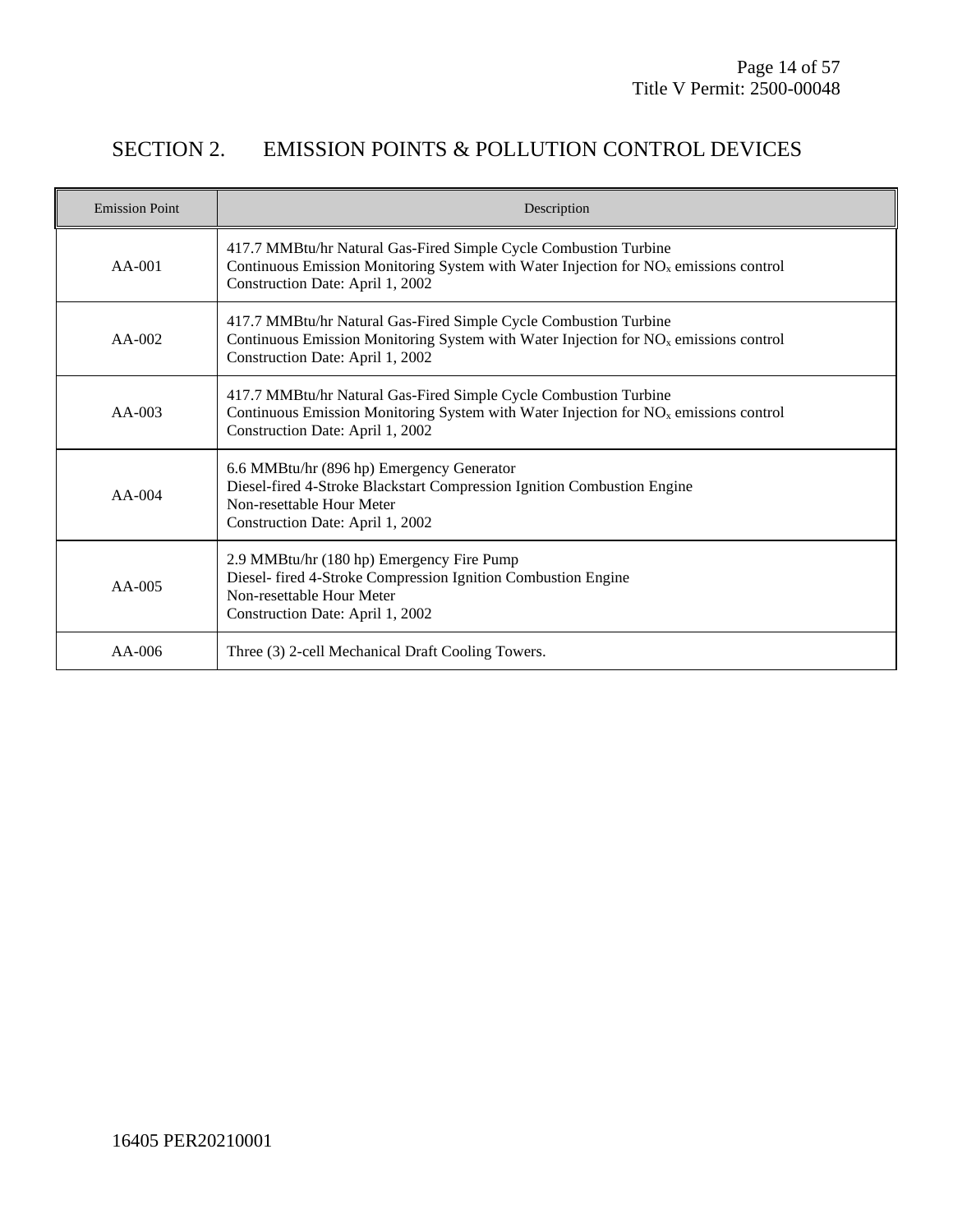#### SECTION 3. EMISSION LIMITATIONS & STANDARDS

#### A. Facility-Wide Emission Limitations & Standards

- 3.A.1 Except as otherwise specified or limited herein, the permittee shall not cause, permit, or allow the emission of smoke from a point source into the open air from any manufacturing, industrial, commercial or waste disposal process which exceeds forty (40) percent opacity subject to the exceptions provided in (a)  $\&$  (b).
	- (a) Startup operations may produce emissions which exceed 40% opacity for up to fifteen (15) minutes per startup in any one hour and not to exceed three (3) startups per stack in any twenty-four (24) hour period.
	- (b) Emissions resulting from soot blowing operations shall be permitted provided such emissions do not exceed 60 percent opacity, and provided further that the aggregate duration of such emissions during any twenty-four (24) hour period does not exceed ten (10) minutes per billion BTU gross heating value of fuel in any one hour.

(Ref.: 11 Miss. Admin. Code Pt. 2, R. 1.3.A.)

3.A.2 Except as otherwise specified or limited herein, the permittee shall not cause, allow, or permit the discharge into the ambient air from any point source or emissions, any air contaminant of such opacity as to obscure an observer's view to a degree in excess of 40% opacity, equivalent to that provided in Condition 3.A.1. This shall not apply to vision obscuration caused by uncombined water droplets.

(Ref.: 11 Miss. Admin. Code Pt. 2, R. 1.3.B.)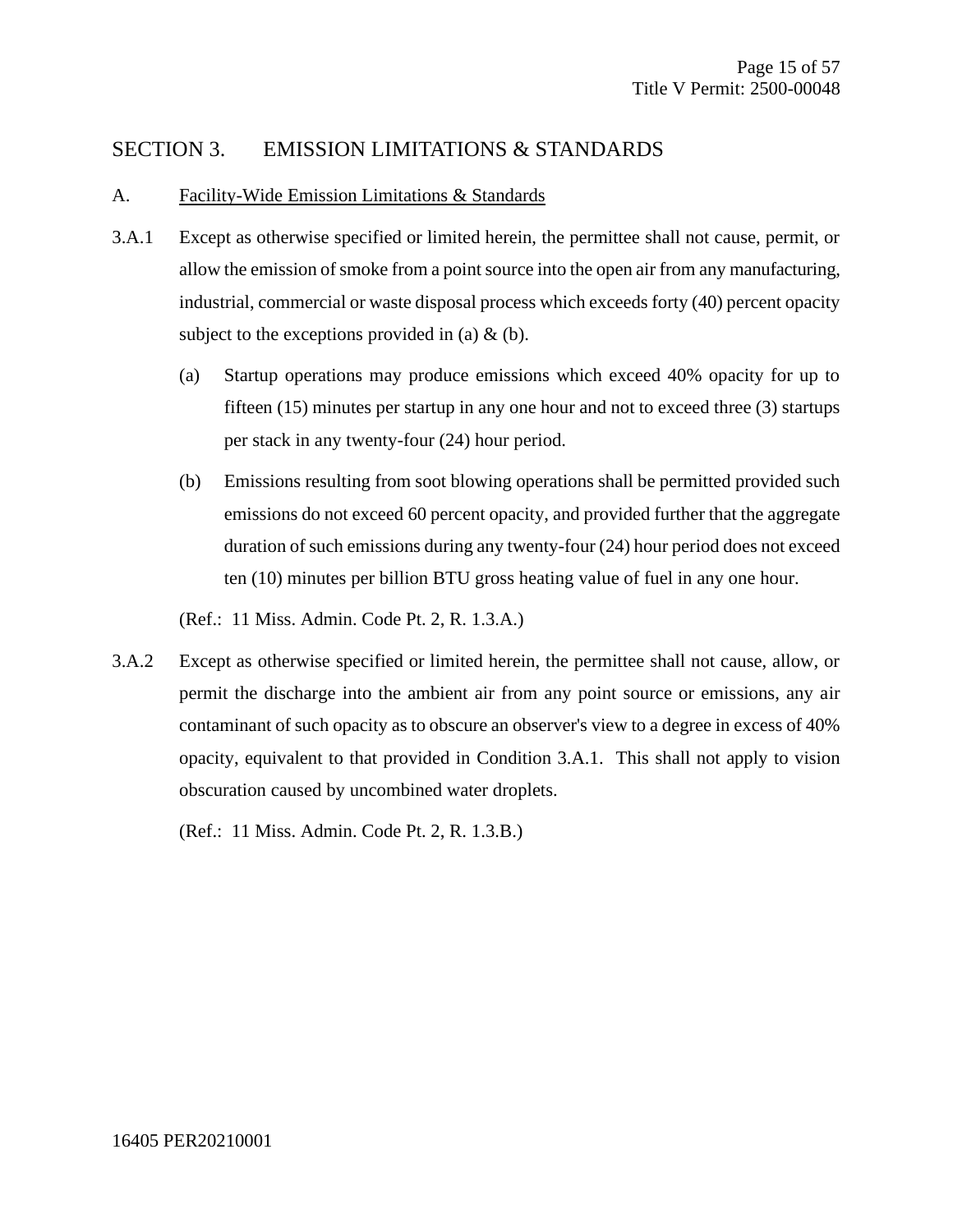| Emission<br>Point(s)       | Applicable Requirement                                                                                                                                                             | Condition<br>Number(s) | Pollutant/<br>Parameter                               | Limit/Standard                                                                                                                                                                                                    |
|----------------------------|------------------------------------------------------------------------------------------------------------------------------------------------------------------------------------|------------------------|-------------------------------------------------------|-------------------------------------------------------------------------------------------------------------------------------------------------------------------------------------------------------------------|
|                            | 11 Miss. Admin. Code Pt. 2, R. 1.3.D(1)(b).                                                                                                                                        | 3.B.1                  | <b>PM</b><br>(Filterable Only)                        | $E = 0.8808 * I^{-0.1667}$                                                                                                                                                                                        |
| AA-001<br>AA-002<br>AA-003 |                                                                                                                                                                                    | 3.B.2                  | Operational<br>Restriction                            | Limited to 9,000 hours/year of<br>combined operation of the three<br>turbines.                                                                                                                                    |
|                            |                                                                                                                                                                                    | 3.B.3                  | NO <sub>X</sub>                                       | 25 PPM corrected to 15% oxygen on a<br>dry basis, not to exceed 42.0 lb/hr,<br>both limits are based on a 24-hour<br>operating rolling average, and 172.0<br>tons per year, based on a 12-month<br>rolling total. |
|                            | 11 Miss. Admin. Code Pt. 2, R.2.2.B(10)., as<br>established in the Permit to Construct issued<br>May 29, 2002.<br>Prevention of Significant Deterioration (PSD)<br>Avoidance Limit | 3.B.4                  | CO                                                    | 64 PPM corrected to 15% oxygen on a<br>dry basis, not to exceed 65.0 lb/hr,<br>both limits are based on a 24-hour<br>operating rolling average, and 241.9<br>tons/year, based on a 12-month rolling<br>total.     |
|                            |                                                                                                                                                                                    | 3.B.5                  | NO <sub>X</sub><br>CO                                 | Comply with short-term emission<br>limits at all times except startups and<br>shutdowns. Comply with tpy emission<br>limits at all times, including startups<br>and shutdowns.                                    |
|                            |                                                                                                                                                                                    | 3.B.6                  | <b>Fuel Restriction</b>                               | Natural Gas Only                                                                                                                                                                                                  |
|                            | 11 Miss. Admin. Code Pt. 2, R.2.15.C, as<br>established in the TVOP modified June 10,                                                                                              | 3.B.7                  | Startup                                               | Duration shall be limited to 30 minutes                                                                                                                                                                           |
|                            | 2009.<br>PSD Avoidance Limit                                                                                                                                                       |                        | Shutdown                                              | Duration shall be limited to 30 minutes                                                                                                                                                                           |
|                            | 40 CFR 60, Subpart GG<br>(Standards of Performance for Stationary Gas<br>Turbines)<br>40 CFR 60.330(a) and 60.331(a), (b), (q), and<br>(u), Subpart GG                             | 3.B.8                  | NO <sub>x</sub><br>SO <sub>2</sub>                    | Applicability                                                                                                                                                                                                     |
| AA-001<br>AA-002<br>AA-003 | 40 CFR $60.332(a)(1)$ and $(4)$ , and $(b)$ , Subpart<br>GG                                                                                                                        | 3.B.9                  | NO <sub>x</sub>                                       | $NO_x \leq 0.0075*(14.4/Y) + F$ ; expressed<br>as percent by volume at $15\%$ O <sub>2</sub> on a<br>dry basis                                                                                                    |
|                            | 40 CFR 60.333(b), Subpart GG                                                                                                                                                       | 3.B.10                 | Fuel Sulfur<br>Content                                | 0.8 percent by weight                                                                                                                                                                                             |
|                            | Acid Rain Program and Continuous Emission<br>Monitoring System Regulations,<br>40 CFR Parts 72-78                                                                                  | 3.B.11                 | NO <sub>x</sub><br>SO <sub>2</sub><br>CO <sub>2</sub> | Applicability                                                                                                                                                                                                     |

## B. Emission Point Specific Emission Limitations & Standards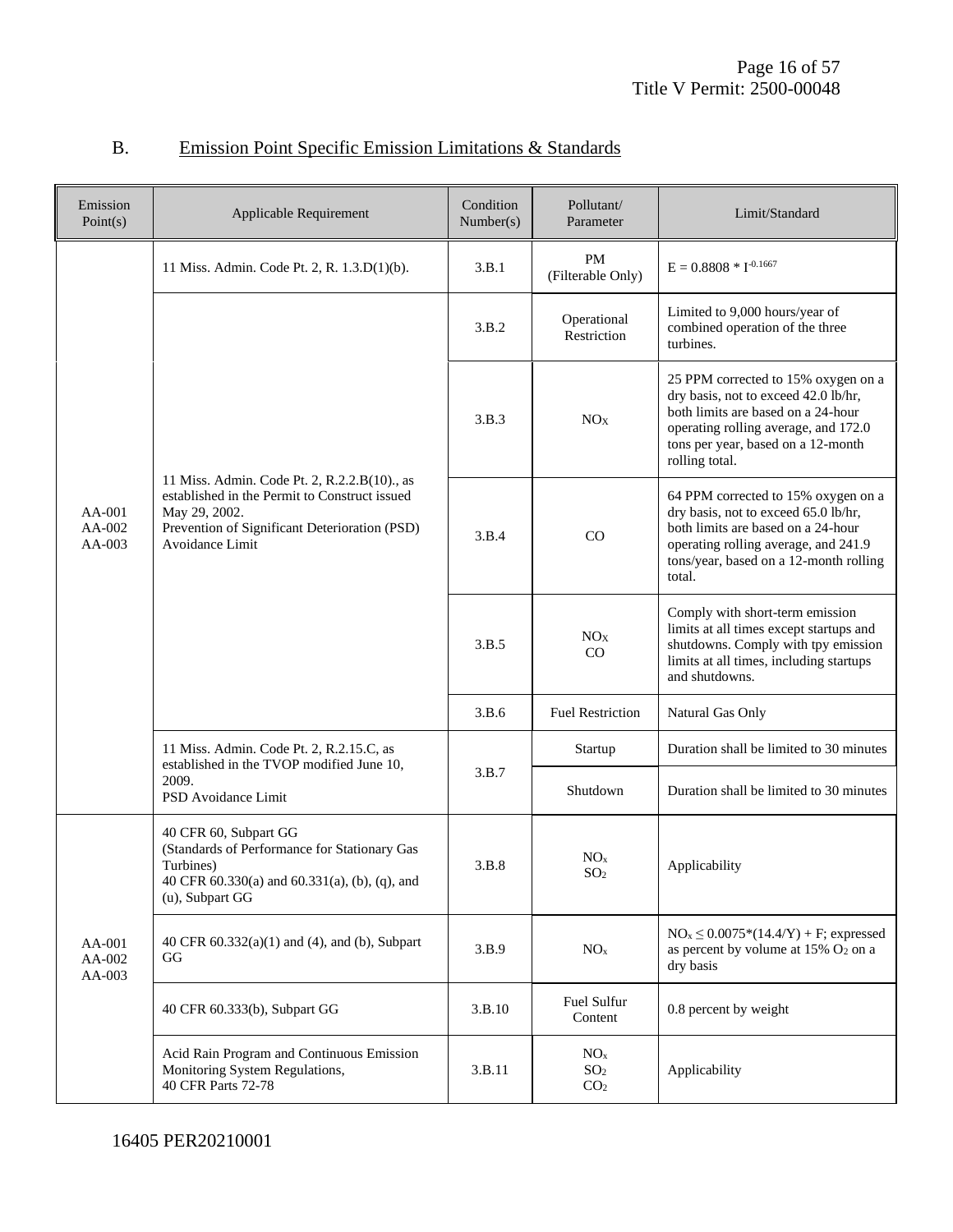| Emission<br>Point(s)           | Applicable Requirement                                                                                                                                                                                                               | Condition<br>Number(s) | Pollutant/<br>Parameter        | Limit/Standard                                      |
|--------------------------------|--------------------------------------------------------------------------------------------------------------------------------------------------------------------------------------------------------------------------------------|------------------------|--------------------------------|-----------------------------------------------------|
| AA-001<br>$AA-002$<br>$AA-003$ | 40 CFR 97, Subpart EEEEE<br>(Cross State Air Pollution Rule (CSAPR) NO <sub>x</sub><br>Ozone Season Group 2 Trading Program)<br>40 CFR 97.804, Subpart EEEEE                                                                         | 3.B.12                 | NO <sub>x</sub>                | Applicability                                       |
|                                | 11 Miss. Admin. Code Pt. 2, R. 1.3.D(1)(a).                                                                                                                                                                                          | 3.B.13                 | <b>PM</b><br>(Filterable Only) | 0.6 lbs/MMBtu                                       |
|                                | 40 CFR 63, Subpart ZZZZ<br>(National Emission Standards for Hazardous Air<br>Pollutants for Stationary Reciprocating Internal<br><b>Combustion Engines</b> )<br>40 CFR 63.6585(a) and (c) and<br>$63.6590(a)(1)(iii)$ , Subpart ZZZZ | 3.B.14                 |                                | Applicability                                       |
| $AA-004$<br>$AA-005$           | 40 CFR 63.6605, Subpart ZZZZ                                                                                                                                                                                                         | 3.B.15                 |                                | Safety and Good Air Pollution Control<br>Practices  |
|                                | 40 CFR 63.6625(e)(3), 63.6655(d), Item 9 of<br>Table 6 to Subpart ZZZZ, Subpart ZZZZ                                                                                                                                                 | 3.B.16                 | <b>HAP</b>                     | <b>Operational Requirement</b>                      |
|                                | 40 CFR 63.6625(f), Subpart ZZZZ                                                                                                                                                                                                      | 3.B.17                 |                                | Install and Maintain a Non-Resettable<br>Hour Meter |
|                                | 40 CFR 63.6625(h), Subpart ZZZZ                                                                                                                                                                                                      | 3.B.18                 |                                | Minimize Idle Time                                  |
|                                | 40 CFR 63.6640(f)(1), (2)(i), (4), Subpart ZZZZ                                                                                                                                                                                      | 3.B.19                 |                                | <b>Emergency Engine Standards</b>                   |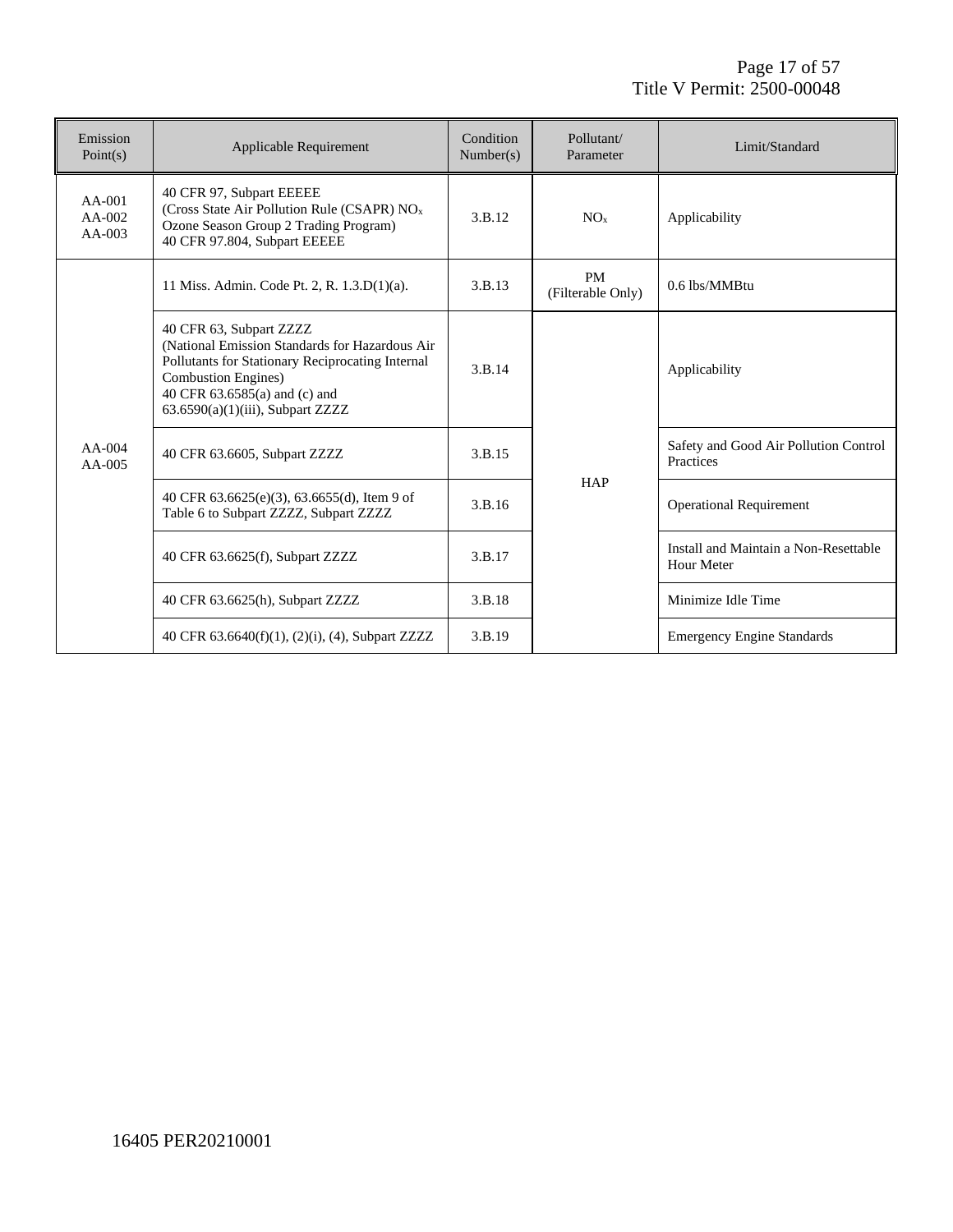3.B.1 For Emission Points AA-001, AA-002, and AA-003, the maximum permissible emission of ash and/or particulate matter from fossil fuel burning installations of equal to or greater than 10 MMBtu/hr hear input but less than 10,000 MMBtu/hr heat input shall not exceed an emission rate as determined by the relationship

 $E = 0.8808 * I^{-0.1667}$ 

where E is the emission rate in pound per MMBtu/hr heat input and I is the heat input in millions of BTU per hour.

(Ref.: 11 Miss. Admin. Code Pt. 2, R. 1.3.D(1)(b).)

3.B.2 For Emission Points AA-001, AA-002, and AA-003, the permittee shall limit the combined operating hours to 9,000 hours per year (hrs/yr), as determined on a 365-day rolling total. Hours of operation shall include periods of startup and shutdown.

(Ref.: 11 Miss. Admin. Code Pt. 2, R.2.2.B(10)., as established in the Permit to Construct issued May 29, 2002. [PSD Avoidance Limit])

- 3.B.3 For Emission Points AA-001, AA-002, and AA-003, the permittee shall limit the Nitrogen Oxide  $(NO<sub>x</sub>)$  emissions for each individual turbine to 25 parts per million (PPM) corrected to 15% oxygen on dry basis, not to exceed 42.0 lb/hr, based on a 24-hour operating rolling average. The permittee shall limit combined  $NO<sub>x</sub>$  emissions to 172.0 tpy determined on a monthly basis and for each consecutive 12-month period on a rolling basis. The permittee shall demonstrate compliance with a CEMS. The lb/hr emission limitations apply to each of the three combustion turbines individually, and the tons/year limit is the combined emission rate for all three combustion turbines operating for 9,000 hours/year combined. (Ref.: 11 Miss. Admin. Code Pt. 2, R.2.2.B(10)., as established in the Permit to Construct issued May 29, 2002. [PSD Avoidance Limit])
- 16405 PER20210001 3.B.4 For Emission Points AA-001, AA-002, and AA-003, the permittee shall limit the Carbon Monoxide (CO) emissions for each individual turbine to 64 PPM corrected to 15% oxygen on dry basis, not to exceed 65.0 lb/hr, based on a 24-hour operating rolling average. The permittee shall limit combined CO emissions to 241.9 tpy determined on a monthly basis and for each consecutive 12-month period on a rolling basis. The permittee shall determine CO emissions by conducting a performance test according to EPA Test Method 10 of 40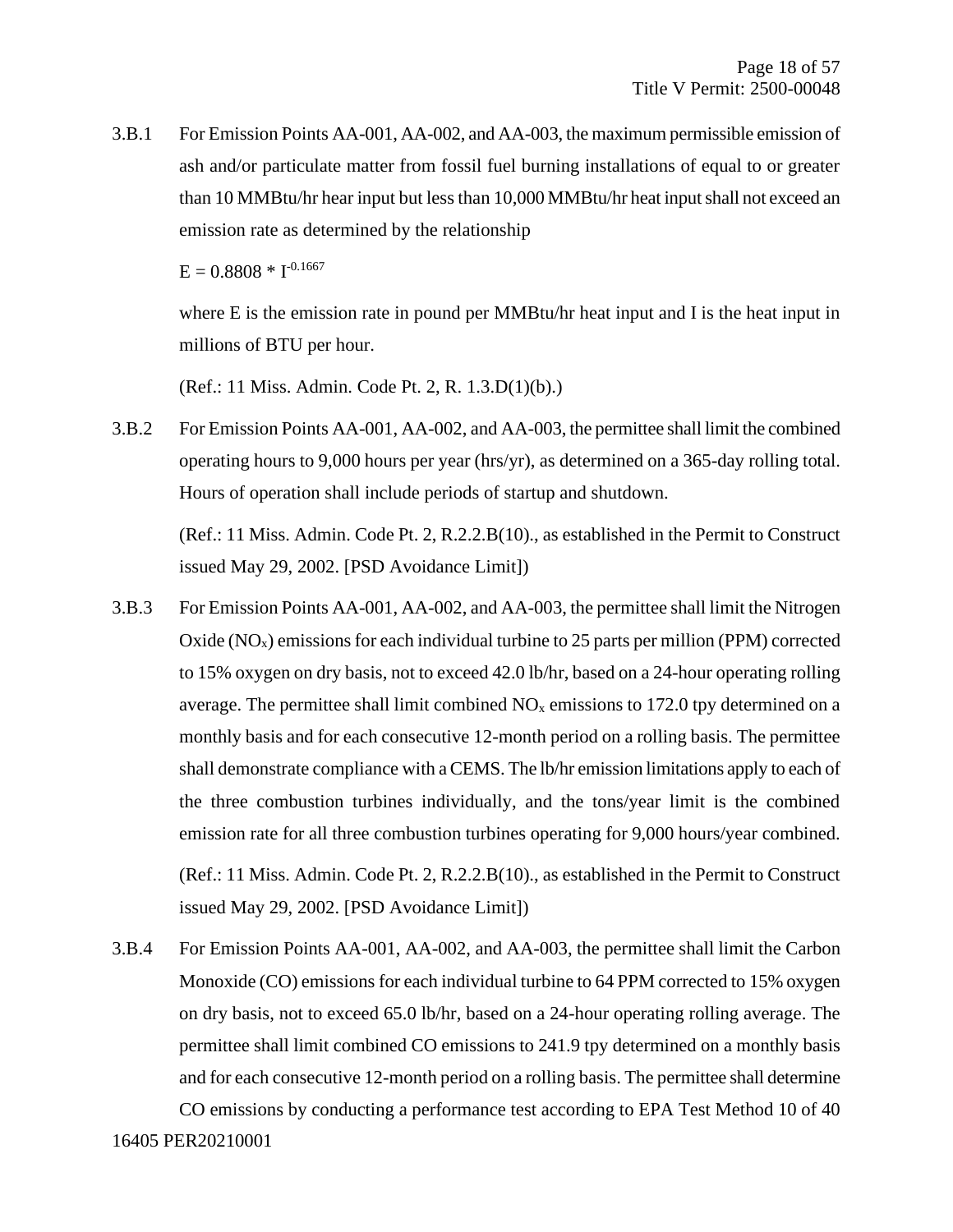CFR 60, Appendix A, or an EPA approved equivalent. The lb/hr emission limitations apply to each of the three combustion turbines individually, and the tons/year limit is the combined emission rate for all three combustion turbines operating for 9,000 hours/year combined.

(Ref.: 11 Miss. Admin. Code Pt. 2, R.2.2.B(10)., as established in the Permit to Construct issued May 29, 2002. [PSD Avoidance Limit])

3.B.5 For Emission Point AA-001, AA-002, and AA-003, the permittee shall comply with the long term (ton per year, tpy) limitations of Conditions 3.B.3 and 3.B.4 at all times, including periods of startup and shutdown. The short term (pounds per hour, lb/hr) limitations of Condition 3.B.3 and 3.B.4 do not apply during periods of startup and shutdown.

(Ref.: 11 Miss. Admin. Code Pt. 2, R.2.2.B(10)., as established in the Permit to Construct issued May 29, 2002. [PSD Avoidance Limit])

3.B.6 For Emission Points AA-001, AA-002, and AA-003, the permittee shall only combust natural gas, to be determined using a valid purchase contract, tariff sheet, transportation contract for the gaseous fuel, representative fuel sampling data, or EPA approved equivalent.

(Ref.: 11 Miss. Admin. Code Pt. 2, R.2.2.B(10)., as established in the Permit to Construct issued May 29, 2002. [PSD Avoidance Limit])

3.B.7 For Emission Points AA-001, AA-002, and AA-003, turbine startup begins at the moment the startup sequence is initiated by the facility operator and fuel flow is initiated into the specific combustion turbine. Startup ends with the attainment of 50% load. Shutdown begins at the moment the specific combustion turbine reduces load below 50% during a normal shutdown sequence initiated by the facility operator. Shutdown ends with the termination of fuel flow to the specific combustion turbine. A startup event shall not exceed (30) thirty minutes, and a shutdown event shall not exceed (30) thirty minutes. There are no limitations to the number of startups as long as the opacity remains less than 40% during startup operations.

(Ref.: 11 Miss. Admin. Code Pt. 2, R.2.15.C., as established in the TVOP issued June 10,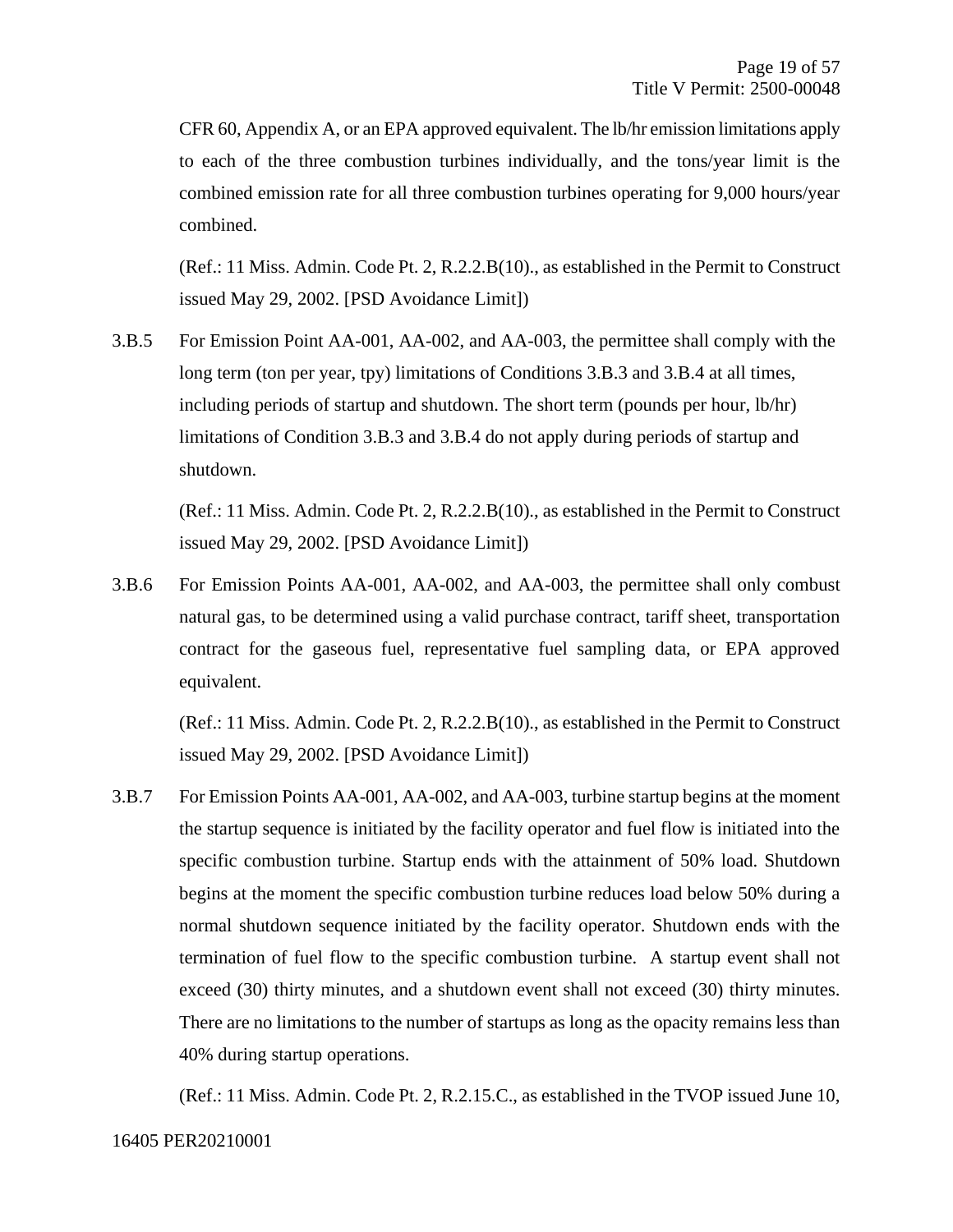2009. [PSD Avoidance Limit])

- 3.B.8 For Emission Points AA-001, AA-002, and AA-003, the permittee is subject to and shall comply with all applicable requirements of the Standards of Performance for Stationary Gas Turbines (40 CFR 60, Subpart GG) and General Provisions (40 CFR 60, Subpart A). (Ref.: 40 CFR 60.330(a) and 60.331(a), (b), (q), and (u), Subpart GG)
- 3.B.9 For Emission Points AA-001, AA-002, and AA-003, the permittee shall not discharge any gases which contain nitrogen oxides in excess of:

$$
STD = 0.0075 \frac{(14.4)}{Y} + F
$$

where:

 $STD =$  allowable ISO corrected (if required as given in 40 CFR 60.335(b)(1), Subpart GG)  $NO<sub>X</sub>$  emission concentration (percent by volume at 15 percent oxygen and on a dry basis), Y = manufacturer's rated heat rate at manufacturer's rated load (kilojoules per watt hour) or, actual measured heat rate based on lower heating value of fuel as measured at actual peak load for the facility. The value of Y shall not exceed 14.4 kilojoules per watt hour, and  $F = NO<sub>X</sub>$  emission allowance for fuel-bound nitrogen as defined by 40 CFR 60.332(a)(4), Subpart GG.

(Ref.: 40 CFR 60.332(a)(1) and (4), and (b), Subpart GG)

3.B.10 For Emission Points AA-001, AA-002, and AA-003, the permittee shall not burn any fuel which contains total sulfur in excess of 0.8 percent by weight (8000 ppmw), as determined by Condition 5.B.7 (40 CFR 60.334(h)(1) and (3), Subpart GG).

(Ref.: 40 CFR 60.333(b), Subpart GG)

3.B.11 For Emission Points AA-001, AA-002, and AA-003, the permittee is subject to the Acid Rain Program and Continuous Emission Monitoring System Regulations as specified in 40 CFR Parts 72-78. The permittee shall comply with all applicable requirements of said standards as included in Section 8.0 and specified in the Acid Rain Permit attached to this permit in Appendix B.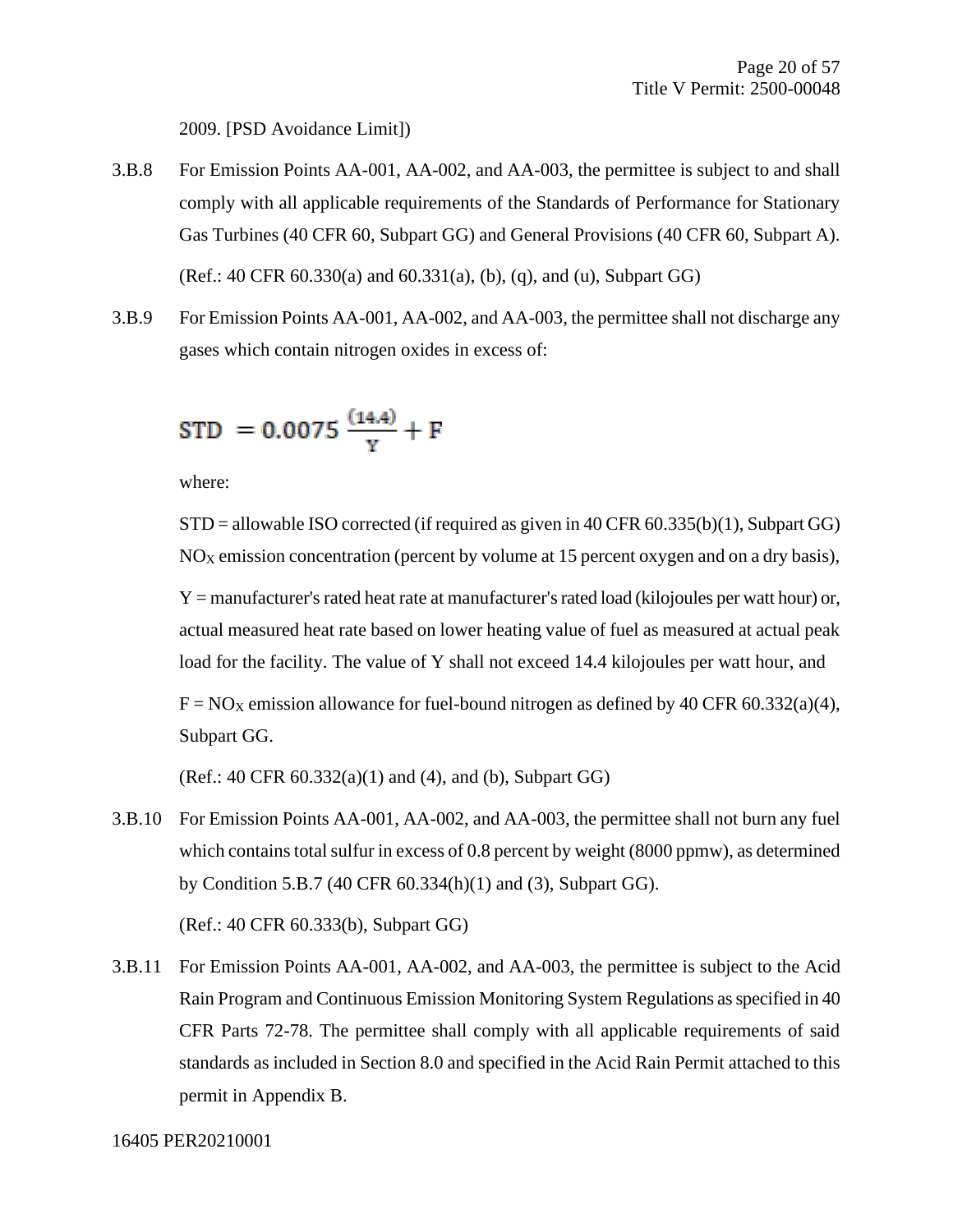(Ref.: 40 CFR Parts 72-78)

3.B.12 For Emission Points AA-001, AA-002, and AA-003, the permittee is subject to and shall comply with the applicable requirements of the Cross State Air Pollution Rule (CSAPR) NO<sup>x</sup> Ozone Season Group 2 Trading Program, 40 CFR 97, Subpart EEEEE and shall comply with the applicable provisions in Section 9.0 of this permit.

(Ref.: 40 CFR 97.804, Subpart EEEEE)

- 3.B.13 For Emission Points AA-004, and AA-005, the maximum permissible emission of ash and/or particulate matter from fossil fuel burning installations less than 10 MMBtu/hr heat input shall not exceed an emission rate of 0.6 pounds per million BTU per hour heat input. (Ref.: 11 Miss. Admin. Code Pt. 2, R. 1.3.D(1)(a).)
- 3.B.14 For Emission Points AA-004 and AA-005, the permittee is subject to and shall comply with the National Emission Standards for Hazardous Air Pollutants for Stationary Reciprocating Internal Combustion Engines (40 CFR 63, Subpart ZZZZ) and General Provisions (40 CFR 63, Subpart A).

(Ref.: 40 CFR 63.6585(a) and (c) and 63.6590(a)(1)(iii), Subpart ZZZZ)

3.B.15 For Emission Points AA-004 and AA-005, the permittee shall be in compliance with the emission limitations, operating limitations, and other requirements of Subpart ZZZZ that apply at all times.

At all times the permittee shall operate and maintain any affected source, including associated air pollution control equipment and monitoring equipment, in a manner consistent with safety and good air pollution control practices for minimizing emissions. The general duty to minimize emissions does not require the permittee to make any further efforts to reduce emissions if levels required by this standard have been achieved. Determination of whether such operation and maintenance procedures are being used will be based on information available to the DEQ which may include, but is not limited to, monitoring results, review of operation and maintenance procedures, review of operation and maintenance records, and inspection of the source.

(Ref.: 40 CFR 63.6605, Subpart ZZZZ)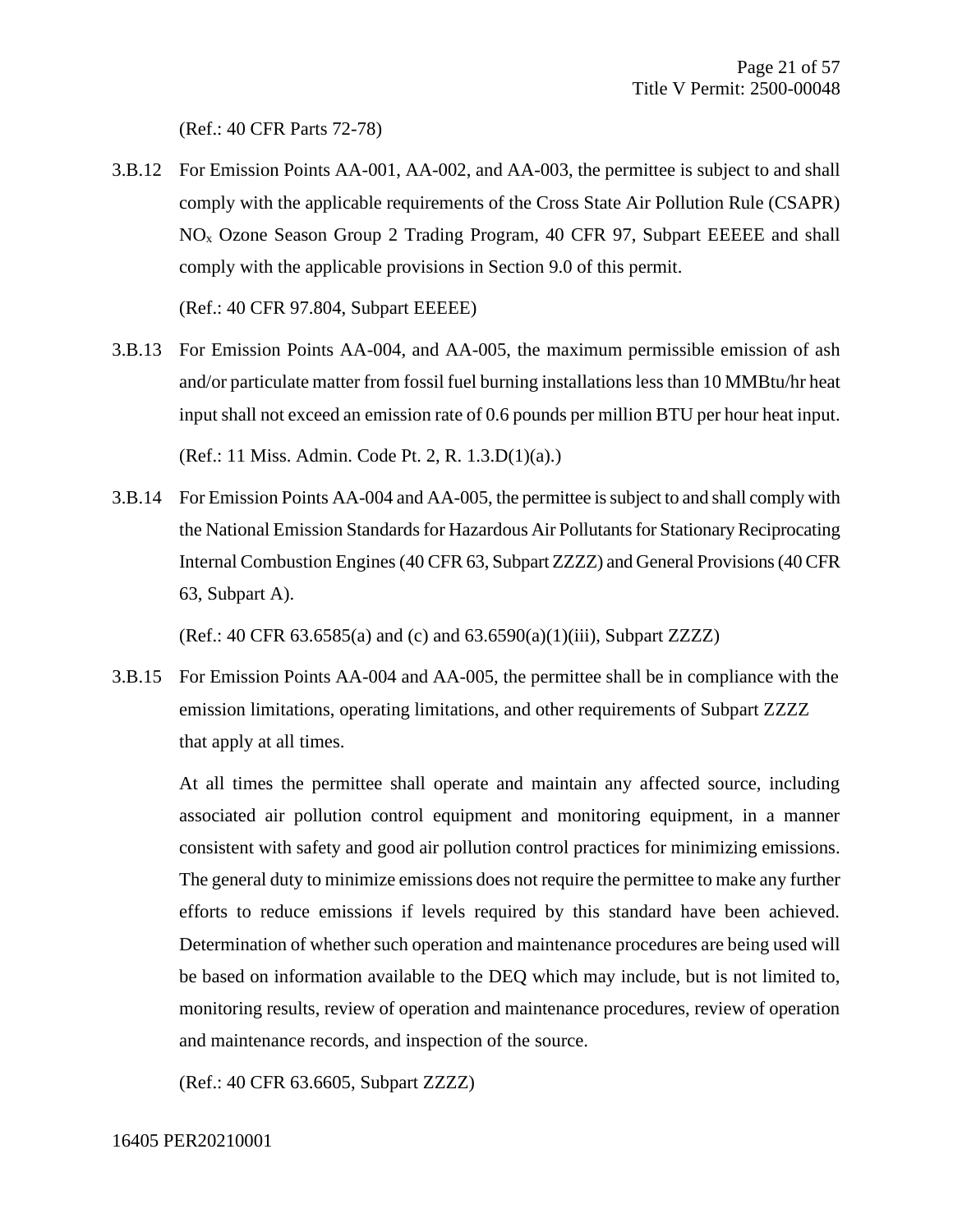3.B.16 For Emission Points AA-004 and AA-005, the permittee shall operate and maintain each stationary RICE according to the manufacturer's emission-related written instructions or develop a maintenance plan which must provide to the extent practicable for the maintenance and operation of the engine in a manner consistent with good air pollution control practice for minimizing emissions.

(Ref.: 40 CFR 63.6625(e)(3), 63.6655(d), Item 9 of Table 6 to Subpart ZZZZ, Subpart ZZZZ)

3.B.17 For Emission Points AA-004 and AA-005, the permittee shall install a non-resettable hour meter if one is not already installed.

(Ref.: 40 CFR 63.6625(f), Subpart ZZZZ)

3.B.18 For Emission Points AA-004 and AA-005, the permittee shall minimize the engine's time spent at idle during startup and minimize the engine's startup time to a period needed for appropriate and safe loading of the engine, not to exceed 30 minutes.

(Ref.: 40 CFR 63.6625(h), Subpart ZZZZ)

- 3.B.19 For Emission Points AA-004 and AA-005, the permittee shall operate each emergency stationary RICE according to the requirements in paragraphs (a) through (c) below. In order for each engine to be considered an emergency stationary RICE under 40 CFR 63, Subpart ZZZZ, any operation other than emergency operation, maintenance and testing, emergency demand response, and operation in non-emergency situations for 50 hours per year, as described in paragraphs (a) through (c) below, is prohibited. If the permittee does not operate the engines according to the requirements in paragraphs (a) through (c) below, the engines will not be considered an emergency engine under 40 CFR 63, Subpart ZZZZ and must meet all requirements for non-emergency engines.
	- (a) There is no time limit on the use of emergency stationary RICE in emergency situations.
	- (b) The permittee may operate each emergency stationary RICE for the purposes specified in the following paragraph for a maximum of 100 hours per calendar year. Any operation for non-emergency situations as allowed by paragraph (c) counts as part of the 100 hours per calendar year allowed by paragraph (b).

#### 16405 PER20210001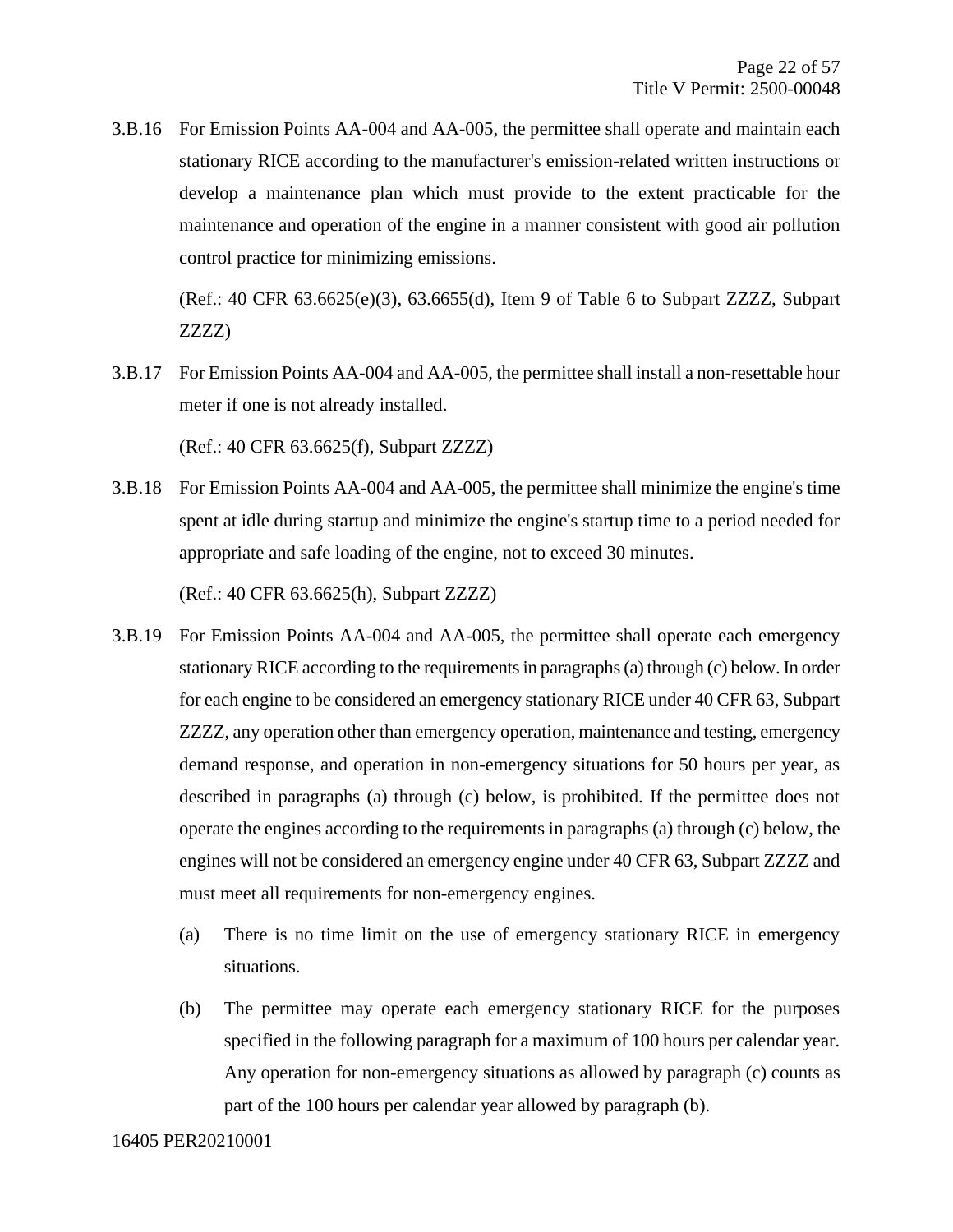Each emergency stationary RICE may be operated for maintenance checks and readiness testing, provided that the tests are recommended by federal, state or local government, the manufacturer, the vendor, the regional transmission organization or equivalent balancing authority and transmission operator, or the insurance company associated with the engine. The permittee may petition the DEQ for approval of additional hours to be used for maintenance checks and readiness testing, but a petition is not required if the permittee maintains records indicating that federal, state, or local standards require maintenance and testing of emergency RICE beyond 100 hours per calendar year.

(c) Emergency stationary RICE located at area sources of HAP may be operated for up to 50 hours per calendar year in non-emergency situations. The 50 hours of operation in non-emergency situations are counted as part of the 100 hours per calendar year for maintenance and testing and emergency demand response provided in paragraph (b) above.

(Ref.: 40 CFR 63.6640(f)(1), (2)(i), (4), Subpart ZZZZ)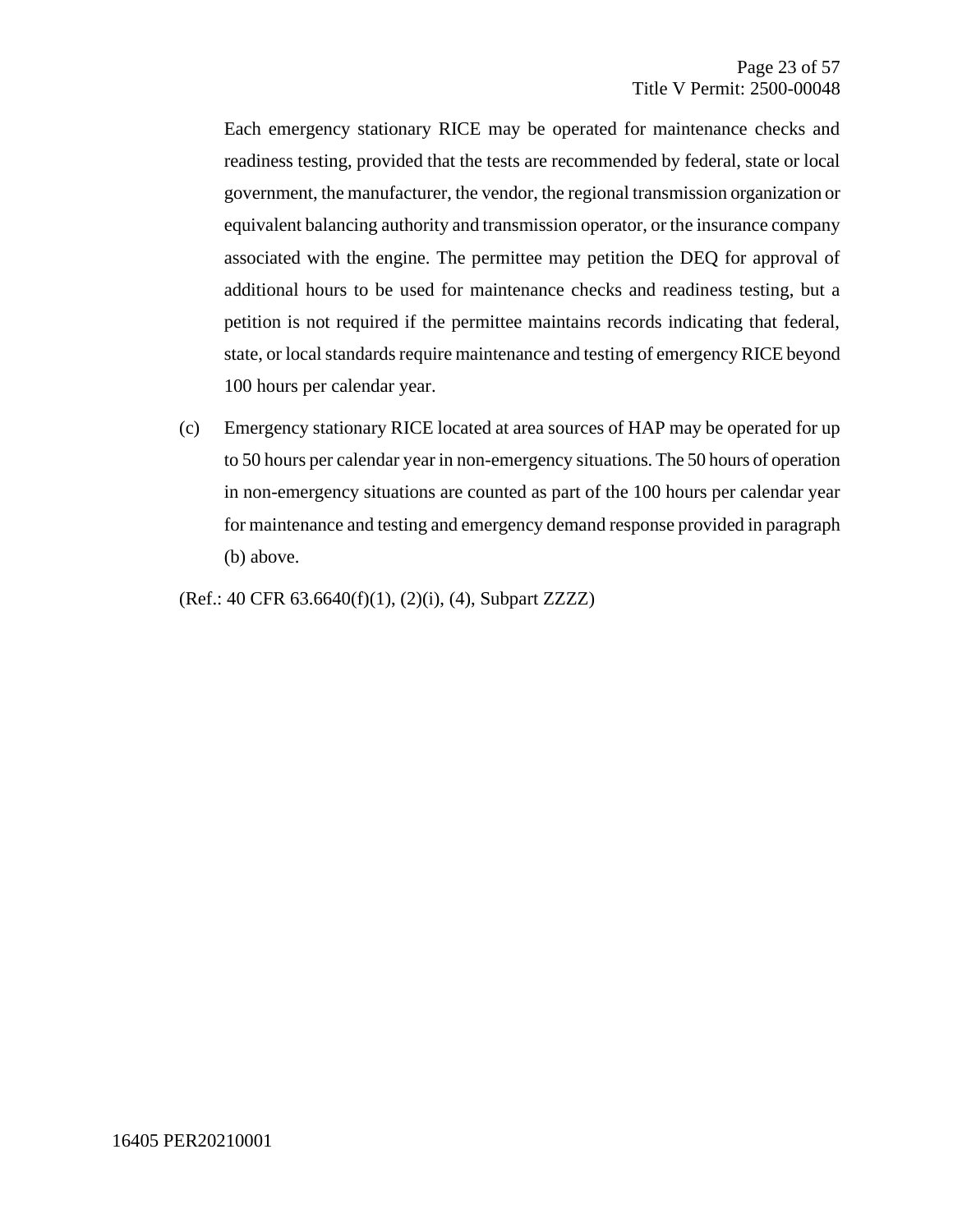| Applicable Requirement                      | Condition<br>Number(s) | Pollutant/<br>Parameter | Limit/Standard |
|---------------------------------------------|------------------------|-------------------------|----------------|
| 11 Miss. Admin. Code Pt. 2, R. 1.3.D(1)(a). | 3.C.1                  | PM                      | 0.6 lbs/MMBTU  |
| 11 Miss. Admin. Code Pt. 2, R. 1.4.A(1).    | 3.C.2                  | SO <sub>2</sub>         | 4.8 lbs/MMBTU  |

#### C. Insignificant and Trivial Activity Emission Limitations & Standards

3.C.1 The maximum permissible emission of ash and/or particulate matter from fossil fuel burning installations of less than 10 million BTU per hour heat input shall not exceed 0.6 pounds per million BTU per hour heat input.

(Ref.: 11 Miss. Admin. Code Pt. 2, R. 1.3.D(1)(a).)

3.C.2 The maximum discharge of sulfur oxides from any fuel burning installation in which the fuel is burned primarily to produce heat or power by indirect heat transfer shall not exceed 4.8 pounds (measured as sulfur dioxide) per million BTU heat input.

(Ref.: 11 Miss. Admin. Code Pt. 2, R. 1.4.A(1).)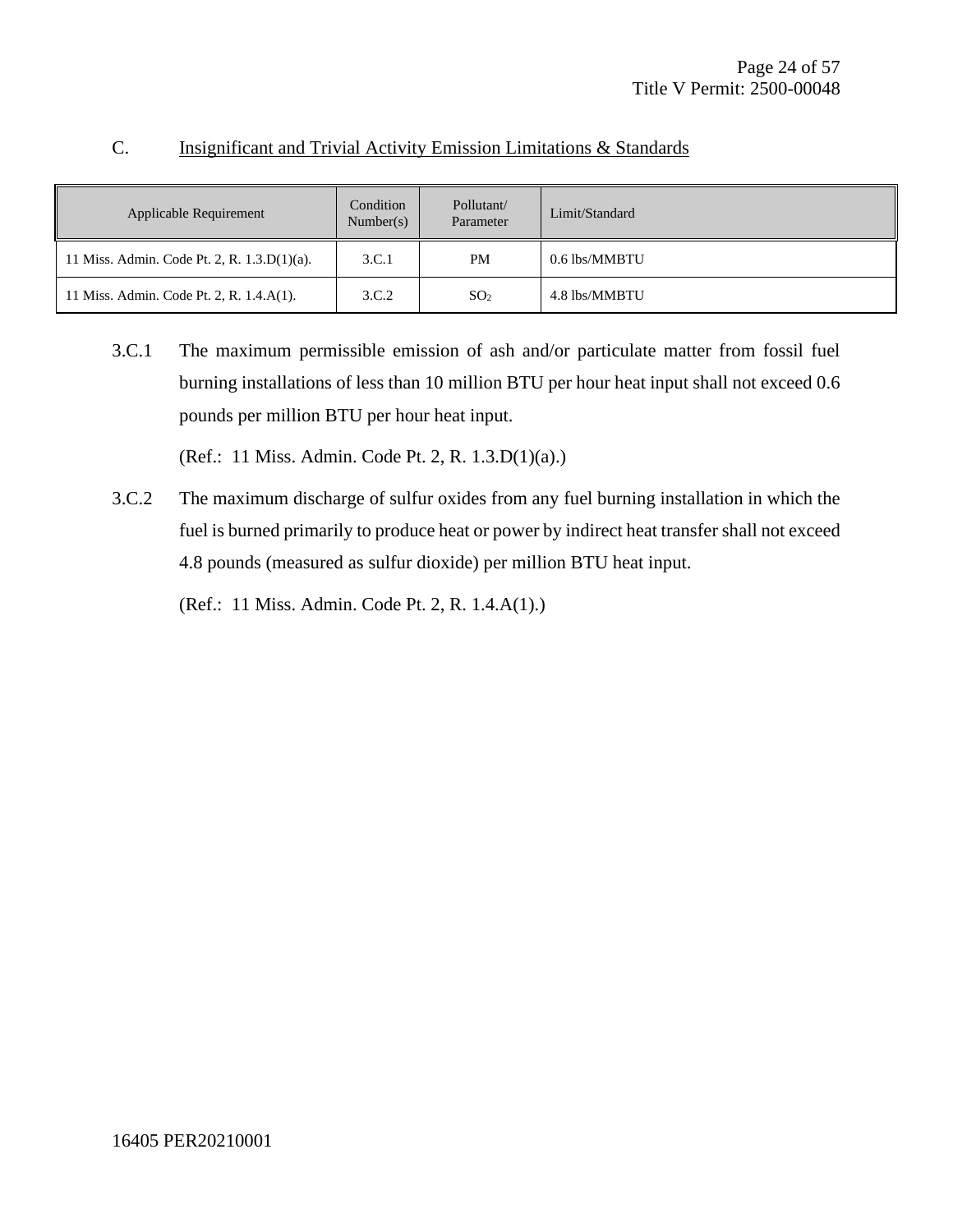#### D. Work Practice Standards

| Emission<br>Point $(s)$ | <b>Applicable Requirement</b>                                       | Condition<br>Number(s) | Pollutant/<br>Parameter | Limit/Standard                           |
|-------------------------|---------------------------------------------------------------------|------------------------|-------------------------|------------------------------------------|
| $AA-004$                | 40 CFR 63.6603(a), Item 4 of Table 2d to Subpart ZZZZ, Subpart ZZZZ |                        | <b>HAP</b>              | <b>Work Practice</b><br><b>Standards</b> |
| $AA-005$                | 40 CFR 63.6625(i), Subpart ZZZZ                                     | 3.D.2                  | <b>HAP</b>              | <b>Work Practice</b><br>Standards        |

3.D.1 For Emission Points AA-004 and AA-005, the permittee shall comply with the following work practice standards:

- (a) Change oil and filter every 500 hours of operation or annually, whichever comes first.
- (b) Inspect air cleaner every 1,000 hours of operation or annually, whichever comes first, and replace as necessary.
- (c) Inspect all hoses and belts every 500 hours of operation or annually, whichever comes first, and replace as necessary.

The permittee has the option to utilize an oil analysis program as described in Condition 40 CFR 63.6625(i), Subpart ZZZZ in order to extend the specified oil change requirement above.

If the emergency engines are operating during an emergency and it is not possible to shut down the engines in order to perform the management practice requirements on the schedule required, or if performing the management practice on the required schedule would otherwise pose an unacceptable risk under federal, state, or local law, the management practice can be delayed until the emergency is over or the unacceptable risk under federal, state, or local law has abated. The management practice should be performed as soon as practicable after the emergency has ended or the unacceptable risk under federal, state, or local law has abated. Sources must report any failure to perform the management practice on the schedule required and the federal, state or local law under which the risk was deemed unacceptable.

(Ref.: 40 CFR 63.6603(a), Item 4 of Table 2d to Subpart ZZZZ, Subpart ZZZZ)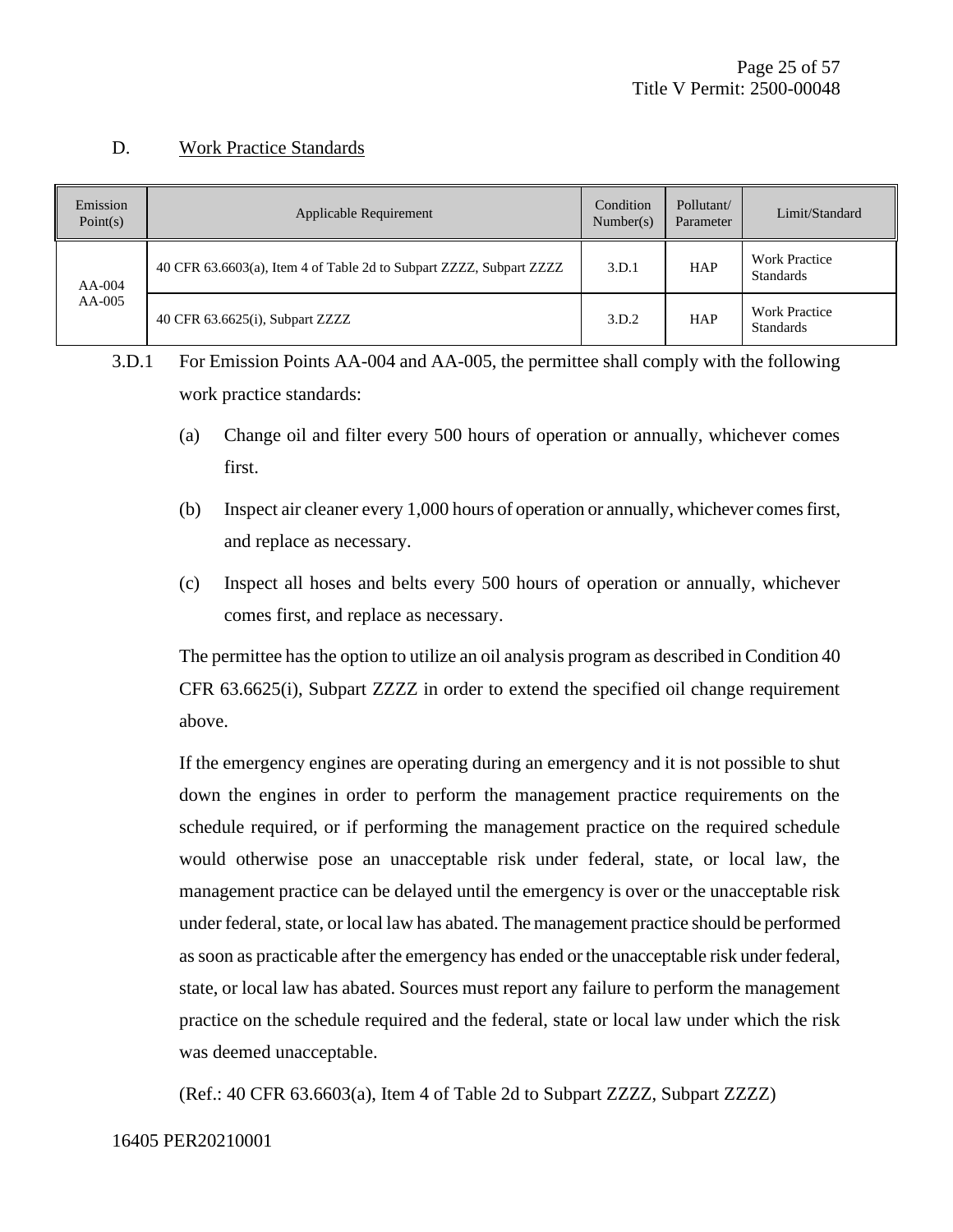3.D.2 For Emission Points AA-004 and AA-005, the permittee has the option of utilizing an oil analysis program in order to extend the specified oil change requirement in Condition 3.D.1. The oil analysis must be performed at the same frequency specified for changing the oil in Condition 3.D.1. The analysis program must at a minimum analyze the following three parameters: Total Base Number, viscosity, and percent water content. The condemning limits for these parameters are as follows: Total Base Number is less than 30 percent of the Total Base Number of the oil when new; viscosity of the oil has changed by more than 20 percent from the viscosity of the oil when new; or percent water content (by volume) is greater than 0.5. If all of these condemning limits are not exceeded, the permittee is not required to change the oil. If any of the limits are exceeded, the permittee shall change the oil within 2 business days of receiving the results of the analysis; if the engine is not in operation when the results of the analysis are received, the permittee shall change the oil within 2 business days or before commencing operation, whichever is later. The permittee shall keep records of the parameters that are analyzed as part of the program, the results of the analysis, and the oil changes for the engine. The analysis program must be part of the maintenance plan for the engine.

(Ref.: 40 CFR 63.6625(i), Subpart ZZZZ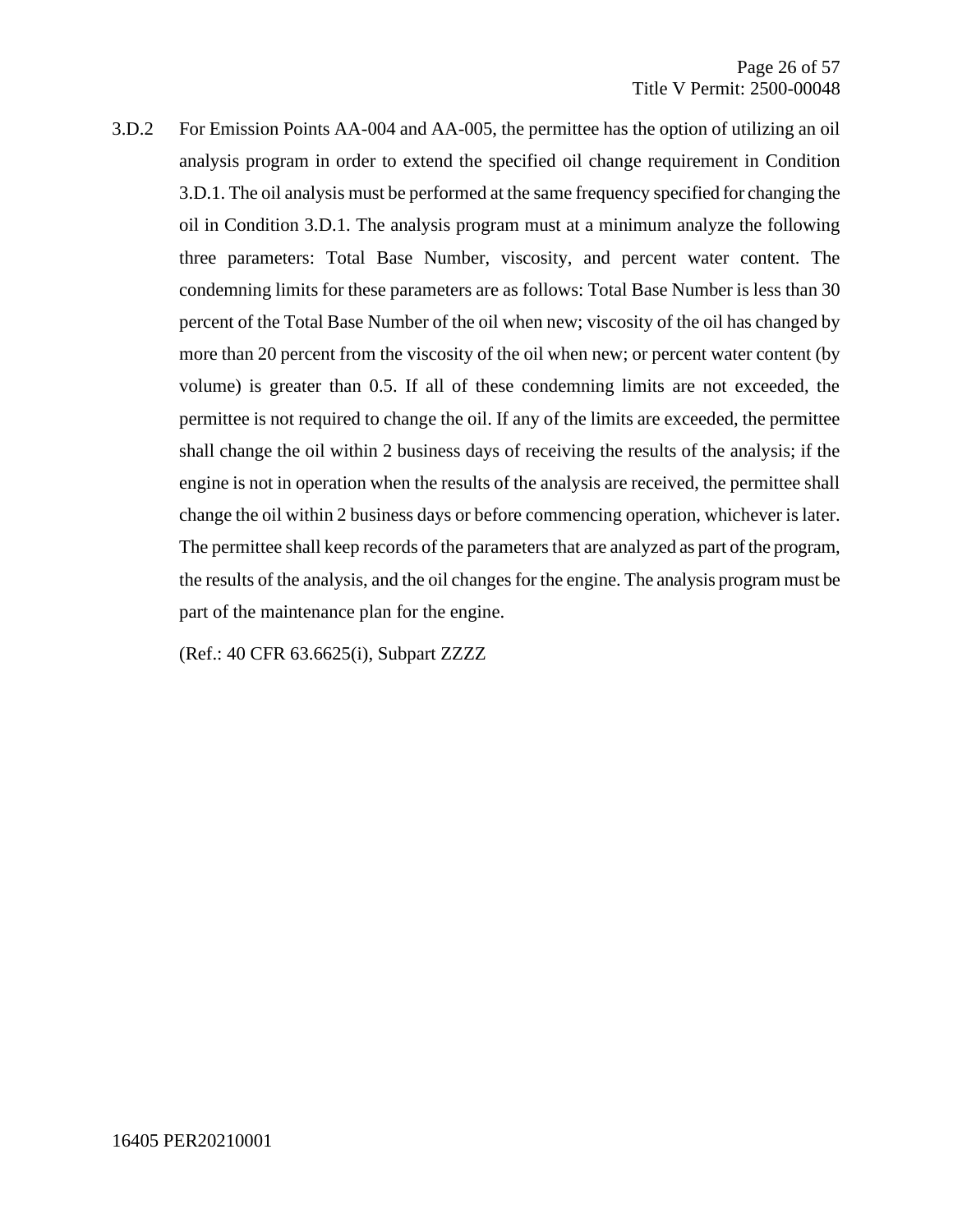#### SECTION 4. COMPLIANCE SCHEDULE

- 4.1 Unless otherwise specified herein, the permittee shall be in compliance with all requirements contained herein upon issuance of this permit.
- 4.2 Except as otherwise specified herein, the permittee shall submit to the Permit Board and to the Administrator of EPA Region IV a certification of compliance with permit terms and conditions, including emission limitations, standards, or work practices, by January 31 for the preceding calendar year. If the permit was reissued or modified during the course of the preceding calendar year, the compliance certification shall address each version of the permit. Each compliance certification shall include the following:
	- (a) the identification of each term or condition of the permit that is the basis of the certification;
	- (b) the compliance status;
	- (c) whether compliance was continuous or intermittent;
	- (d) the method(s) used for determining the compliance status of the source, currently and over the applicable reporting period;
	- (e) such other facts as may be specified as pertinent in specific conditions elsewhere in this permit.
	- (Ref.: 11 Miss. Admin. Code Pt. 2, R. 6.3.C(5)(a), (c), & (d).)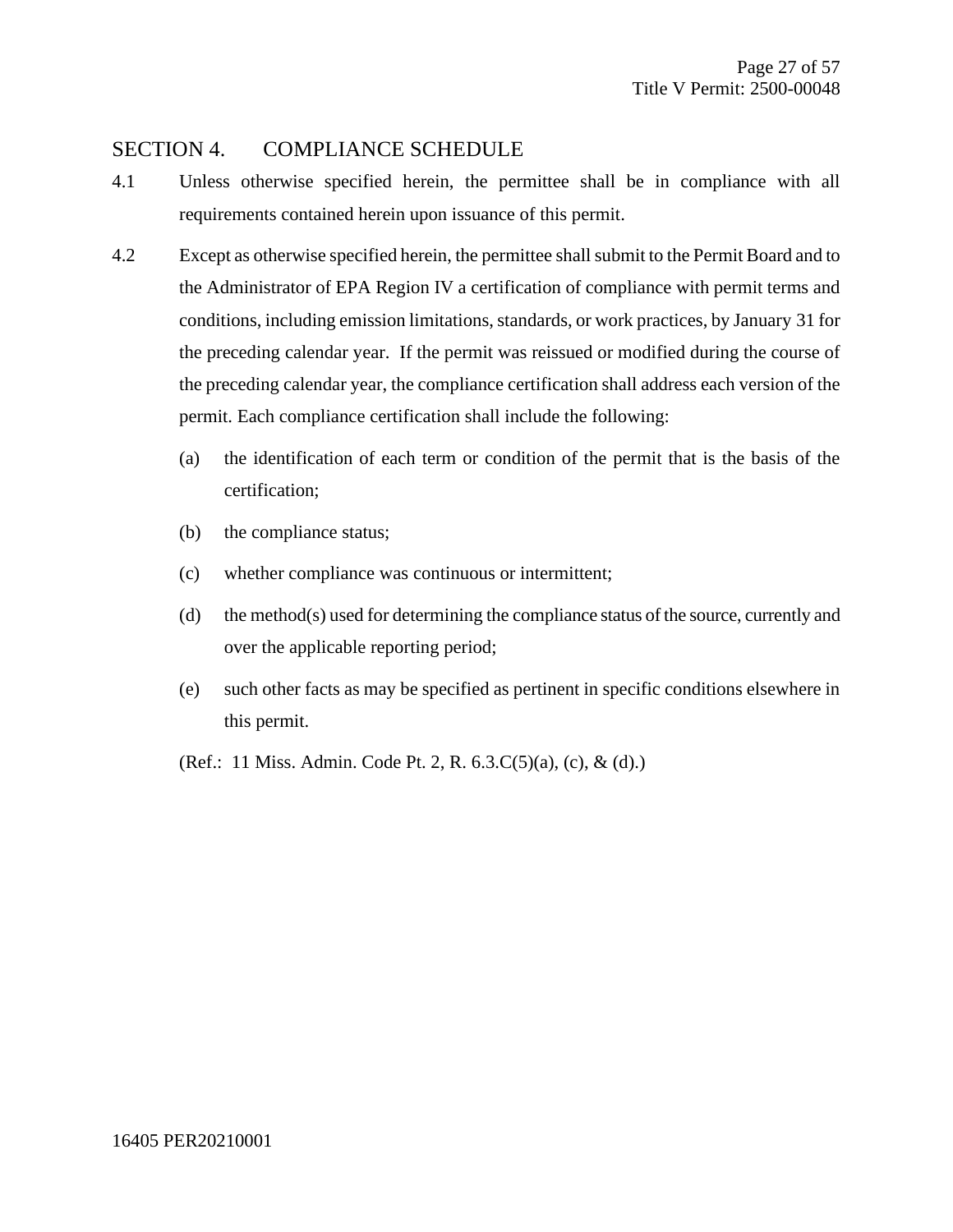#### SECTION 5. MONITORING, RECORDKEEPING & REPORTING REQUIREMENTS

- A. General Monitoring, Recordkeeping and Reporting Requirements
- 5.A.1 The permittee shall install, maintain, and operate equipment and/or institute procedures as necessary to perform the monitoring and recordkeeping specified below.

(Ref.: 11 Miss. Admin. Code Pt. 2, R. 6.3.A(3).)

- 5.A.2 In addition to the recordkeeping specified below, the permittee shall include with all records of required monitoring information the following:
	- (a) the date, place as defined in the permit, and time of sampling or measurements;
	- (b) the date(s) analyses were performed;
	- (c) the company or entity that performed the analyses;
	- (d) the analytical techniques or methods used;
	- (e) the results of such analyses; and
	- (f) the operating conditions existing at the time of sampling or measurement.

(Ref.: 11 Miss. Admin. Code Pt. 2, R. 6.3.A(3)(b)(1).)

5.A.3 Except where a longer duration is specified in an applicable requirement, the permittee shall retain records of all required monitoring data and support information for a period of at least five (5) years from the date of the monitoring sample, measurement, report, or application. Support information includes all calibration and maintenance records, all original strip-chart recordings for continuous monitoring instrumentation, and copies of all reports required by the permit.

(Ref.: 11 Miss. Admin. Code Pt. 2, R. 6.3.A(3)(b)(2).)

5.A.4 Except as otherwise specified herein, the permittee shall submit reports of any required monitoring by July 31st and January 31st for the preceding six-month period. All instances of deviations from permit requirements must be clearly identified in such reports and all required reports must be certified by a responsible official consistent with 11 Miss. Admin. Code Pt. 2, R. 6.2.E. For applicable periodic reporting requirements in 40 CFR Parts 60,

16405 PER20210001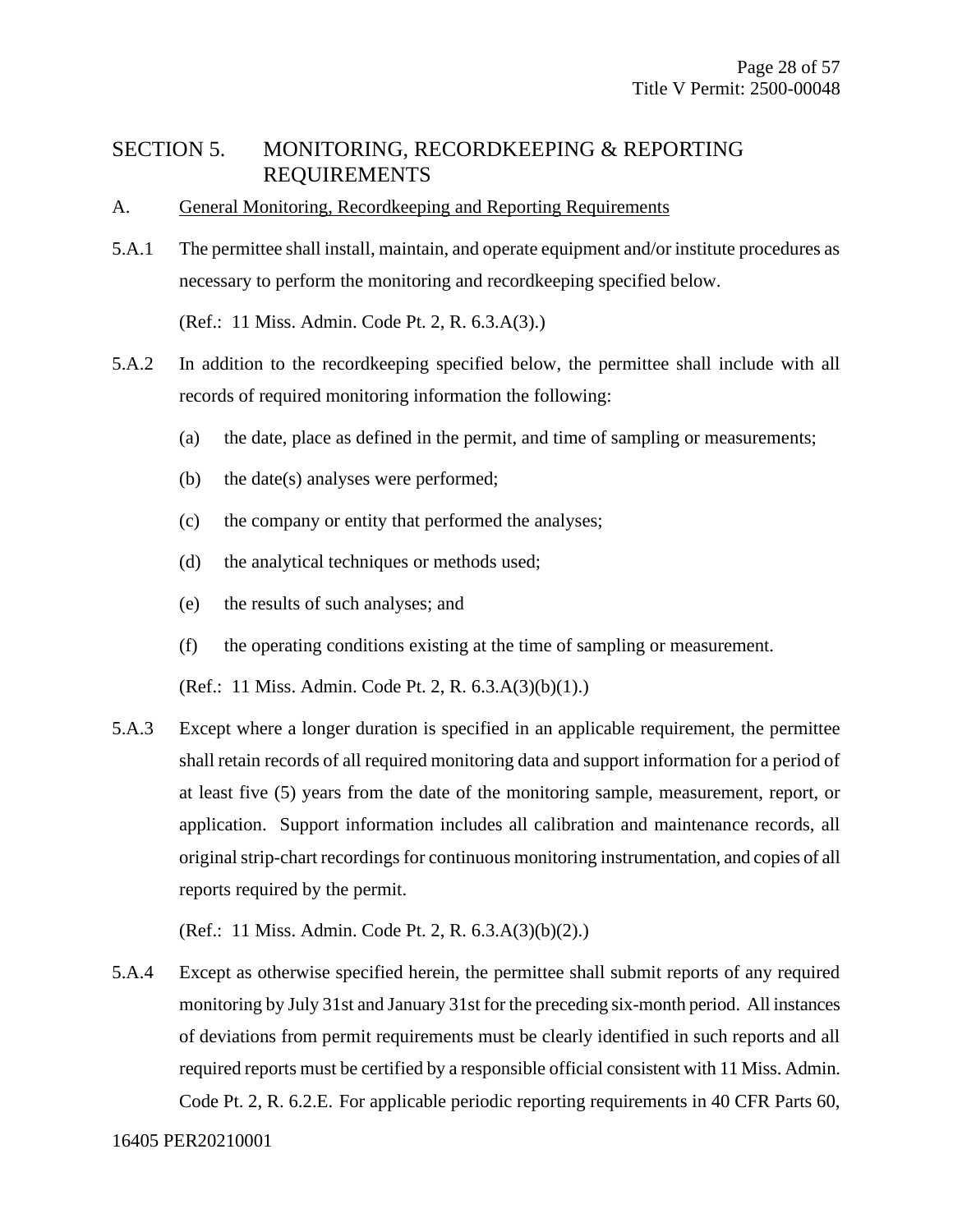61, and 63, the permittee shall comply with the deadlines in this condition for reporting conducted on a semiannual basis. Additionally, any required quarterly reports shall be submitted by the end of the month following each calendar quarter (i.e., April 30th, July 31st, October 31st, and January 31st), and any required annual reports shall be submitted by January 31st following each calendar year.

(Ref.: 11 Miss. Admin. Code Pt. 2, R. 6.3.A(3)(c)(1)., 40 CFR 60.19(c), 61.10(g), and  $63.10(a)(5)$ 

5.A.5 Except as otherwise specified herein, the permittee shall report all deviations from permit requirements, including those attributable to upsets, the probable cause of such deviations, and any corrective actions or preventive measures taken. Said report shall be made within five (5) working days of the time the deviation began.

(Ref.: 11 Miss. Admin. Code Pt. 2, R. 6.3.A(3)(c)(2).)

5.A.6 Except as otherwise specified herein, the permittee shall perform emissions sampling and analysis in accordance with EPA Test Methods and with any continuous emission monitoring requirements, if applicable. All test methods shall be those versions or their equivalents approved by the DEQ and the EPA.

(Ref.: 11 Miss. Admin. Code Pt. 2, R. 6.3.A(3).)

5.A.7 The permittee shall maintain records of any alterations, additions, or changes in equipment or operation.

(Ref.: 11 Miss. Admin. Code Pt. 2, R. 6.3.A(3).)

5.A.8 Unless otherwise specified in Section 4, upon permit issuance, the monitoring, testing, recordkeeping, and reporting requirements of Section 5 herein supersede the requirements of any preceding permit to construct and/or operate.

(Ref.: 11 Miss. Admin. Code Pt. 2, R.6.3.A(3).)

#### 16405 PER20210001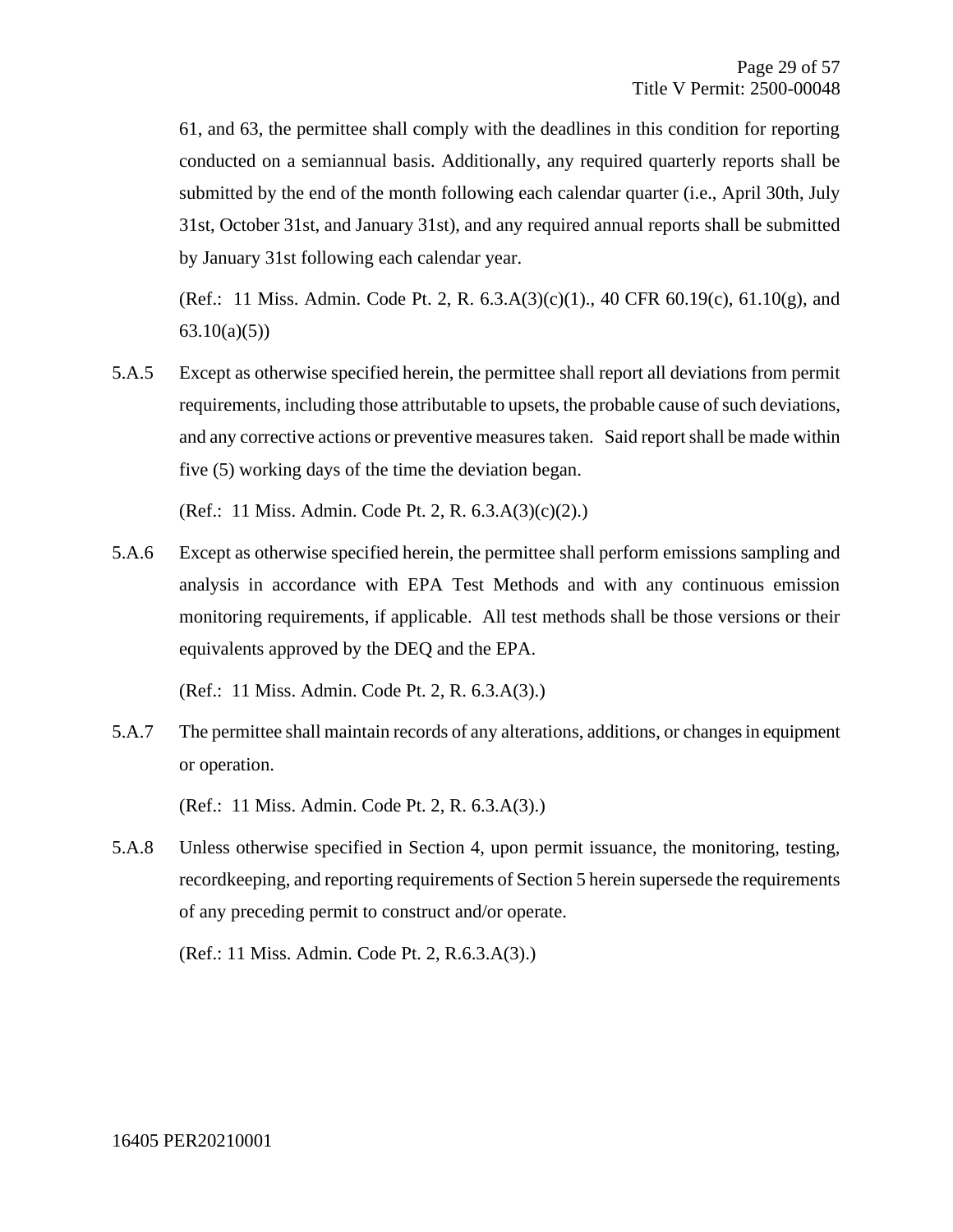| Emission<br>Point(s)             | Applicable Requirement                                   | Condition<br>Number | Pollutant/Parameter<br>Monitored | Monitoring/Recordkeeping Requirement                                                   |
|----------------------------------|----------------------------------------------------------|---------------------|----------------------------------|----------------------------------------------------------------------------------------|
|                                  |                                                          | 5.B.1               | NO <sub>x</sub>                  | Monitor and Record Emissions Using CEMS                                                |
|                                  |                                                          | 5.B.2               | NO <sub>x</sub>                  | DAHS Recordkeeping Requirement                                                         |
|                                  | 11 Miss. Admin. Code Pt. 2, R. 6.3.A(3).                 | 5.B.3               | CO                               | <b>Conduct Biennial Stack Test</b>                                                     |
|                                  |                                                          | 5.B.4               | Hours of Operation               | Monitor and Recordkeeping Requirement                                                  |
| $AA-001$<br>$AA-002$<br>$AA-003$ |                                                          | 5.B.5               | Startup and<br>Shutdown          | Monitor and Record Hours<br>of Startup and Shutdown                                    |
|                                  | 40 CFR 60.334(b)(1)(ii), (2), and (3),<br>Subpart GG     | 5.B.6               | NO <sub>X</sub>                  | Maintain Continuous Emission Monitoring<br>System                                      |
|                                  | 40 CFR 60.334(h)(1) and (3), Subpart<br>GG               | 5.B.7               | <b>Fuel Sulfur</b><br>Content    | Monitoring and Recordkeeping Requirement                                               |
|                                  | 40 CFR Part 75                                           | 5.B.8               | <b>CEMS</b>                      | Applicability                                                                          |
|                                  |                                                          | 5.B.9               |                                  | Notification Recordkeeping Requirement                                                 |
|                                  | 40 CFR 63.6655(a)(1), (2), (4), and (5),<br>Subpart ZZZZ |                     | HAP                              | <b>Record Malfunctions Events</b>                                                      |
|                                  |                                                          |                     |                                  | Maintenance Recordkeeping Requirement                                                  |
| $AA-004$<br>$AA-005$             |                                                          |                     |                                  | Record Actions to Minimize<br><b>Emissions During Malfunctions</b>                     |
|                                  | 40 CFR 63.6655(e)(3), Subpart ZZZZ                       | 5.B.10              | Recordkeeping                    | Maintenance Recordkeeping Requirement                                                  |
|                                  | 40 CFR 63.6655(f)(2), Subpart ZZZZ                       | 5.B.11              | Hours of Operation               | Recordkeeping Requirement                                                              |
|                                  | 40 CFR 63.6660, Subpart ZZZZ                             | 5.B.12              | Recordkeeping                    | Shall keep records in a form suitable and<br>readily available for expeditious review. |

#### B. Specific Monitoring and Recordkeeping Requirements

5.B.1 For Emission Points AA-001, AA-002 and AA-003, the permittee shall demonstrate compliance with  $NO<sub>x</sub>$  emission limitations using CEMS. Demonstrating compliance with NO<sup>x</sup> limits using CEMS data in lieu of EPA Reference Methods is an acceptable practice. This includes use of reference method test data collected during the Relative Accuracy Test Audits (RATA) required under 40 CFR Part 75.

The permittee shall use information obtained per DEQ approved data substitution procedures to demonstrate compliance with the annual  $NO<sub>x</sub>$  limits in the event there is a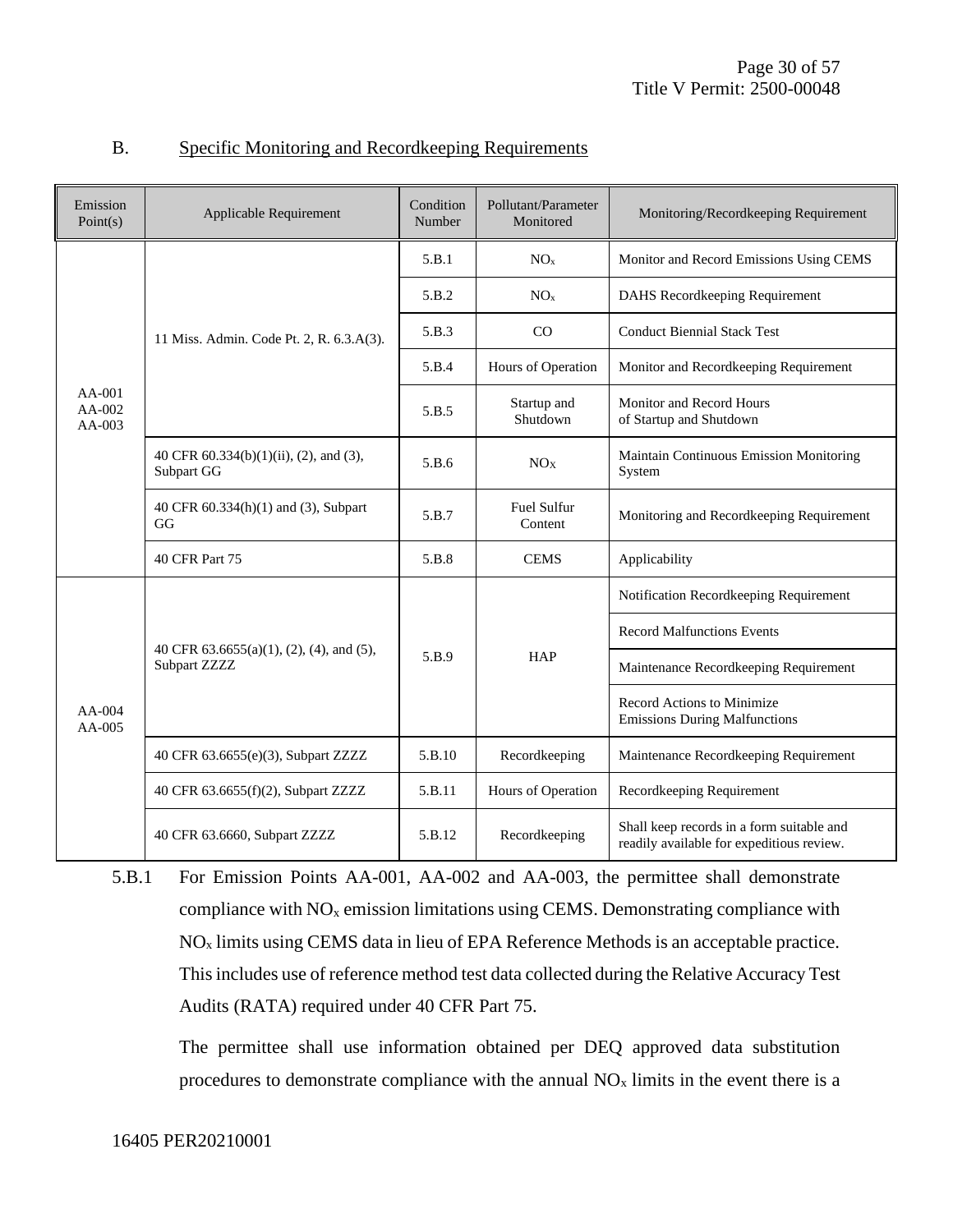malfunction with the CEMS.

(Ref.: 11 Miss. Admin. Code Pt. 2, R. 6.3.A(3).)

5.B.2 For Emission Points AA-001, AA-002, and AA-003, the  $NO<sub>x</sub>$  and  $O<sub>2</sub>$  CEMS shall also be capable of and certified to accurately read/measure  $NO<sub>x</sub>$  concentrations to comply with Condition 3.B.4. The permittee shall use data from the Data Acquisition Handling System (DAHS) to calculate the lb/hr  $NO<sub>x</sub>$  emission rate for each rolling 24-hour operating period and the tons of  $NO<sub>x</sub>$  emissions on a monthly basis and for each consecutive 12-month period on a rolling basis.

(Ref.: 11 Miss. Admin. Code Pt. 2, R. 6.3.A(3).)

5.B.3 For Emission Points AA-001, AA-002 and AA-003, the permittee shall demonstrate compliance with CO emission limitations by conducting biennial stack testing in accordance with EPA Reference Method 10, or an EPA approved equivalent, no later than 25 months following the previous stack test. For each turbine, the permittee shall use the results of the most recent stack test and hours of operation to calculate the monthly CO emissions in tons and the 12-month rolling total in tpy.

(Ref.: 11 Miss. Admin. Code Pt. 2, R. 6.3.A(3).)

- 5.B.4 For Emission Points AA-001, AA-002, and AA-003, the permittee shall monitor and record the hours of operation on a daily basis, as determined on a 365-day rolling total. (Ref.: 11 Miss. Admin. Code Pt. 2, R. 6.3.A(3).)
- 5.B.5 For Emission Points AA-001, AA-002, and AA-003, the permittee shall monitor and maintain records of the duration of time, in hours, each emission point engages in periods of both startups and shutdowns. The permittee shall operate the combustion turbines in a manner consistent with good combustion practices, in accordance with the manufacturer's guidelines and procedures to minimize emissions during startup and shutdown.

(Ref.: 11 Miss. Admin. Code Pt. 2, R. 6.3.A(3).)

5.B.6 For Emission Points AA-001, AA-002, and AA-003, the permittee shall install, certify, maintain, operate, and quality-assure a continuous emission monitoring system (CEMS) consisting of  $NO<sub>X</sub>$  and  $O<sub>2</sub>$  monitors. As an alternative, a  $CO<sub>2</sub>$  monitor may be used to adjust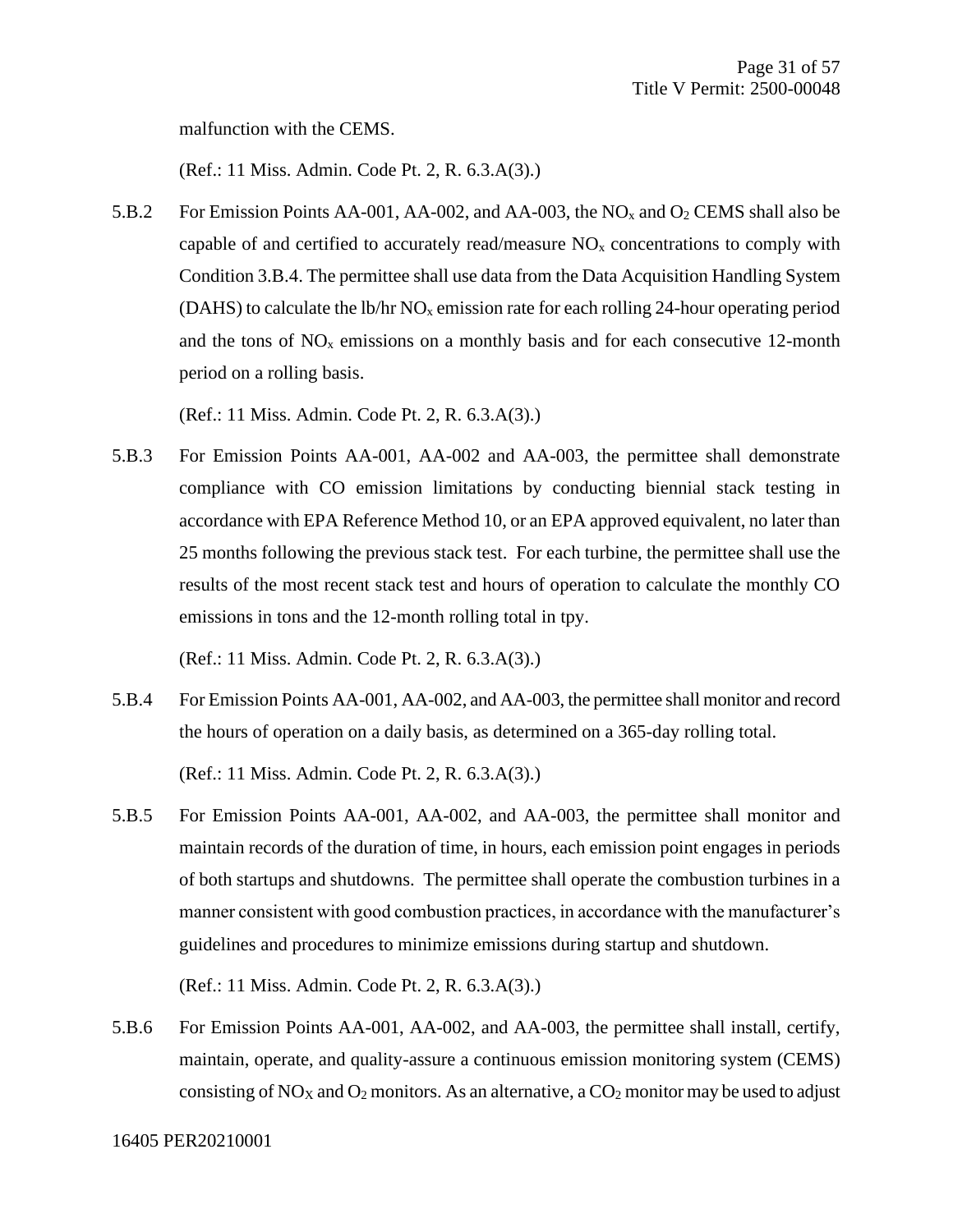the measured  $NO<sub>X</sub>$  concentrations to 15 percent  $O<sub>2</sub>$  by either converting the  $CO<sub>2</sub>$  hourly averages to equivalent  $O_2$  concentrations using Equation F-14a or F-14b in 40 CFR 75, Appendix F and making the adjustments to 15 percent  $O_2$ , or by using the  $CO_2$  readings directly to make the adjustments, as described in EPA Test Method 20.

- (a) The permittee shall install and certify each CEMS according to PS 2 and 3 (for diluent) of 40 CFR 60, Appendix B, except the 7-day calibration drift is based on unit operating days, not calendar days. 40 CFR 75, Appendix F, Procedure 1 is not required. The relative accuracy test audit (RATA) of the  $NO<sub>X</sub>$  and diluent monitors may be performed individually or on a combined basis, *i.e.*, the relative accuracy tests of the CEMS may be performed on a ppm at  $15$  percent  $O_2$  basis.
- (b) During each full unit operating hour, each monitor must complete a minimum of one cycle of operation (sampling, analyzing, and data recording) for each 15-minute quadrant of the hour, to validate the hour. For partial unit operating hours, at least one valid data point must be obtained for each quadrant of the hour in which the unit operates. For unit operating hours in which required quality assurance and maintenance activities are performed on the CEMS, a minimum of two valid data points (one in each of two quadrants) are required to validate the hour.
- (c) For purposes of identifying excess emissions, CEMS data must be reduced to hourly averages as specified in 40 CFR 60.13(h), Subpart A.
	- (1) For each unit operating hour in which a valid hourly average, as described in paragraph (b) above, is obtained for both  $NO_X$  and diluent, the data acquisition and handling system must calculate and record the hourly  $NO<sub>X</sub>$  emissions in the units of the applicable  $NO<sub>X</sub>$  emission standard under Condition 3.B.9, *i.e.*, percent  $NO_X$  by volume, dry basis, corrected to 15 percent  $O_2$  and International Organization for Standardization (ISO) standard conditions (if required as given in 40 CFR 60.335(b)(1), Subpart GG). For any hour in which the hourly average  $O_2$  concentration exceeds 19.0 percent  $O_2$ , a diluent cap value of 19.0 percent  $O_2$  may be used in the emission calculations.
	- (2) A worst-case ISO correction factor may be calculated and applied using historical ambient data. For the purpose of this calculation, substitute the

#### 16405 PER20210001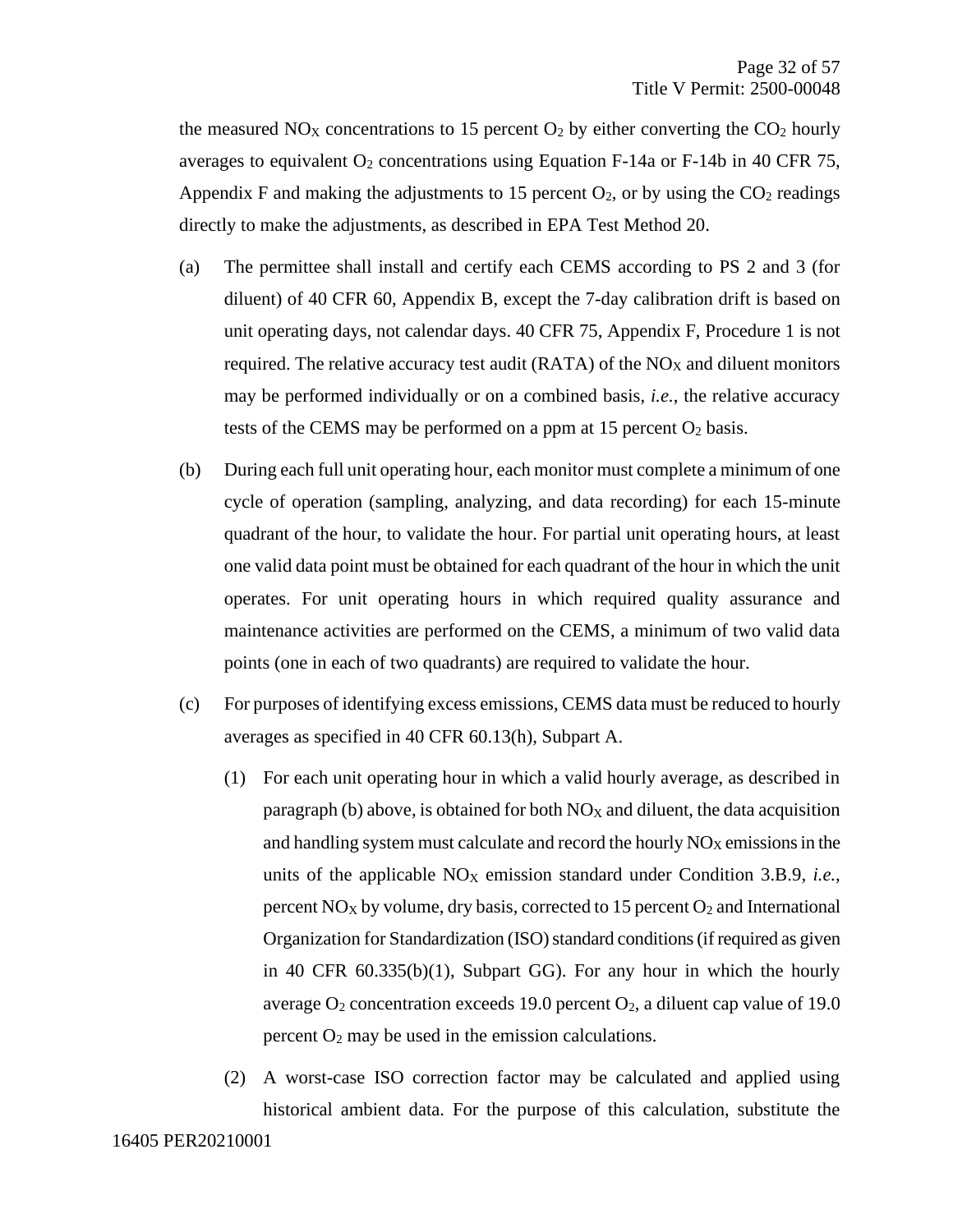maximum humidity of ambient air (Ho), minimum ambient temperature  $(T_a)$ , and minimum combustor inlet absolute pressure  $(P<sub>o</sub>)$  into the ISO correction equation.

(3) If the permittee has installed a  $NO<sub>X</sub>$  CEMS to meet the requirements of 40 CFR 75 and is continuing to meet the ongoing requirements of 40 CFR 75, the CEMS may be used to meet the requirements of this condition, except that the missing data substitution methodology provided for at 40 CFR 75, Subpart D, is not required for purposes of identifying excess emissions. Instead, periods of missing CEMS data are to be reported as monitor downtime in the excess emissions and monitoring performance report required in 40 CFR 60.7(c), Subpart A.

(Ref.: 40 CFR 60.334(b)(1)(ii), (2), and (3), Subpart GG)

- 5.B.7 For Emission Points AA-001, AA-002, and AA-003, the permittee shall monitor the total sulfur content of the fuel being fired in the turbine; however, the permittee may elect not to monitor the total sulfur content of the gaseous fuel combusted in the turbine, if the gaseous fuel is demonstrated to meet the definition of natural gas in 40 CFR 60.331(u), Subpart GG. The permittee shall use one of the following sources of information to make the required demonstration:
	- (a) The gas quality characteristics in a current, valid purchase contract, tariff sheet or transportation contract for the gaseous fuel, specifying that the maximum total sulfur content of the fuel is 20.0 grains/100 scf or less; or
	- (b) Representative fuel sampling data which show that the sulfur content of the gaseous fuel does not exceed 20 grains/100 scf. At a minimum, the amount of fuel sampling data specified in Section 2.3.1.4 or 2.3.2.4 of Appendix D to 40 CFR 75 is required.

(Ref.: 40 CFR 60.334(h)(1) and (3), Subpart GG)

5.B.8 For Emission Points AA-001, AA-002, and AA-003, the permittee is subject to 40 CFR Part 75 and shall monitor and keep records of emissions in accordance with 40 CFR Part 75. The permittee shall maintain a file on site of all measurements, data, reports, and other information required in 40 CFR Part 75.57 for each affected unit.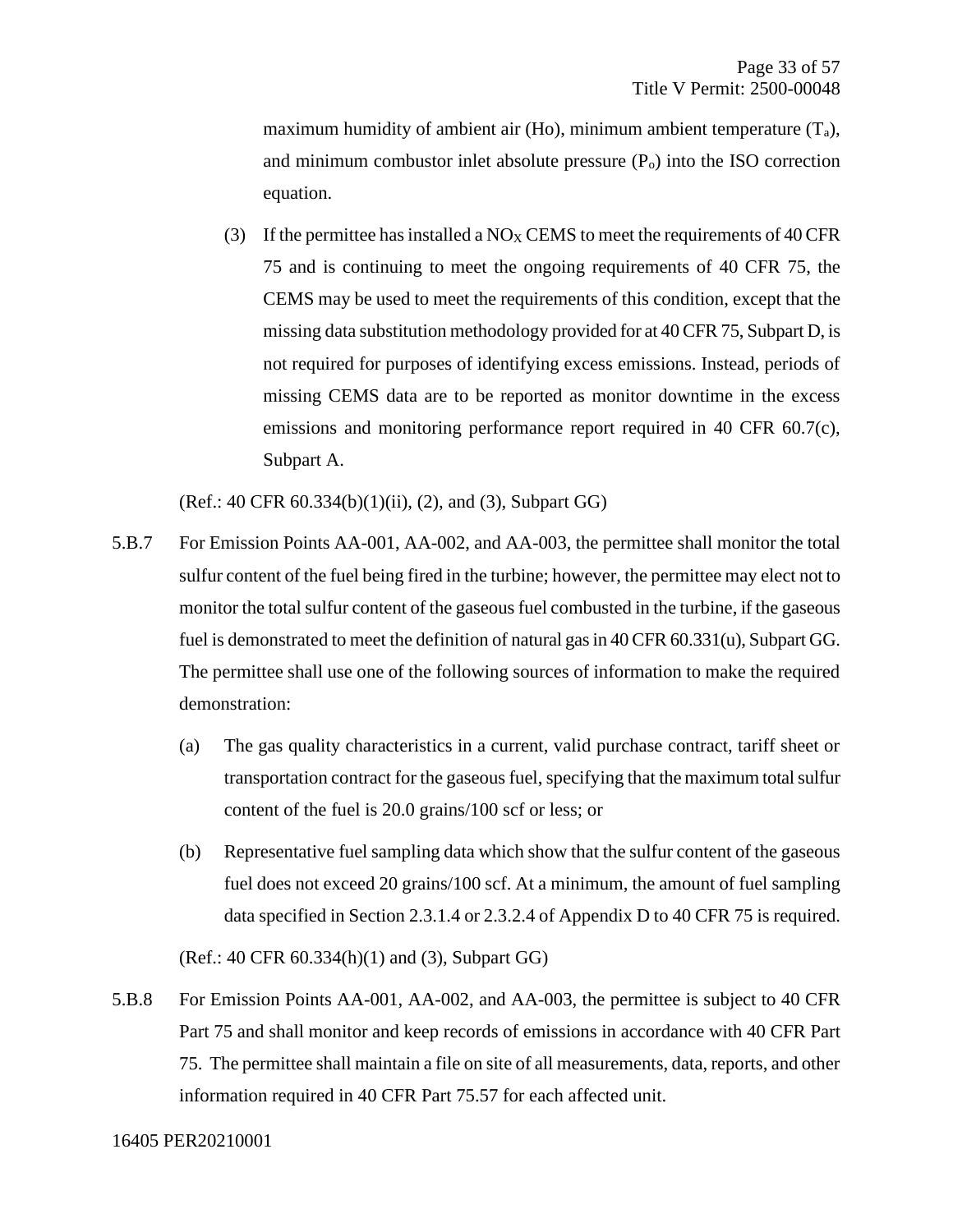(Ref.: 40 CFR Part 75)

- 5.B.9 For Emission Points AA-004 and AA-005, the permittee shall keep the following records:
	- (a) A copy of each notification and report submitted to comply with 40 CFR 63, Subpart ZZZZ, including all documentation supporting any Initial Notification or Notification of Compliance Status submitted, according to the requirement in 40 CFR 63.10(b)(2)(xiv), Subpart A.
	- (b) Records of the occurrence and duration of each malfunction of operation (*i.e.,* process equipment) or the air pollution control and monitoring equipment.
	- (c) Records of all required maintenance performed on the air pollution control and monitoring equipment.
	- (d) Records of actions taken during periods of malfunction to minimize emissions in accordance with Condition 3.B.15, including corrective actions to restore malfunctioning process and air pollution control and monitoring equipment to its normal or usual manner of operation.

(Ref.: 40 CFR 63.6655(a)(1), (2), (4), and (5), Subpart ZZZZ)

5.B.10 For Emission Points AA-004 and AA-005, the permittee shall keep records of the maintenance conducted on the stationary RICE in order to demonstrate that the permittee operated and maintained the stationary RICE and after-treatment control device (if any) according to the maintenance plan.

(Ref.: 40 CFR 63.6655(e)(3), Subpart ZZZZ)

5.B.11 For Emission Points AA-004 and AA-005, the permittee shall keep records of the hours of operation of each engine that is recorded through the non-resettable hour meter. The permittee must document how many hours are spent for emergency operation, including what classified the operation as emergency and how many hours are spent for nonemergency operation.

(Ref.: 40 CFR 63.6655(f)(2), Subpart ZZZZ)

5.B.12 For Emission Points AA-004 and AA-005, the permittee shall keep records in a form suitable and readily available for expeditious review according to 40 CFR 63.10(b)(1),

16405 PER20210001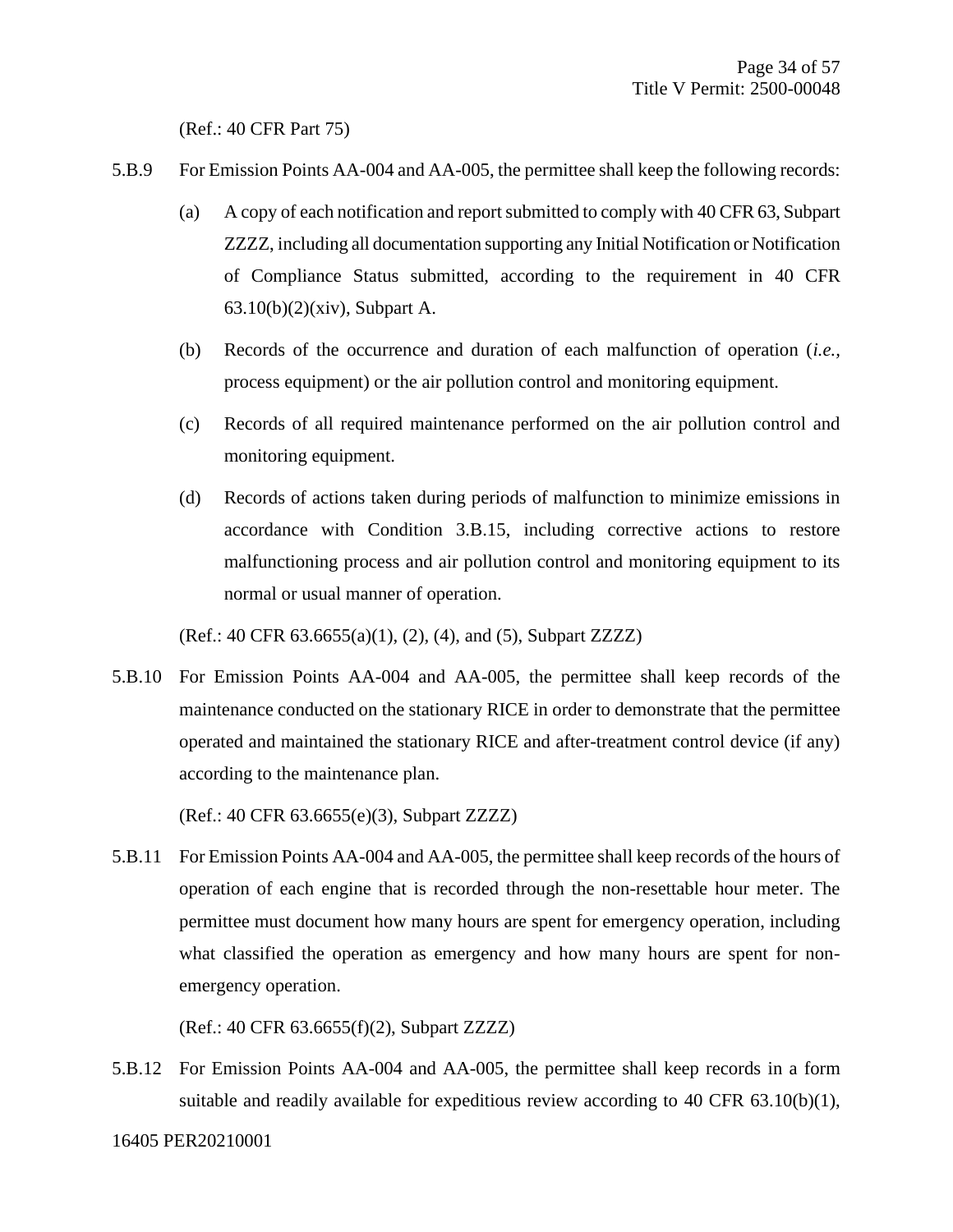Subpart A. The permittee shall keep each record for 5 years following the date of each occurrence, measurement, maintenance, corrective action, report, or record. The permittee shall keep each record readily accessible in hard copy or electronic form for at least 5 years after the date of each occurrence, measurement, maintenance, corrective action, report, or record, according to 40 CFR 63.10(b)(1), Subpart A.

(Ref.: 40 CFR 63.6660, Subpart ZZZZ)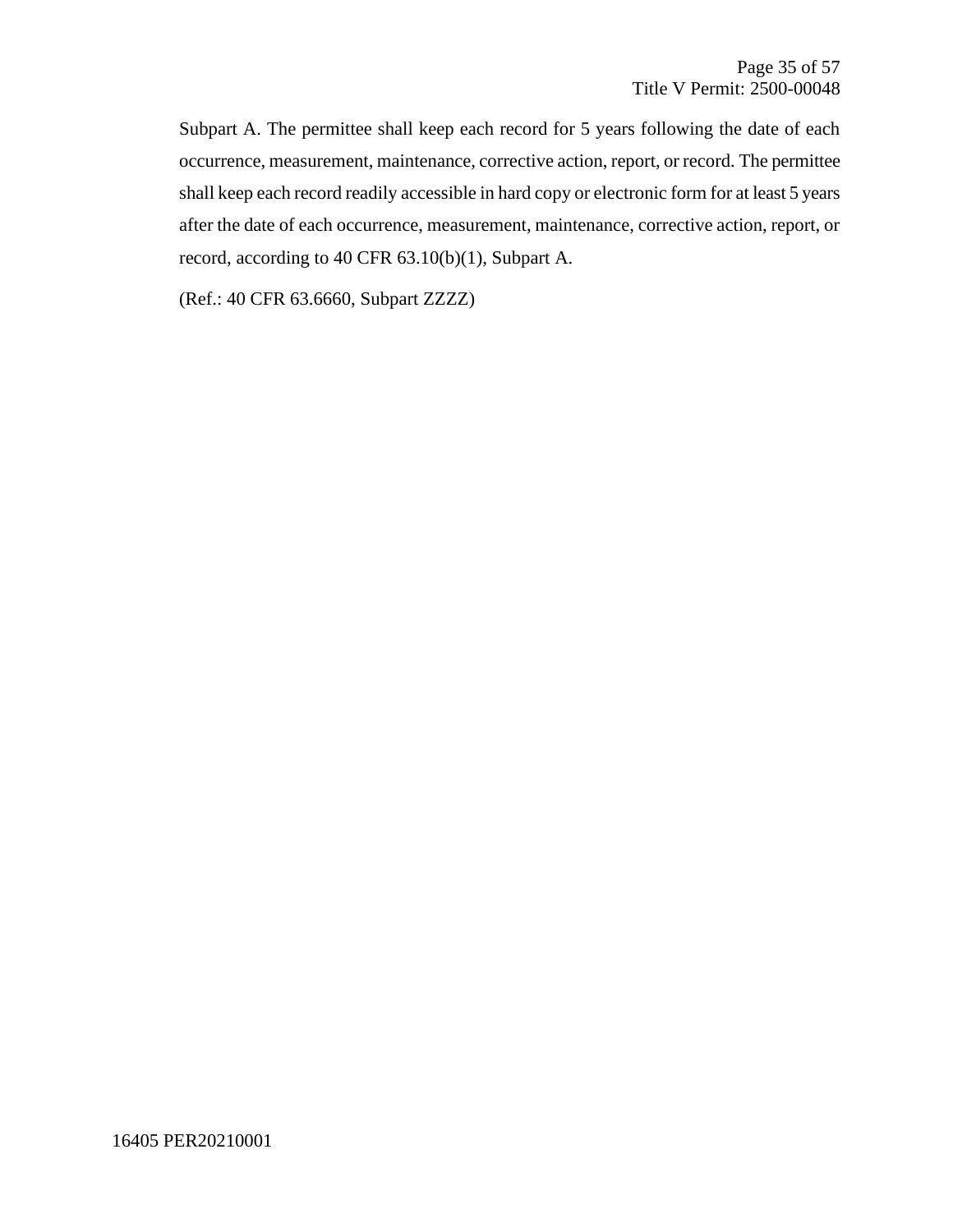| Emission<br>Point(s) | Applicable Requirement                                                                                    | Condition<br>Number | Pollutant/Parameter<br>Monitored | <b>Reporting Requirement</b>       |
|----------------------|-----------------------------------------------------------------------------------------------------------|---------------------|----------------------------------|------------------------------------|
|                      |                                                                                                           | 5.C.1               | NO <sub>x</sub><br>CO            | Semiannual Emissions Report        |
|                      |                                                                                                           | 5.C.2               | CO                               | <b>Biennial Stack Test Report</b>  |
| $AA-001$<br>$AA-002$ | 11 Miss. Admin. Code Pt. 2, R. 6.3.A(3).<br>40 CFR 60.334(j)(1)(iii), Subpart GG                          | 5.C.3               | Hours of Operation               | Semiannual Report                  |
| $AA-003$             |                                                                                                           | 5.C.4               | Startup and<br>Shutdown          | Semiannual Deviation Report        |
|                      |                                                                                                           | 5.C.5               | NO <sub>x</sub><br>CO            | Semiannual Excess Emissions Report |
|                      | 11 Miss. Admin. Code Pt. 2, R. 6.3.A(3).                                                                  | 5.C.6               | Hours of Operation               | Semiannual Report                  |
| $AA-004$<br>$AA-005$ | 40 CFR 63.6640(b), 63.6650(a) through<br>(d), and Footnote 2 to Table 2d of<br>Subpart ZZZZ, Subpart ZZZZ | 5.C.7               | Management<br>Practices          | <b>Deviation Report</b>            |

#### C. Specific Reporting Requirements

5.C.1 For Emission Points AA-001, AA-002, and AA-003, the permittee shall submit a semiannual report, in accordance with Condition 5.A.4, providing a summary of CO and  $NO<sub>x</sub>$  emissions on a monthly basis and for each consecutive 12-month period on a rolling basis. Emissions shall be based on, but not limited to, collected CEMS data, stack test reports, and engineering calculations. The reported emissions shall include periods of both startups and shutdowns.

(Ref.: 11 Miss. Admin. Code Pt. 2, R. 6.3.A(3).)

5.C.2 For Emission Points AA-001, AA-002, and AA-003, the permittee shall submit a biennial stack test report for CO emissions within 60 days of completing the test.

As part of the test report, the permittee shall provide the average operating rate during testing of the process associated with the units being tested.

For all required testing, the permittee shall submit a written test protocol at least 30 days prior to the intended test date(s) to ensure that all test methods and procedures are acceptable to DEQ. Also, the permittee shall notify DEQ in writing at least 10 days prior to the intended test date(s) so that an observer may be afforded the opportunity to witness the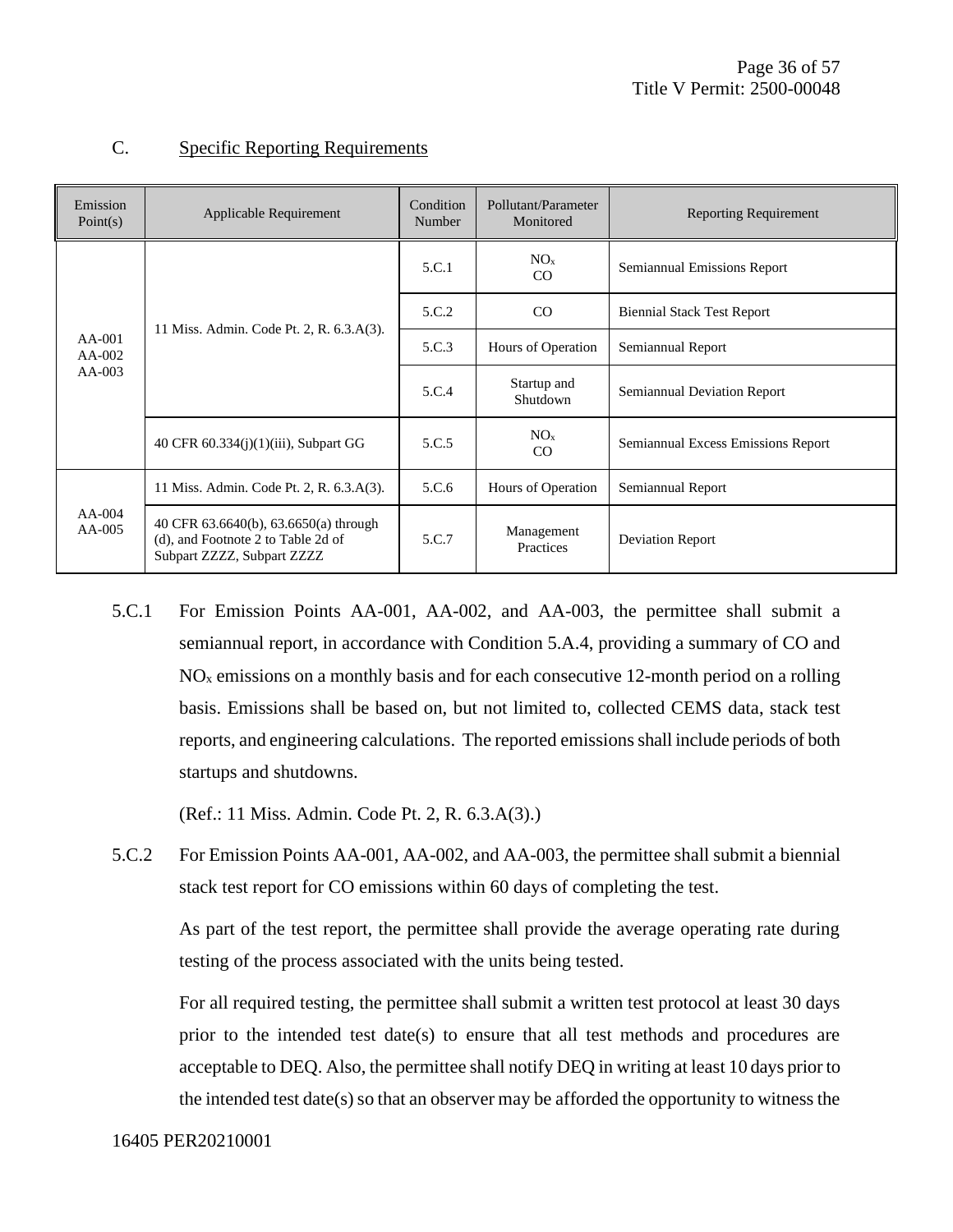test.

(Ref.: 11 Miss. Admin. Code Pt. 2, R. 6.3.A(3).)

5.C.3 For Emission Points AA-001, AA-002 and AA-003, the permittee shall submit a semiannual report, in accordance with Condition 5.A.4, detailing the hours of operation on a daily basis and a 365-day rolling total.

(Ref.: 11 Miss. Admin. Code Pt. 2, R. 6.3.A(3).)

5.C.4 For Emission Points AA-001, AA-002, and AA-003, the permittee shall submit a semiannual report, in accordance with Condition 5.A.4, detailing the startup and shutdown duration time deviations and the total startup and shutdown percent deviations.

(Ref.: 11 Miss. Admin. Code Pt. 2, R. 6.3.A(3).)

5.C.5 For Emission Points AA-001, AA-002, and AA-003, the permittee shall submit a semiannual report, in accordance with Condition 5.A.4, of excess emissions and monitor downtime, in accordance with 40 CFR 60.7(c), Subpart A. Excess emissions shall be reported for all periods of unit operation, including startup, shutdown and malfunction. For the purpose of the reports required under 40 CFR 60.7(c), periods of excess emissions and monitor downtime that shall be reported are defined in 40 CFR 60.334(j)(1)(iii), Subpart GG.

(Ref.: 40 CFR 60.334(j)(1)(iii), Subpart GG)

5.C.6 For Emission Point AA-004 and AA-005, the permittee shall submit a semiannual report, in accordance with Condition 5.A.4, summarizing the hours of operation for each engine in the calendar year. This report shall also include what hours were for emergency use and what constituted the emergency and what hours were for non-emergency use.

(Ref.: 11 Miss. Admin. Code Pt. 2, R. 6.3.A(3))

5.C.7 For Emission Points AA-004 and AA-005, the permittee shall report in accordance with Condition 5.A.4 each instance in which the work practices listed in Condition 3.D.1 were not met. These deviations shall be reported according to the following requirements: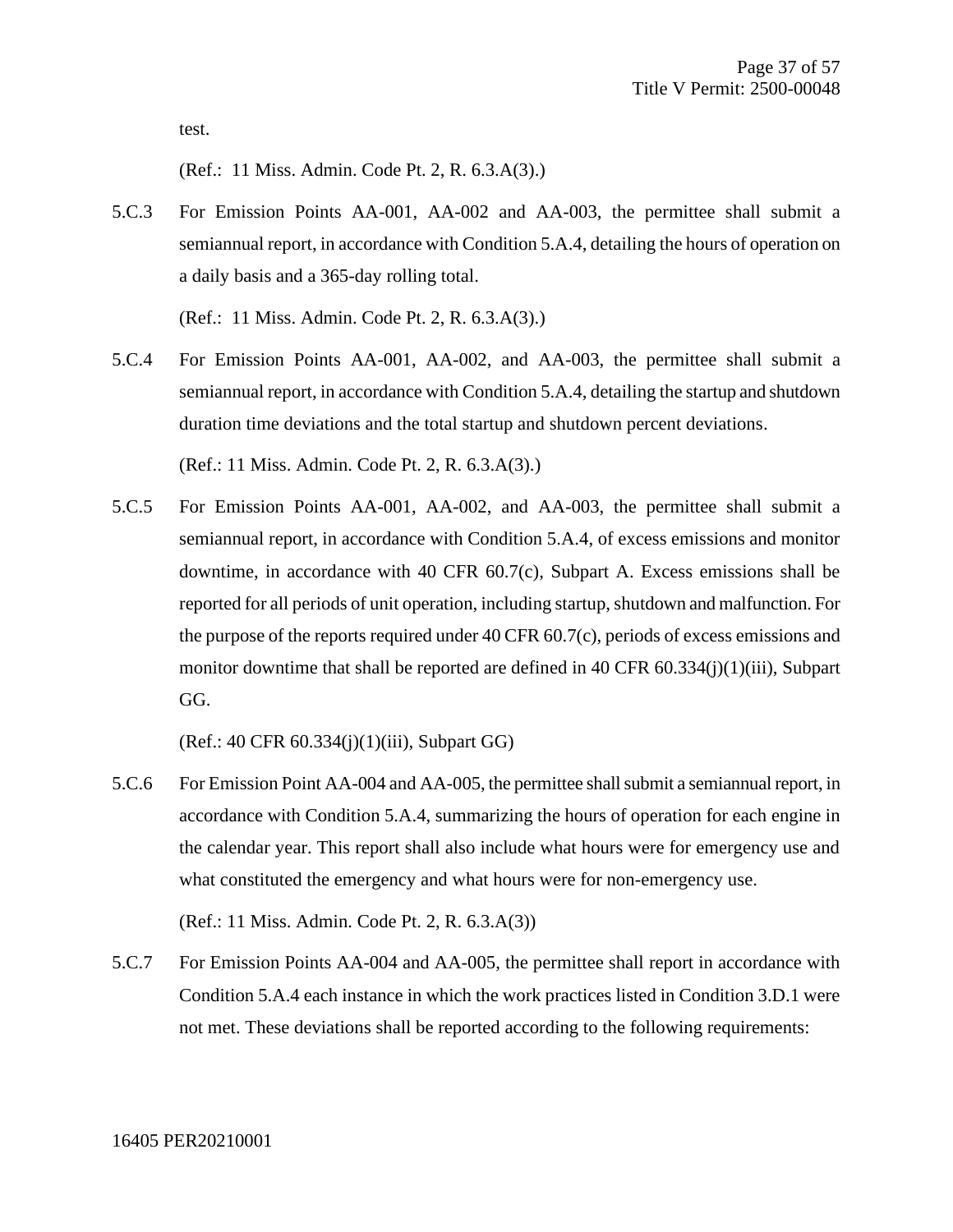- (a) If there were no deviations from any applicable emission limitations or operating limitations, a statement shall be included that there were no deviations from the emission limitations or operating limitations during the reporting period; or
- (b) If there was a deviation from any emission limitation or operating limitation during the reporting period, then the compliance report shall contain the following information:
	- (1) Company name and address.
	- (2) Statement by a responsible official, with that official's name, title, and signature, certifying the accuracy of the content of the report.
	- (3) Date of report and beginning and ending dates of the reporting period.
	- (4) The total operating time of the stationary RICE at which the deviation occurred during the reporting period.
	- (5) Information on the number, duration, and cause of deviations (including unknown cause, if applicable), as applicable, and the corrective action taken.
- (c) If there was a malfunction during the reporting period, the compliance report shall include the number, duration, and a brief description for each type of malfunction which occurred during the reporting period and which caused or may have caused any applicable emission limitation to be exceeded. The report shall also include a description of actions taken by the permittee during a malfunction of an affected source to minimize emissions in accordance with Condition 3.B.16, including actions taken to correct a malfunction.

(Ref.: 40 CFR 63.6640(b), 63.6650(a) through (d), and Footnote 2 to Table 2d of Subpart ZZZZ, Subpart ZZZZ)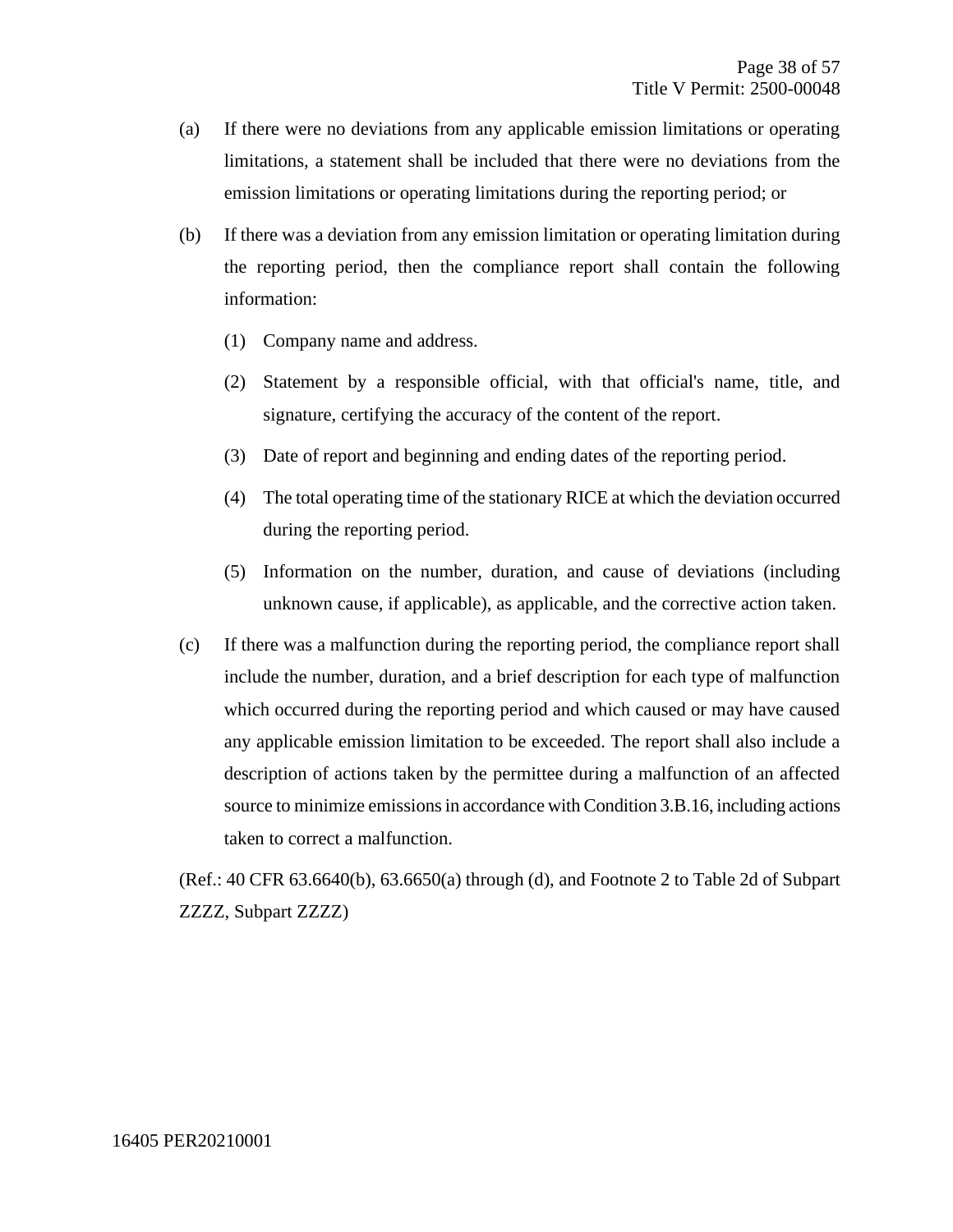## SECTION 6. ALTERNATIVE OPERATING SCENARIOS

6.1 None permitted.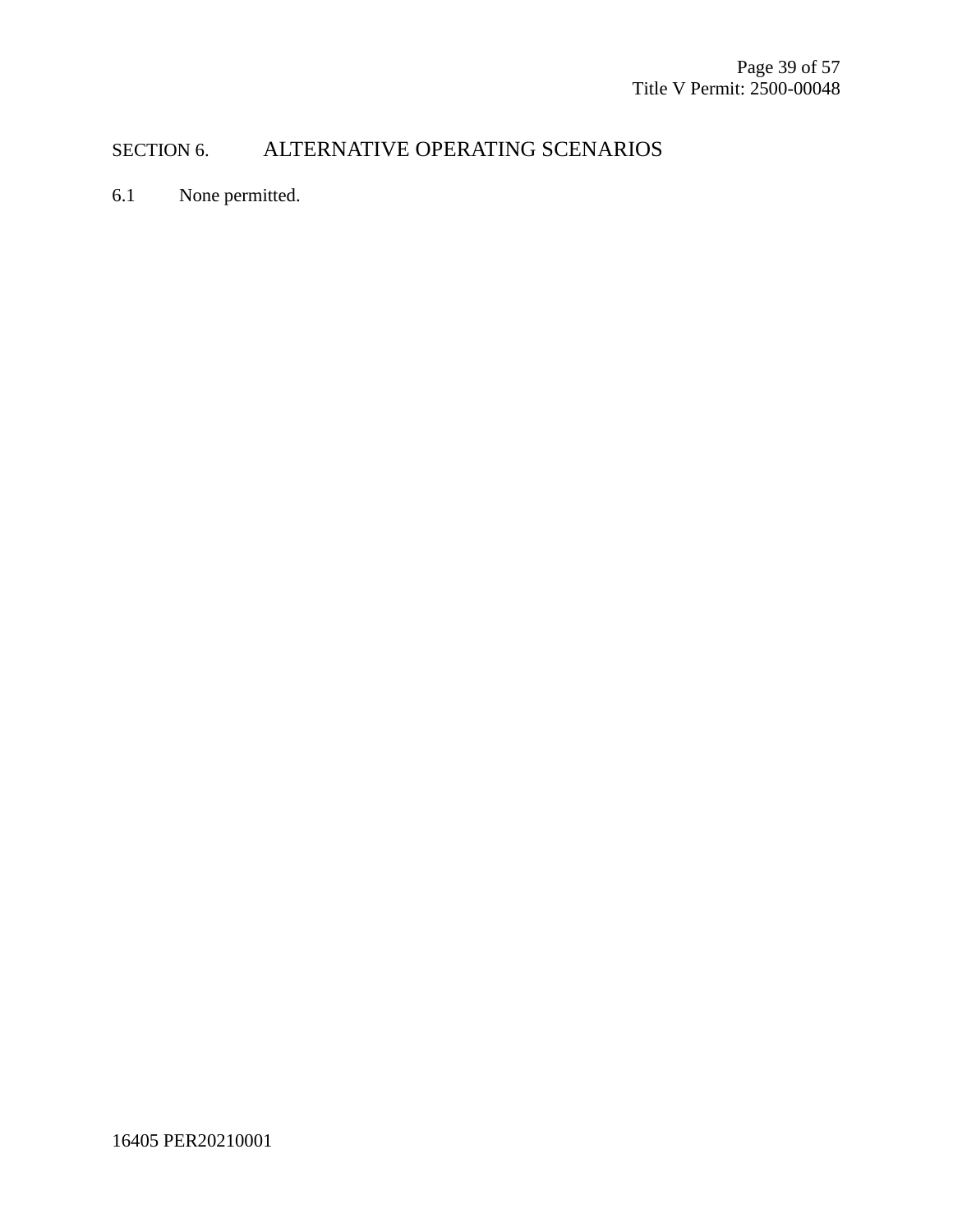## SECTION 7. TITLE VI REQUIREMENTS

The following are applicable or potentially applicable requirements originating from Title VI of the Clean Air Act – Stratospheric Ozone Protection. The full text of the referenced regulations may be found on-line at **<http://www.ecfr.gov/>** under Title 40, or DEQ shall provide a copy upon request from the permittee.

- 7.1 If the permittee produces, transforms, destroys, imports or exports a controlled substance or imports or exports a controlled product, the permittee shall comply with the applicable requirements of 40 CFR Part 82, Subpart A – Production and Consumption Controls.
- 7.2 If the permittee performs service on a motor vehicle for consideration when this service involves the refrigerant in the motor vehicle air conditioner (MVAC), the permittee shall comply with the applicable requirements of 40 CFR Part 82, Subpart B – Servicing of Motor Vehicle Air Conditioners.
- 7.3 The permittee shall comply with the applicable requirements of 40 CFR Part 82, Subpart E – The Labeling of Products Using Ozone-Depleting Substances, for the following containers and products:
	- (a) All containers in which a class I or class II substance is stored or transported;
	- (b) All products containing a class I substance; and
	- (c) All products directly manufactured with a process that uses a class I substance, unless otherwise exempted by this subpart or, unless EPA determines for a particular product that there are no substitute products or manufacturing processes for such product that do not rely on the use of a class I substance, that reduce overall risk to human health and the environment, and that are currently or potentially available. If the EPA makes such a determination for a particular product, then the requirements of this subpart are effective for such product no later than January 1, 2015.
- 7.4 If the permittee performs any of the following activities, the permittee shall comply with the applicable requirements of 40 CFR Part 82, Subpart  $F -$  Recycling and Emissions Reduction:
	- (a) Servicing, maintaining, or repairing appliances;
	- (b) Disposing of appliances, including small appliances and motor vehicle air conditioners; or
	- (c) Refrigerant reclaimers, technician certifying programs, appliance owners and operators, manufacturers of appliances, manufacturers of recycling and recovery equipment, approved recycling and recovery equipment testing organizations, as well as persons selling, offering for sale, and/or purchasing class I, class II, or non-exempt substitute refrigerants.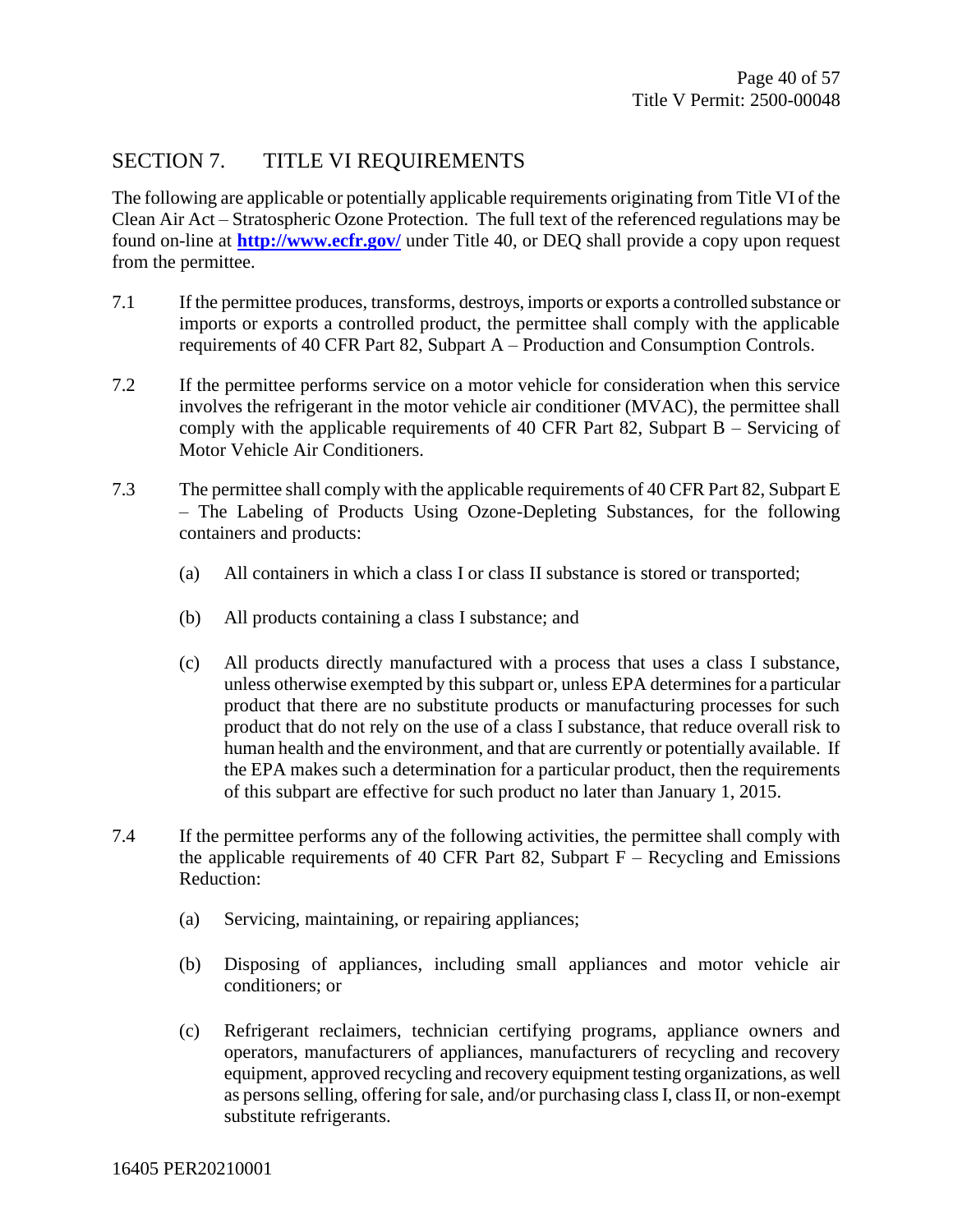- 7.5 The permittee shall be allowed to switch from any ozone-depleting substance to any acceptable alternative that is listed in the Significant New Alternatives Policy (SNAP) program promulgated pursuant to 40 CFR Part 82, Subpart G – Significant New Alternatives Policy Program. The permittee shall also comply with any use conditions for the acceptable alternative substance.
- 7.6 If the permittee performs any of the following activities, the permittee shall comply with the applicable requirements of 40 CFR Part 82, Subpart H – Halon Emissions Reduction:
	- (a) Any person testing, servicing, maintaining, repairing, or disposing of equipment that contains halons or using such equipment during technician training;
	- (b) Any person disposing of halons;
	- (c) Manufacturers of halon blends; or
	- (d) Organizations that employ technicians who service halon-containing equipment.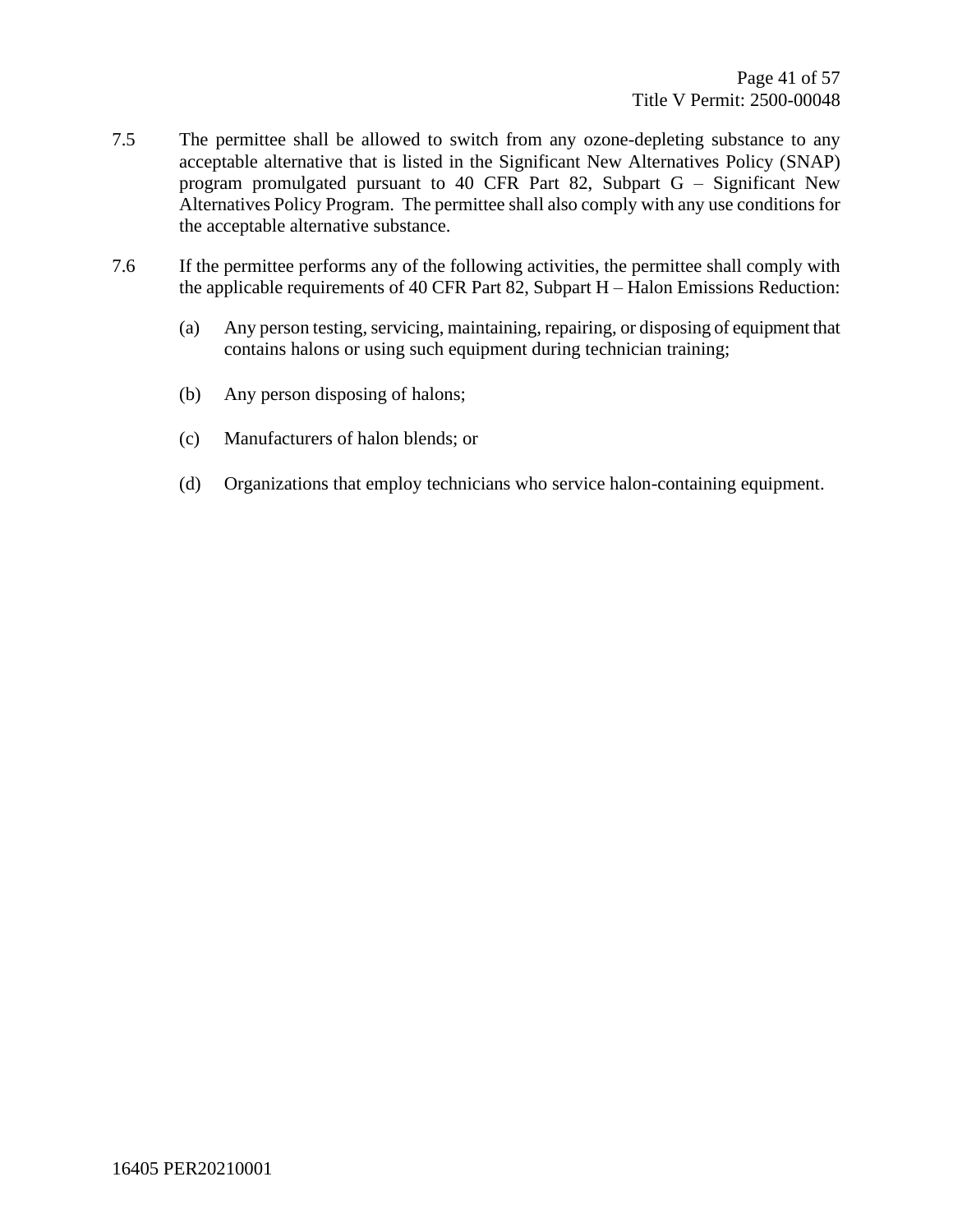#### SECTION 8. ACID RAIN REQUIREMENTS

8.1 The permittee shall comply with all requirements of the Phase II Acid Rain Permit attached as Appendix B of this permit. All conditions of the Phase II Acid Rain Permit are effective for the dates specified in the Acid Rain Permit; however, these conditions may be revised by the DEQ during the permitted period.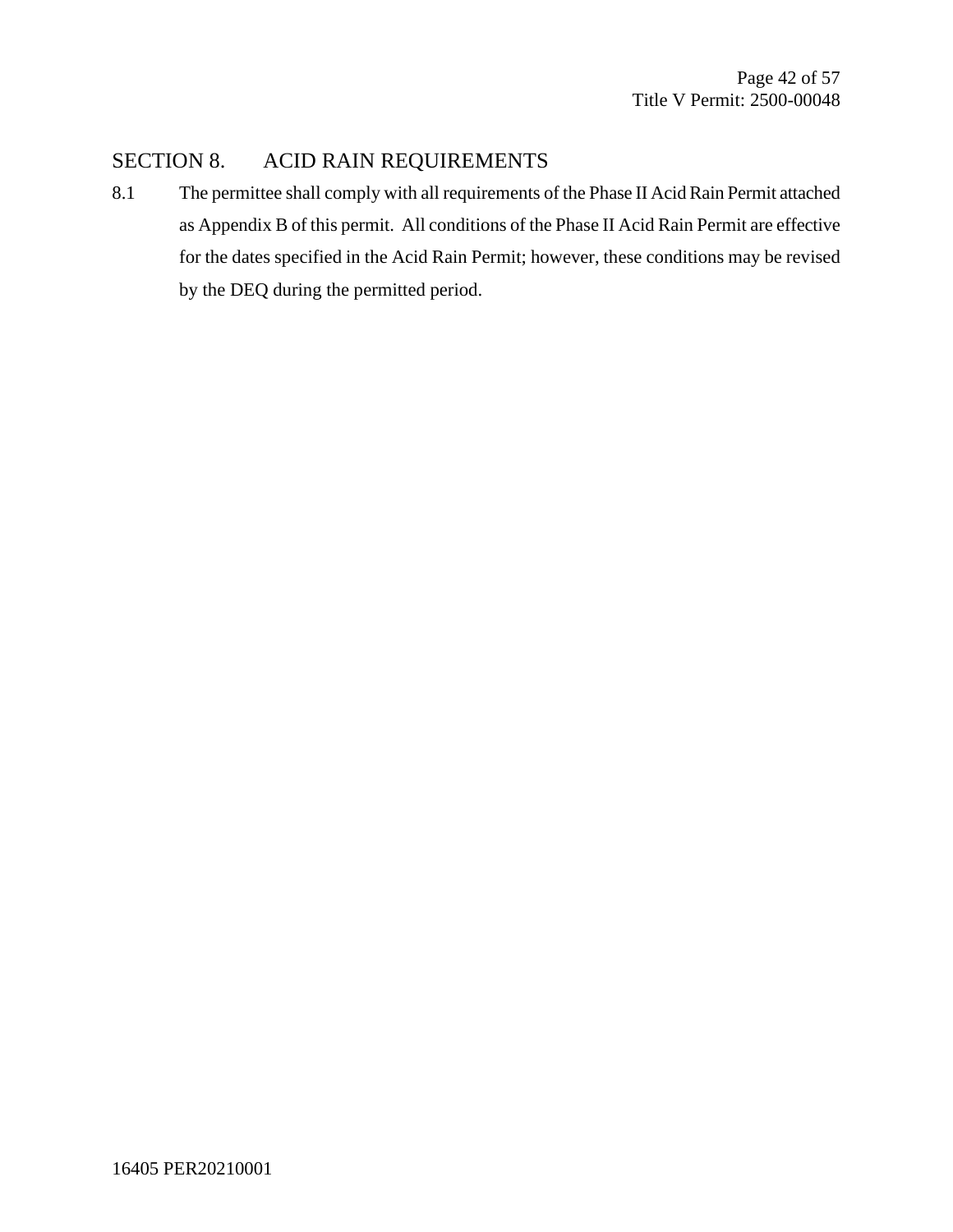#### SECTION 9. CROSS-STATE AIR POLLUTION RULE

#### 9.1 Description of Cross-State Air Pollution Rule (CSAPR) Monitoring Provisions

The CSAPR subject units and the unit-specific monitoring provisions at this source are identified in the following Table. These units are subject to the requirements for the CSAPR NOx Ozone Season Group 2 Trading Program.

| Unit ID: Emission Points AA-001, AA-002, AA-003 |                                                                                                                                                                                                                             |                                                                                                                                      |                                                                                                                                             |                                                                                                                                             |                                                                                                                    |
|-------------------------------------------------|-----------------------------------------------------------------------------------------------------------------------------------------------------------------------------------------------------------------------------|--------------------------------------------------------------------------------------------------------------------------------------|---------------------------------------------------------------------------------------------------------------------------------------------|---------------------------------------------------------------------------------------------------------------------------------------------|--------------------------------------------------------------------------------------------------------------------|
| Parameter                                       | Continuous<br>emission<br>monitoring system<br>or systems (CEMS)<br>requirements<br>pursuant to 40 CFR<br>part 75, subpart B<br>(for $SO2$<br>monitoring) and 40<br>CFR part 75,<br>subpart $H$ (for $NOX$ )<br>monitoring) | Excepted<br>monitoring<br>system<br>requirements for<br>gas- and oil-<br>fired units<br>pursuant to 40<br>CFR part 75,<br>appendix D | Excepted<br>monitoring<br>system<br>requirements for<br>gas- and oil-fired<br>peaking units<br>pursuant to 40<br>CFR part 75,<br>appendix E | Low Mass<br>Emissions<br>excepted<br>monitoring<br>(LME)<br>requirements for<br>gas- and oil-<br>fired units<br>pursuant to 40<br>CFR 75.19 | EPA-approved<br>alternative<br>monitoring<br>system<br>requirements<br>pursuant to 40<br>CFR part 75,<br>subpart E |
| NO <sub>X</sub>                                 | X                                                                                                                                                                                                                           |                                                                                                                                      |                                                                                                                                             |                                                                                                                                             |                                                                                                                    |
| Heat Input                                      |                                                                                                                                                                                                                             | X                                                                                                                                    |                                                                                                                                             |                                                                                                                                             |                                                                                                                    |

- 9.2 The above description of the monitoring used by a unit does not change, create an exemption from, or otherwise affect the monitoring, recordkeeping, and reporting requirements applicable to the unit under 40 CFR 97.830 through 97.835. The monitoring, recordkeeping and reporting requirements applicable to each unit are included below in the standard conditions for the applicable CSAPR trading programs.
- 9.3 The permittee must submit to the Administrator a monitoring plan for each unit in accordance with 40 CFR 75.53, 75.62 and 75.73, as applicable. The monitoring plan for each unit is available at the EPA's website a[t https://www.epa.gov/airmarkets/monitoring](https://www.epa.gov/airmarkets/monitoring-plans-part-75-sources)[plans-part-75-sources.](https://www.epa.gov/airmarkets/monitoring-plans-part-75-sources)
- 9.4 The permittee that wants to use an alternative monitoring system must submit to the Administrator a petition requesting approval of the alternative monitoring system in accordance with 40 CFR part 75, subpart E and 40 CFR 75.66 and 97.835. The Administrator's response approving or disapproving any petition for an alternative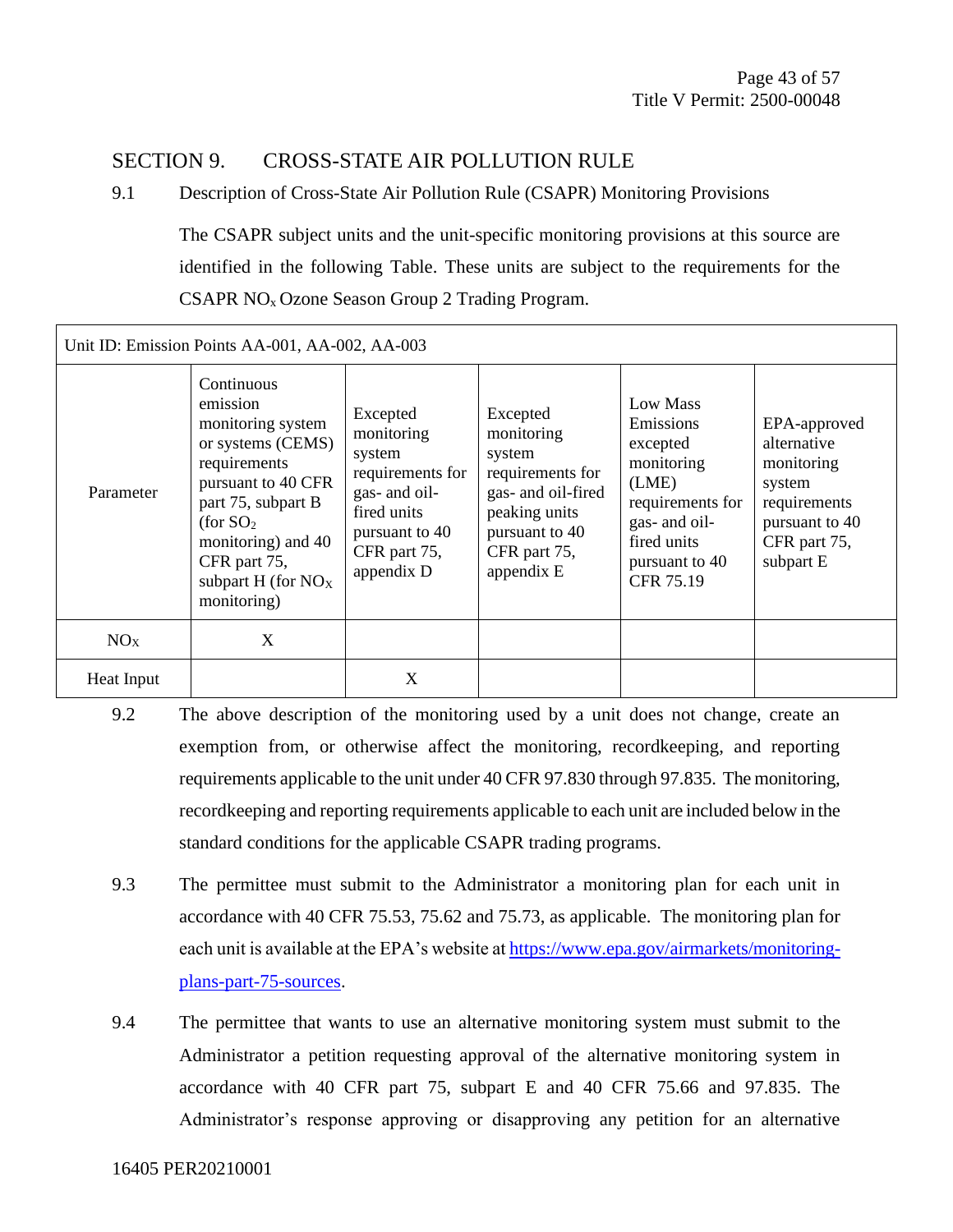monitoring system is available on the EPA's website at [https://www.epa.gov/airmarkets/part-75-petition-responses.](https://www.epa.gov/airmarkets/part-75-petition-responses)

- 9.5 The permittee that wants to use an alternative to any monitoring, recordkeeping, or reporting requirement under 40 CFR 97.830 through 97.834 must submit to the Administrator a petition requesting approval of the alternative in accordance with 40 CFR 75.66 and 97.835. The Administrator's response approving or disapproving any petition for an alternative to a monitoring, recordkeeping, or reporting requirement is available on EPA website at [https://www.epa.gov/airmarkets/part-75-petition-responses.](https://www.epa.gov/airmarkets/part-75-petition-responses)
- 9.6 The descriptions of monitoring applicable to the unit included above meet the requirement of 40 CFR 97.830 through 97.834, and therefore minor permit modification procedures, in accordance with 40 CFR 70.7(e)(2)(i)(B) or  $71.7(e)(1)(i)(B)$ , may be used to add to or change this unit's monitoring system description.
- 9.7 CSAPR NO<sub>x</sub> Ozone Season Group 2 Trading Program Requirements (40 CFR 97.806)
	- (a) Designed representative requirements The permittee shall comply with the requirement to have a designated representative, and may have an alternate designated representative, in accordance with 40 CFR 97.813 through 97.818.
	- (b) Emissions monitoring, reporting, and recordkeeping requirements.
		- (1) The permittee, and the designated representative, of each CSAPR  $NO<sub>x</sub> Ozone$ Season Group 2 source and each CSAPR  $NO<sub>x</sub>$  Ozone Season Group 2 unit at the source shall comply with the monitoring, reporting, and recordkeeping requirements of 40 CFR 97.830 (general requirements, including installation, certification, and data accounting, compliance deadlines, reporting data, prohibitions, and long-term cold storage), 97.831 (initial monitoring system certification and recertification procedures), 97.832 (monitoring system out-ofcontrol periods), 97.833 (notifications concerning monitoring), 97.834 (recordkeeping and reporting, including monitoring plans, certification applications, quarterly reports, and compliance certification), and 97.835 (petitions for alternatives to monitoring, recordkeeping, or reporting requirements).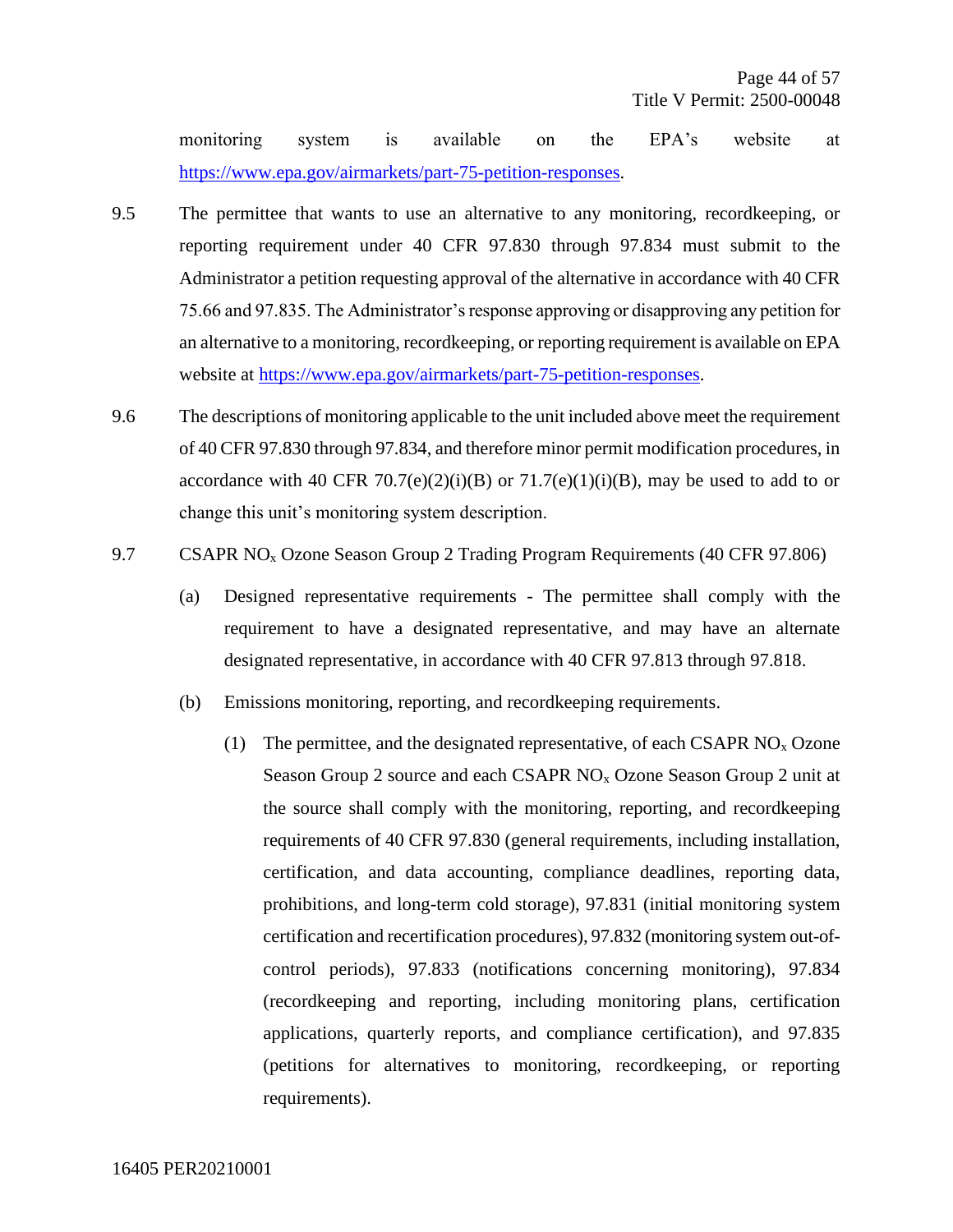- (2) The emissions data determined in accordance with 40 CFR 97.830 through 97.835 shall be used to calculate allocations of CSAPR  $NO<sub>x</sub> Ozone$  Season Group 2 allowances under 40 CFR  $97.811(a)(2)$  and (b) and  $97.812$  and to determine compliance with the CSAPR  $NO<sub>x</sub> Oz$  and Season Group 2 emissions limitation and assurance provisions under paragraph (c) below, provided that, for each monitoring location from which mass emissions are reported, the mass emissions amount used in calculating such allocations and determining such compliance shall be the mass emissions amount for the monitoring location determined in accordance with 40 CFR 97.830 through 97.835 and rounded to the nearest ton, with any fraction of a ton less than 0.50 being deemed to be zero.
- $\rm (c)$  NO<sub>X</sub> emissions requirements.
	- (1) CSAPR NO<sub>X</sub> Ozone Season Group 2 emissions limitation.
		- (i) As of the allowance transfer deadline for a control period in a given year, the owners and operators of each CSAPR  $NO<sub>x</sub>$  Ozone Season Group 2 source and each CSAPR NO<sub>x</sub> Ozone Season Group 2 unit at the source shall hold, in the source's compliance account, CSAPR  $NO<sub>x</sub>$  Ozone Season Group 2 allowances available for deduction for such control period under 40 CFR 97.824(a) in an amount not less than the tons of total  $NO<sub>x</sub>$  emissions for such control period from all CSAPR  $NO<sub>x</sub>$  Ozone Season Group 2 units at the source.
		- (ii) If total  $NO<sub>x</sub>$  emissions during a control period in a given year from the CSAPR  $NO<sub>x</sub>$  Ozone Season Group 2 units at a CSAPR  $NO<sub>x</sub>$  Ozone Season Group 2 source are in excess of the CSAPR  $NO<sub>x</sub>$  Ozone Season Group 2 emissions limitation set forth in paragraph  $(c)(1)(i)$  above, then:
			- (A) The owners and operators of the source and each CSAPR  $NO<sub>x</sub>$ Ozone Season Group 2 unit at the source shall hold the CSAPR NO<sup>x</sup> Ozone Season Group 2 allowances required for deduction under 40 CFR 97.824(d); and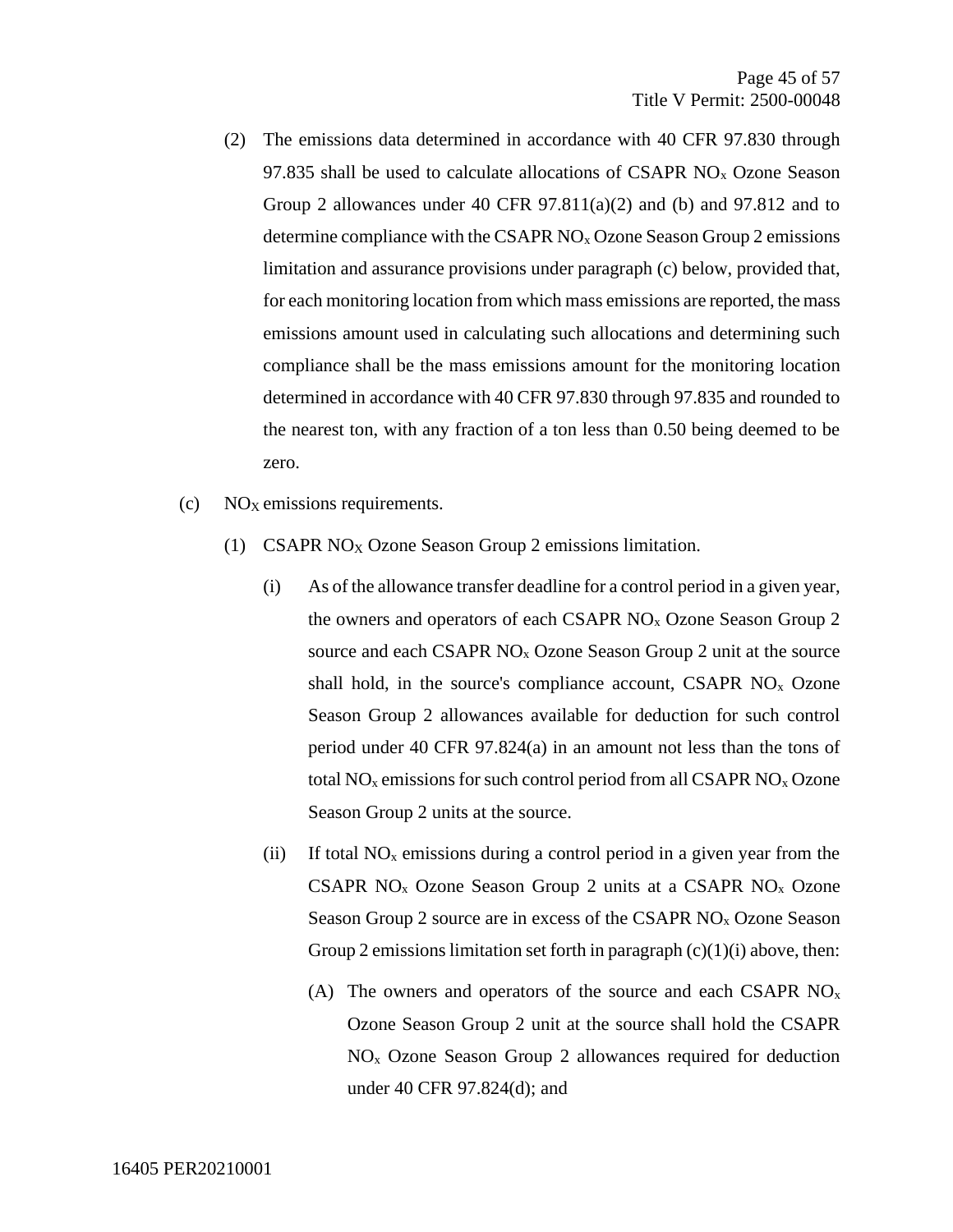- (B) The owners and operators of the source and each CSAPR  $NO<sub>x</sub>$ Ozone Season Group 2 unit at the source shall pay any fine, penalty, or assessment or comply with any other remedy imposed, for the same violations, under the Clean Air Act, and each ton of such excess emissions and each day of such control period shall constitute a separate violation of 40 CFR part 97, subpart EEEEE and the Clean Air Act.
- (2) CSAPR NO<sub>X</sub> Ozone Season Group 2 assurance provisions.
	- (i) If total  $NO<sub>x</sub>$  emissions during a control period in a given year from all CSAPR  $NO<sub>x</sub> Oz$  Ozone Season Group 2 units at CSAPR  $NO<sub>x</sub> Oz$  one Season Group 2 sources in the state (and Indian country within the borders of such state) exceed the state assurance level, then the owners and operators of such sources and units in each group of one or more sources and units having a common designated representative for such control period, where the common designated representative's share of such  $NO<sub>x</sub>$ emissions during such control period exceeds the common designated representative's assurance level for the state and such control period, shall hold (in the assurance account established for the owners and operators of such group) CSAPR  $NO<sub>x</sub>$  Ozone Season Group 2 allowances available for deduction for such control period under 40 CFR 97.825(a) in an amount equal to two times the product (rounded to the nearest whole number), as determined by the Administrator in accordance with 40 CFR 97.825(b), of multiplying—
		- (A) The quotient of the amount by which the common designated representative's share of such  $NO<sub>x</sub>$  emissions exceeds the common designated representative's assurance level divided by the sum of the amounts, determined for all common designated representatives for such sources and units in the state (and Indian country within the borders of such state) for such control period, by which each common designated representative's share of such  $NO<sub>x</sub>$  emissions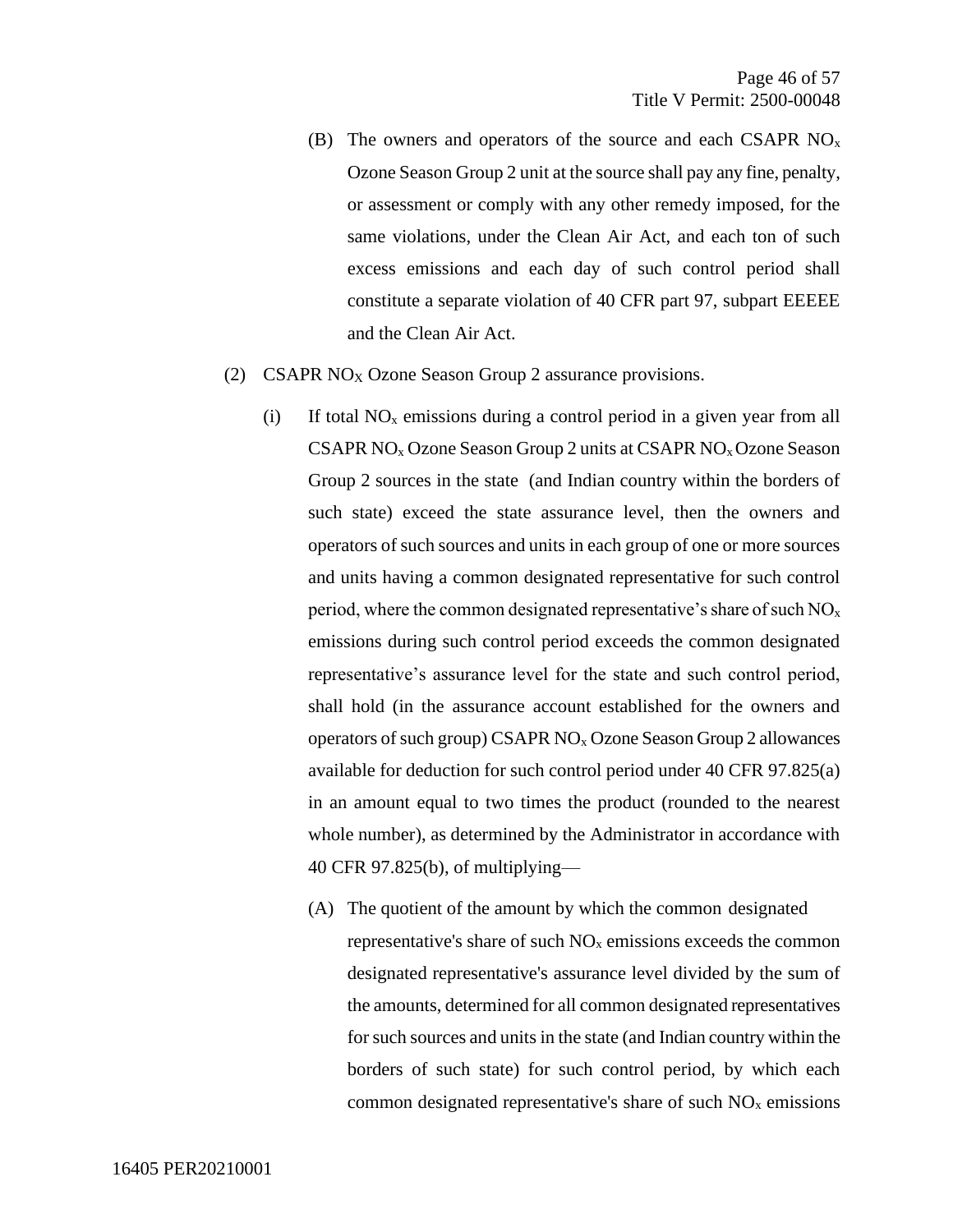exceeds the respective common designated representative's assurance level; and

- (B) The amount by which total  $NO_x$  emissions from all CSAPR  $NO_x$ Ozone Season Group 2 units at CSAPR NO<sub>x</sub> Ozone Season Group 2 sources in the state and Indian country within the borders of such state) for such control period exceed the state assurance level.
- (ii) The permittee shall hold the CSAPR  $NO<sub>x</sub>$  Ozone Season Group 2 allowances required under paragraph  $(c)(2)(i)$  above, as of midnight of November 1 (if it is a business day), or midnight of the first business day thereafter (if November 1 is not a business day), immediately after such control period.
- (iii) Total  $NO<sub>x</sub>$  emissions from all CSAPR  $NO<sub>x</sub>$  Ozone Season Group 2 units at CSAPR  $NO<sub>x</sub> Ozone Season Group 2 sources in the state (and Indian)$ country within the borders of such state) during a control period in a given year exceed the state assurance level if such total  $NO<sub>x</sub>$  emissions exceed the sum, for such control period, of the State  $NO<sub>x</sub> Oz$  Ozone Season Group 2 trading budget under 40 CFR 97.810(a) and the state's variability limit under 40 CFR 97.810(b).
- (iv) It shall not be a violation of 40 CFR part 97, subpart EEEEE or of the Clean Air Act if total  $NO_x$  emissions from all CSAPR  $NO_x$  Ozone Season Group 2 units at CSAPR  $NO<sub>x</sub> Oz$  Casson Group 2 sources in the state (and Indian country within the borders of such state) during a control period exceed the state assurance level or if a common designated representative's share of total  $NO<sub>x</sub>$  emissions from the CSAPR  $NO<sub>x</sub>$ Ozone Season Group 2 units at CSAPR NO<sup>x</sup> Ozone Season Group 2 sources in the state (and Indian country within the borders of such state) during a control period exceeds the common designated representative's assurance level.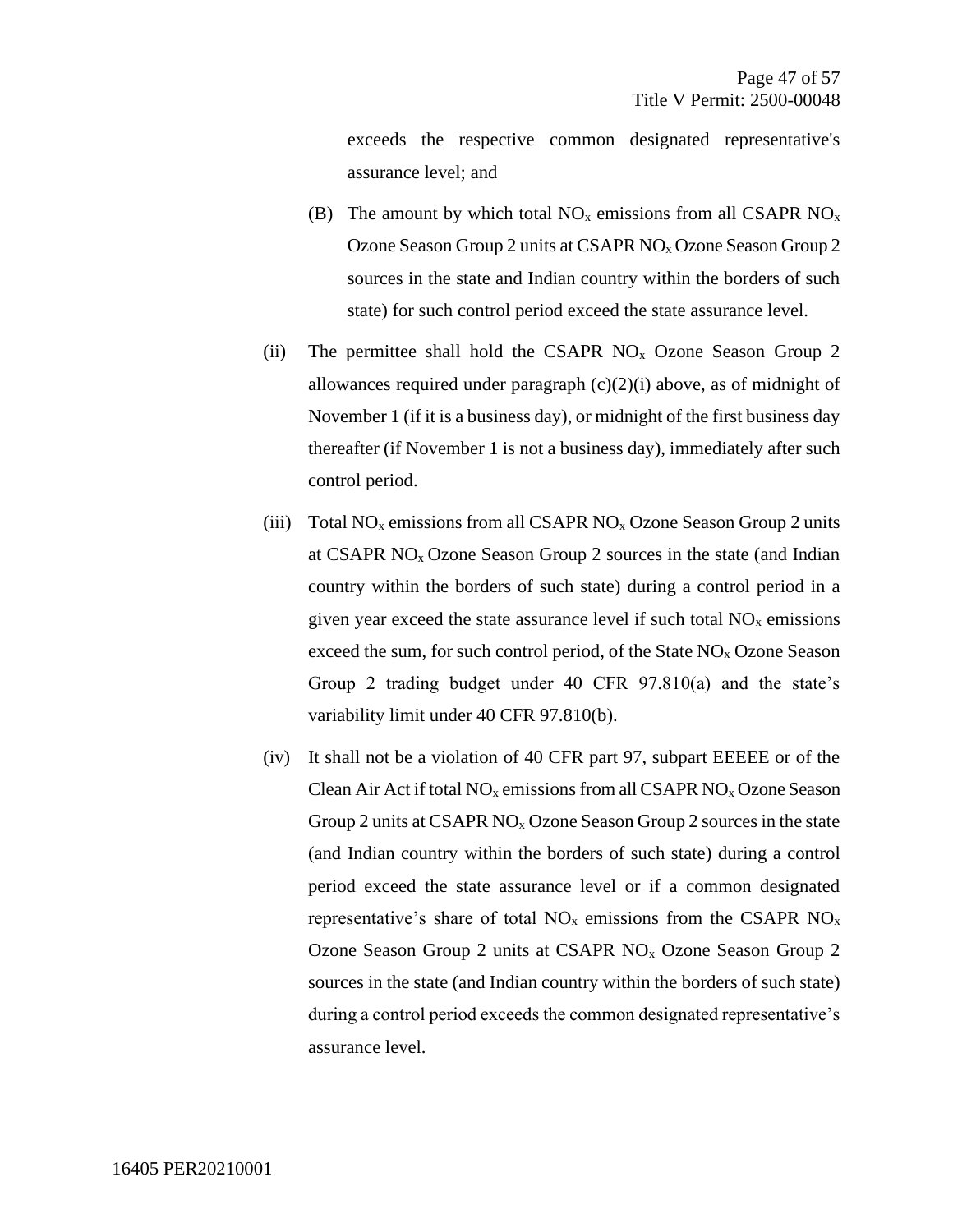- (v) To the extent the permittee fails to hold CSAPR  $NO<sub>x</sub>$  Ozone Season Group 2 allowances for a control period in a given year in accordance with paragraphs  $(c)(2)(i)$  through  $(iii)$  above,
	- (A) The permittee shall pay any fine, penalty, or assessment or comply with any other remedy imposed under the Clean Air Act; and
	- (B) Each CSAPR  $NO<sub>x</sub>$  Ozone Season Group 2 allowance that the permittee fails to hold for such control period in accordance with paragraphs (c)(2)(i) through (iii) above and each day of such control period shall constitute a separate violation of 40 CFR part 97, subpart EEEEE and the Clean Air Act.
- (3) Compliance periods.
	- (i) A CSAPR NO<sup>x</sup> Ozone Season Group 2 unit shall be subject to the requirements under paragraph  $(c)(1)$  above for the control period starting on the later of May 1, 2017, or the deadline for meeting the unit's monitor certification requirements under 40 CFR 97.830(b) and for each control period thereafter.
	- (ii) A base CSAPR  $NO<sub>x</sub> Ozone Season Group 2 unit shall be subject to the$ requirements under paragraph (c)(2) above for the control period starting on the later of May 1, 2017 or the deadline for meeting the unit's monitor certification requirements under 40 CFR 97.830(b) and for each control period thereafter.
- (4) Vintage of allowances held for compliance.
	- (i) A CSAPR  $NO<sub>x</sub>$  Ozone Season Group 2 allowance held for compliance with the requirements under paragraph  $(c)(1)(i)$  above for a control period in a given year must be a CSAPR  $NO<sub>x</sub> Oz$  allowed  $O<sub>x</sub> Oz$  allowance that was allocated for such control period or a control period in a prior year.
	- (ii) A CSAPR  $NO<sub>x</sub>$  Ozone Season Group 2 allowance held for compliance with the requirements under paragraphs  $(c)(1)(ii)(A)$  and  $(2)(i)$  through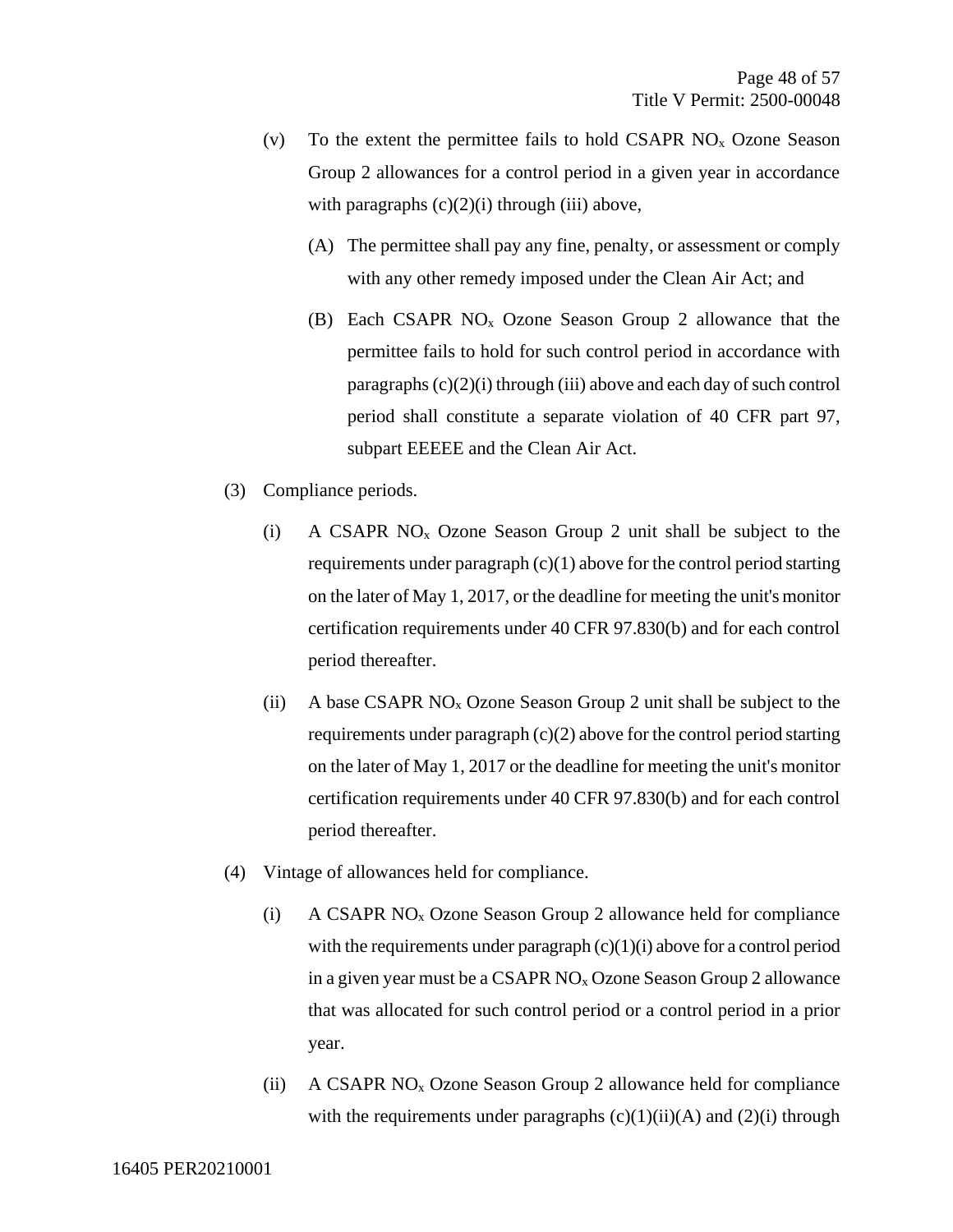(iii) above for a control period in a given year must be a CSAPR  $NO<sub>x</sub>$ Ozone Season Group 2 allowance that was allocated for a control period in a prior year or the control period in the given year or in the immediately following year.

- (5) Allowance Management System requirements. Each CSAPR  $NO<sub>x</sub>$  Ozone Season Group 2 allowance shall be held in, deducted from, or transferred into, out of, or between Allowance Management System accounts in accordance with 40 CFR part 97, subpart EEEEE.
- (6) Limited authorization. A CSAPR  $NO<sub>x</sub>$  Ozone Season Group 2 allowance is a limited authorization to emit one ton of  $NO<sub>x</sub>$  during the control period in one year. Such authorization is limited in its use and duration as follows:
	- (i) Such authorization shall only be used in accordance with the CSAPR NO<sup>x</sup> Ozone Season Group 2 Trading Program; and
	- (ii) Notwithstanding any other provision of 40 CFR part 97, subpart EEEEE, the Administrator has the authority to terminate or limit the use and duration of such authorization to the extent the Administrator determines is necessary or appropriate to implement any provision of the Clean Air Act.
- (7) Property right. A CSAPR NO<sup>X</sup> Ozone Season Group 2 allowance does not constitute a property right.
- (d) Title V permit revision requirements*.* 
	- (1) No Title V permit revision shall be required for any allocation, holding, deduction, or transfer of CSAPR  $NO<sub>x</sub>$  Ozone Season Group 2 allowances in accordance with 40 CFR part 97, subpart EEEEE.
	- (2) This permit incorporates the CSAPR emissions monitoring, recordkeeping and reporting requirements pursuant to 40 CFR 97.830 through 97.835, and the requirements for a continuous emission monitoring system (pursuant to 40 CFR part 75, subparts B and H), an excepted monitoring system (pursuant to 40 CFR part 75, appendices D and E), a low mass emissions excepted monitoring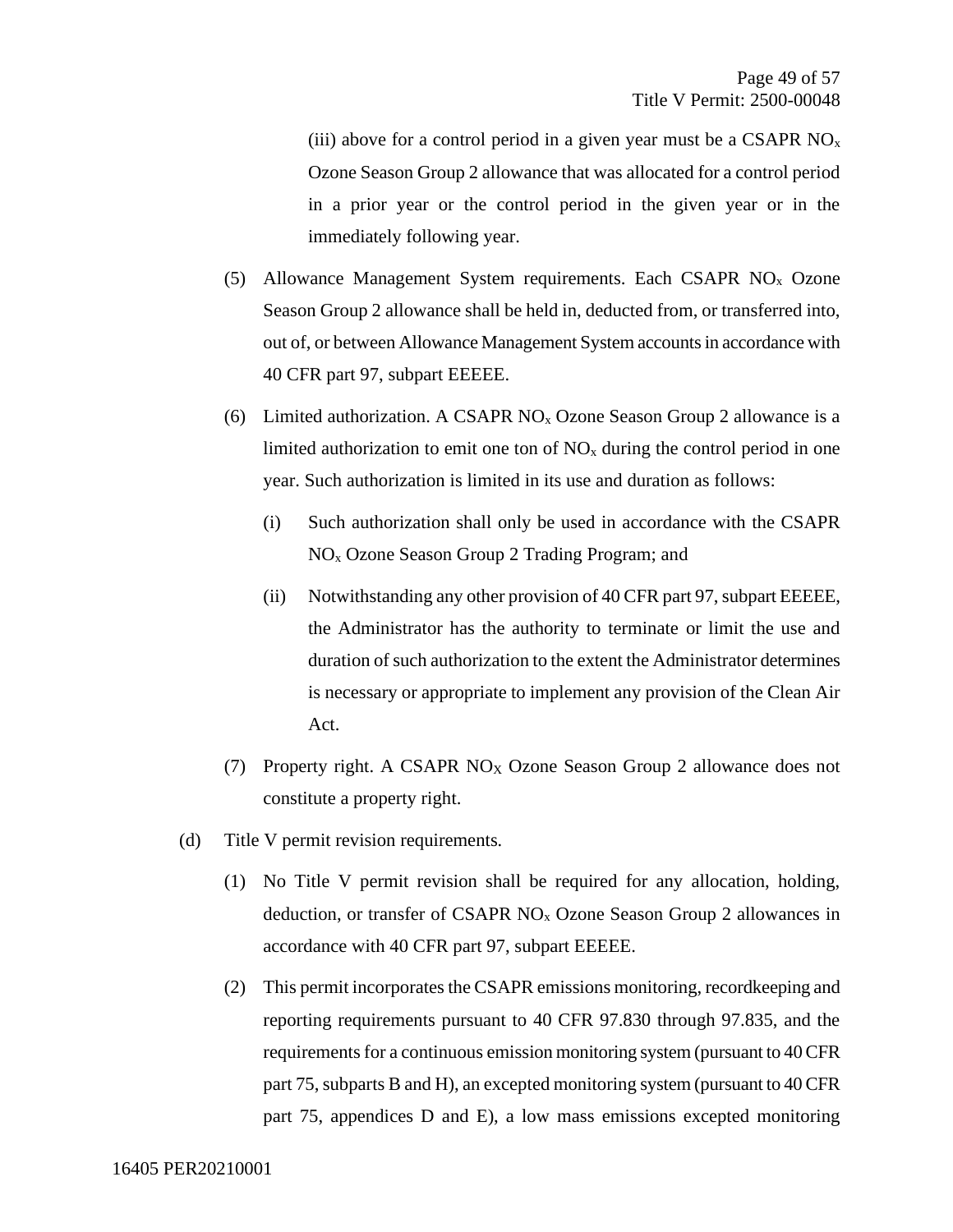methodology (pursuant to 40 CFR 75.19), and an alternative monitoring system (pursuant to 40 CFR part 75, subpart E). Therefore, the Description of CSAPR Monitoring Provisions table for units identified in this permit may be added to, or changed, in this Title V permit using once permit modification procedures in accordance with 40 CFR 97.806(d)(2) and 70.7(e)(2)(i)(B) or 71.7(e)(1)(i)(B).

- (e) Additional recordkeeping and reporting requirements*.* 
	- (1) Unless otherwise provided, the permittee of each CSAPR  $NO<sub>x</sub> Oz$  Season Group 2 source and each CSAPR NO<sub>x</sub> Ozone Season Group 2 unit at the source shall keep on site at the source each of the following documents (in hardcopy or electronic format) for a period of 5 years from the date the document is created. This period may be extended for cause, at any time before the end of 5 years, in writing by the Administrator.
		- (i) The certificate of representation under 40 CFR 97.816 for the designated representative for the source and each CSAPR  $NO<sub>x</sub>$  Ozone Season Group 2 unit at the source and all documents that demonstrate the truth of the statements in the certificate of representation; provided that the certificate and documents shall be retained on site at the source beyond such 5-year period until such certificate of representation and documents are superseded because of the submission of a new certificate of representation under 40 CFR 97.816 changing the designated representative.
		- (ii) All emissions monitoring information, in accordance with 40 CFR part 97, subpart EEEEE.
		- (iii) Copies of all reports, compliance certifications, and other submissions and all records made or required under, or to demonstrate compliance with the requirements of, the CSAPR  $NO<sub>x</sub>$  Ozone Season Group 2 Trading Program.
	- (2) The designated representative of a CSAPR  $NO<sub>x</sub> Oz$  Ozone Season Group 2 source and each CSAPR  $NO<sub>x</sub>$  Ozone Season Group 2 unit at the source shall make all submissions required under the CSAPR  $NO<sub>x</sub>$  Ozone Season Group 2 Trading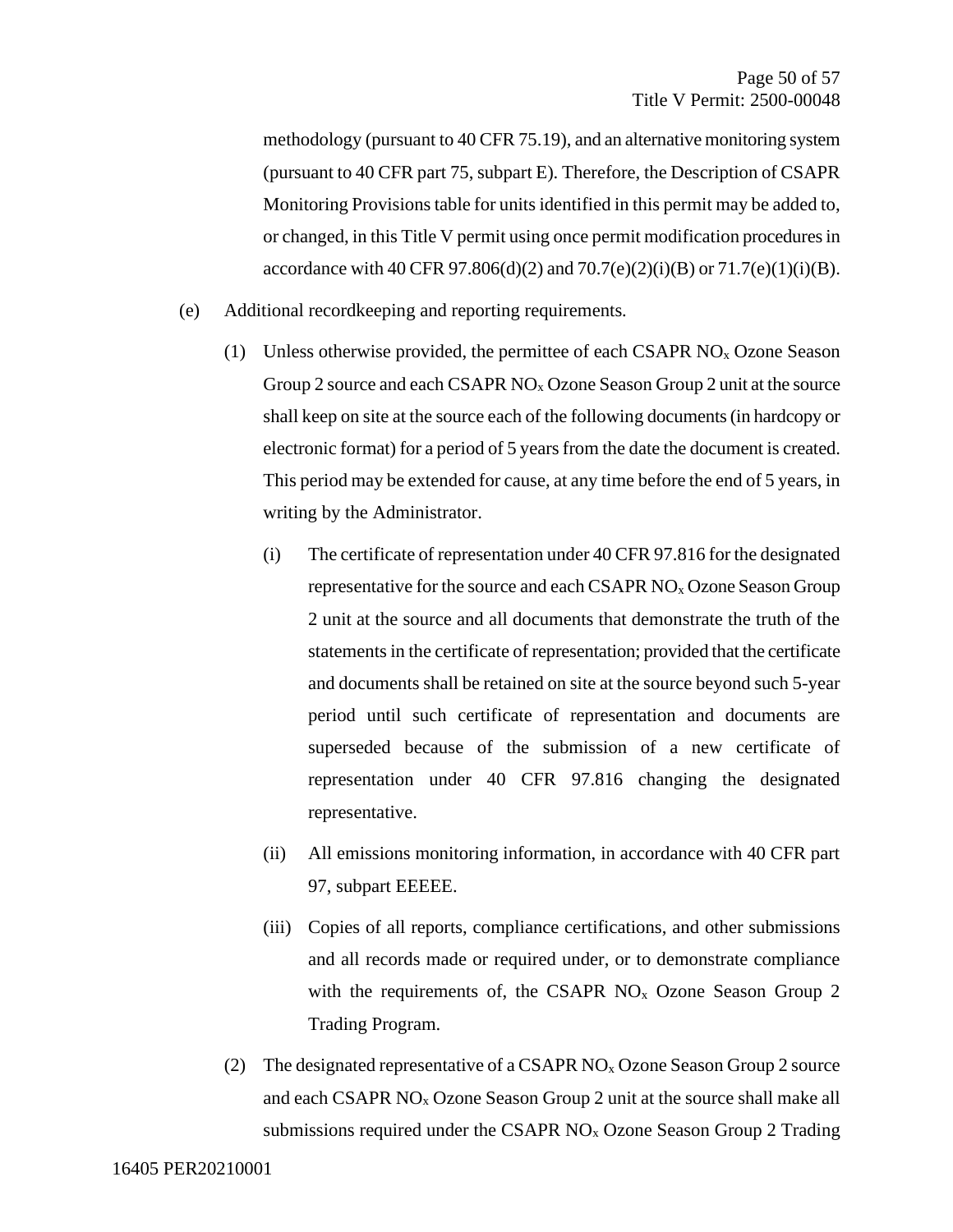Program, except as provided in 40 CFR 97.818. This requirement does not change, create an exemption from, or otherwise affect the responsible official submission requirements under a Title V Operating Permit program in 40 CFR parts 70 and 71.

- (f) Liability*.* 
	- (1) Any provision of the CSAPR  $NO<sub>x</sub>$  Ozone Season Group 2 Trading Program that applies to a CSAPR  $NO<sub>x</sub>$  Ozone Season Group 2 source or the designated representative of a CSAPR NO<sup>x</sup> Ozone Season Group 2 source shall also apply to the permittee of such source and of the CSAPR  $NO<sub>x</sub> O$ zone Season Group 2 units at the source.
	- (2) Any provision of the CSAPR NO<sup>x</sup> Ozone Season Group 2 Trading Program that applies to a CSAPR  $NO<sub>x</sub>$  Ozone Season Group 2 unit or the designated representative of a CSAPR  $NO<sub>x</sub>$  Ozone Season Group 2 unit shall also apply to the permittee of such unit.
- (g) Effects on other authorities *-* No provision of the CSAPR NO<sup>x</sup> Ozone Season Group 2 Trading Program or exemption under 40 CFR 97.805 shall be construed as exempting or excluding the permittee, and the designated representative, of a CSAPR NO<sup>x</sup> Ozone Season Group 2 source or CSAPR NO<sup>x</sup> Ozone Season Group 2 unit from compliance with any other provision of the applicable, approved state implementation plan, a federally enforceable permit, or the Clean Air Act.
- (h) Effects on units in Indian country. Notwithstanding the provisions of paragraphs (a) through (g) above, paragraphs (a) through (g) shall be deemed not to impose any requirements on any source or unit, or any owner, operator, or designated representative with regards to any source or unit, in Indian country within the borders of the state.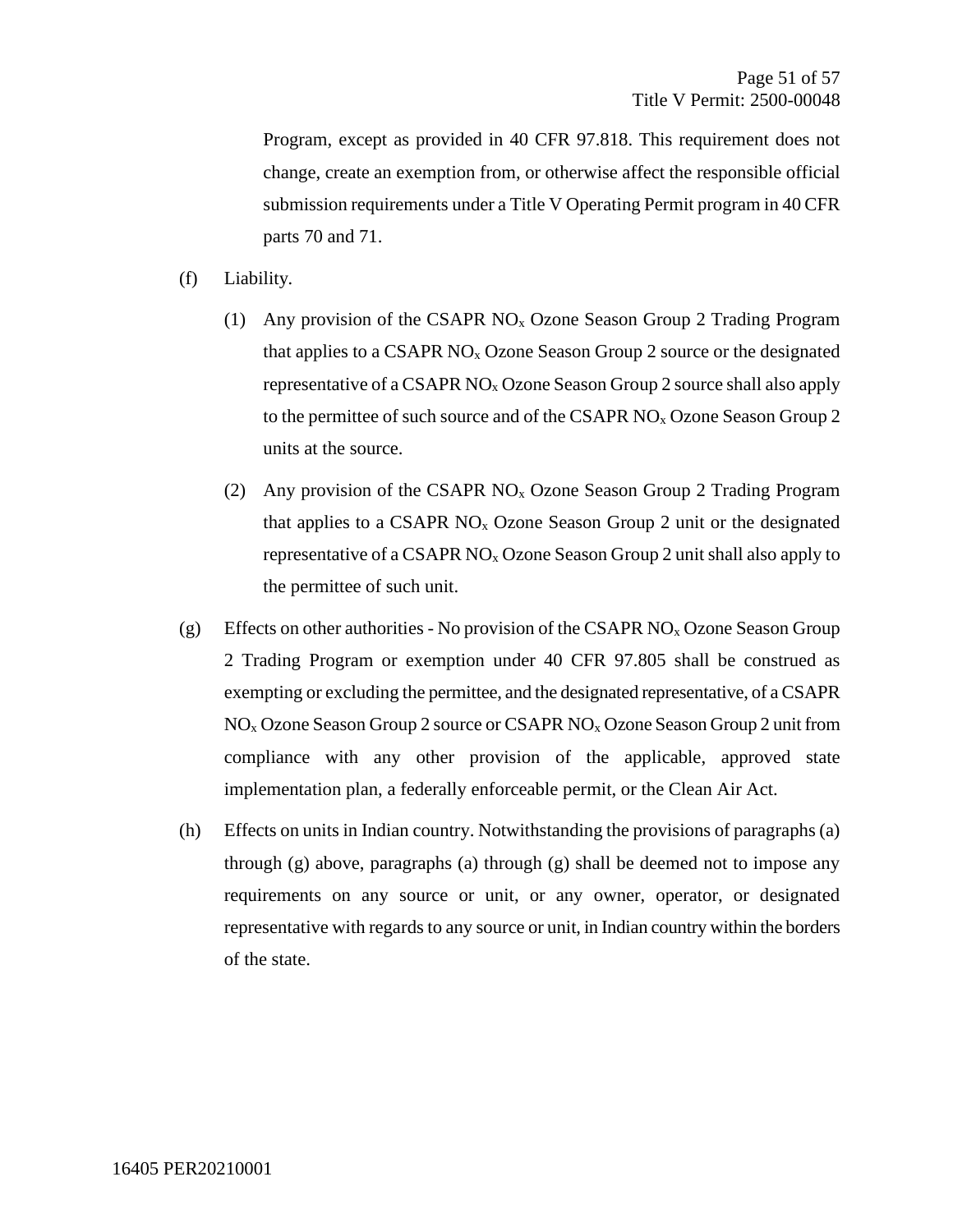## **APPENDIX A**

## **List of Abbreviations Used In this Permit**

| 11 Miss. Admin. Code Pt. 2, Ch. 1. | Air Emission Regulations for the Prevention, Abatement, and<br><b>Control of Air Contaminants</b>      |
|------------------------------------|--------------------------------------------------------------------------------------------------------|
| 11 Miss. Admin. Code Pt. 2, Ch. 2. | Permit Regulations for the Construction and/or Operation of Air                                        |
|                                    | <b>Emissions Equipment</b>                                                                             |
| 11 Miss. Admin. Code Pt. 2, Ch. 3. | Regulations for the Prevention of Air Pollution Emergency Episodes                                     |
| 11 Miss. Admin. Code Pt. 2, Ch. 4. | <b>Ambient Air Quality Standards</b>                                                                   |
| 11 Miss. Admin. Code Pt. 2, Ch. 5. | Regulations for the Prevention of Significant Deterioration of Air<br>Quality                          |
| 11 Miss. Admin. Code Pt. 2, Ch. 6. | Air Emissions Operating Permit Regulations for the Purposes of<br>Title V of the Federal Clean Air Act |
| 11 Miss. Admin. Code Pt. 2, Ch. 7. | Acid Rain Program Permit Regulations for Purposes of Title IV of<br>the Federal Clean Air Act          |
| <b>BACT</b>                        | <b>Best Available Control Technology</b>                                                               |
| <b>CEM</b>                         | <b>Continuous Emission Monitor</b>                                                                     |
| <b>CEMS</b>                        | <b>Continuous Emission Monitoring System</b>                                                           |
| <b>CFR</b>                         | Code of Federal Regulations                                                                            |
| $\rm CO$                           | Carbon Monoxide                                                                                        |
| <b>COM</b>                         | <b>Continuous Opacity Monitor</b>                                                                      |
| <b>COMS</b>                        | <b>Continuous Opacity Monitoring System</b>                                                            |
| <b>DEQ</b>                         | Mississippi Department of Environmental Quality                                                        |
| <b>EPA</b>                         | United States Environmental Protection Agency                                                          |
| gr/dscf                            | Grains Per Dry Standard Cubic Foot                                                                     |
| HP                                 | Horsepower                                                                                             |
| <b>HAP</b>                         | Hazardous Air Pollutant                                                                                |
| lb/hr                              | Pounds per Hour                                                                                        |
| M or K                             | Thousand                                                                                               |
| <b>MACT</b>                        | Maximum Achievable Control Technology                                                                  |
| MМ                                 | Million                                                                                                |
| <b>MMBTUH</b>                      | Million British Thermal Units per Hour                                                                 |
| <b>NA</b>                          | Not Applicable                                                                                         |
| <b>NAAQS</b>                       | National Ambient Air Quality Standards                                                                 |
| <b>NESHAP</b>                      | National Emissions Standards for Hazardous Air Pollutants, 40                                          |
|                                    | CFR 61 or National Emission Standards for Hazardous Air                                                |
|                                    | Pollutants for Source Categories, 40 CFR 63                                                            |
| <b>NMVOC</b>                       | Non-Methane Volatile Organic Compounds                                                                 |
| NO <sub>x</sub>                    | Nitrogen Oxides                                                                                        |
| <b>NSPS</b>                        | New Source Performance Standards, 40 CFR 60                                                            |
| O&M                                | <b>Operation and Maintenance</b>                                                                       |
| PM                                 | <b>Particulate Matter</b>                                                                              |
| $PM_{10}$                          | Particulate Matter less than 10 µm in diameter                                                         |
| ppm                                | Parts per Million                                                                                      |
| <b>PSD</b>                         | Prevention of Significant Deterioration, 40 CFR 52                                                     |
| <b>SIP</b>                         | <b>State Implementation Plan</b>                                                                       |
| SO <sub>2</sub>                    | <b>Sulfur Dioxide</b>                                                                                  |
| <b>TPY</b>                         | Tons per Year                                                                                          |
| <b>TRS</b>                         | <b>Total Reduced Sulfur</b>                                                                            |
| <b>VEE</b>                         | <b>Visible Emissions Evaluation</b>                                                                    |
| <b>VHAP</b>                        | Volatile Hazardous Air Pollutant                                                                       |
| <b>VOC</b>                         | Volatile Organic Compound                                                                              |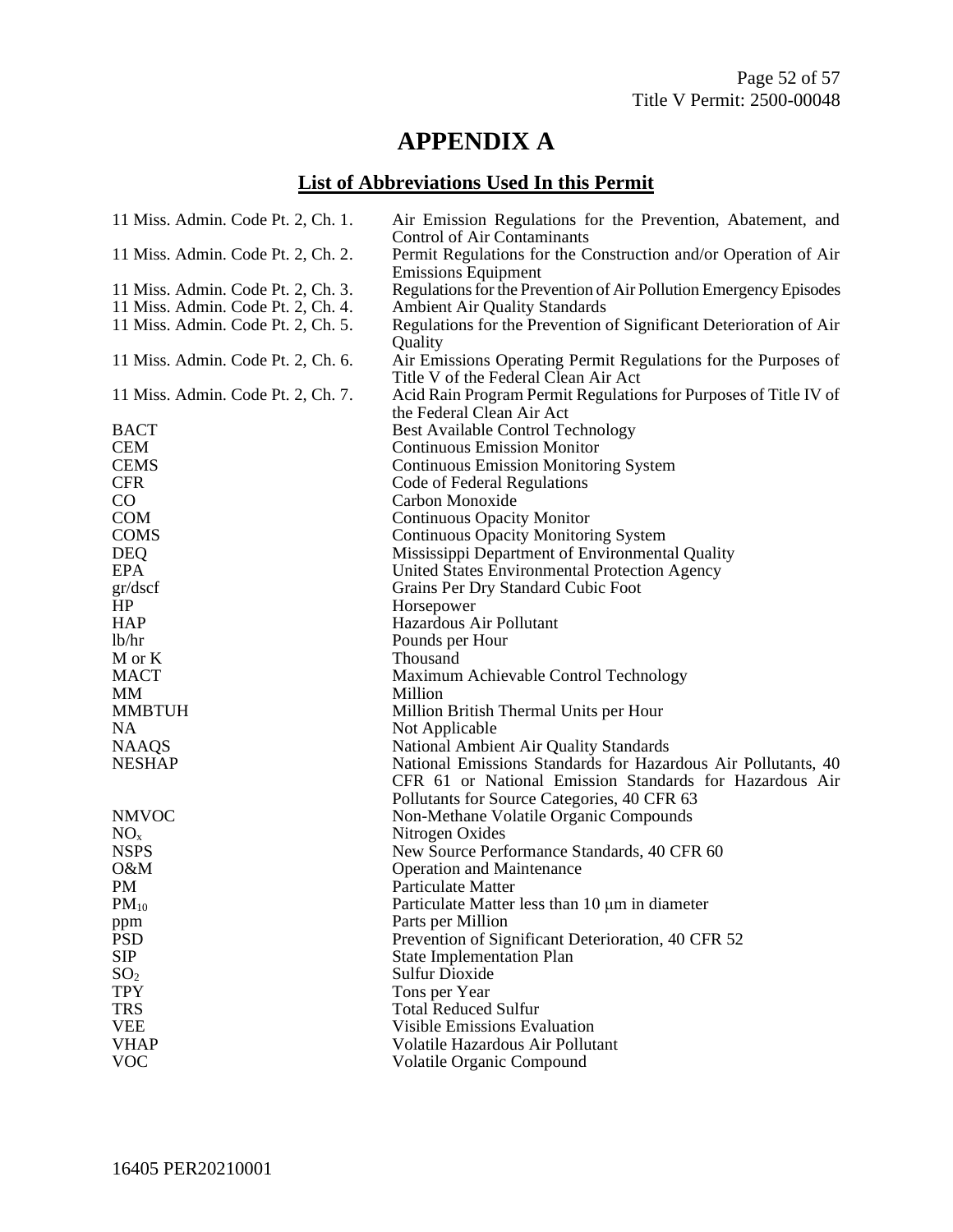Page 53 of 57 Title V Permit: 2500-00048

## **APPENDIX B Phase II Acid Rain Permit**

16405 PER20210001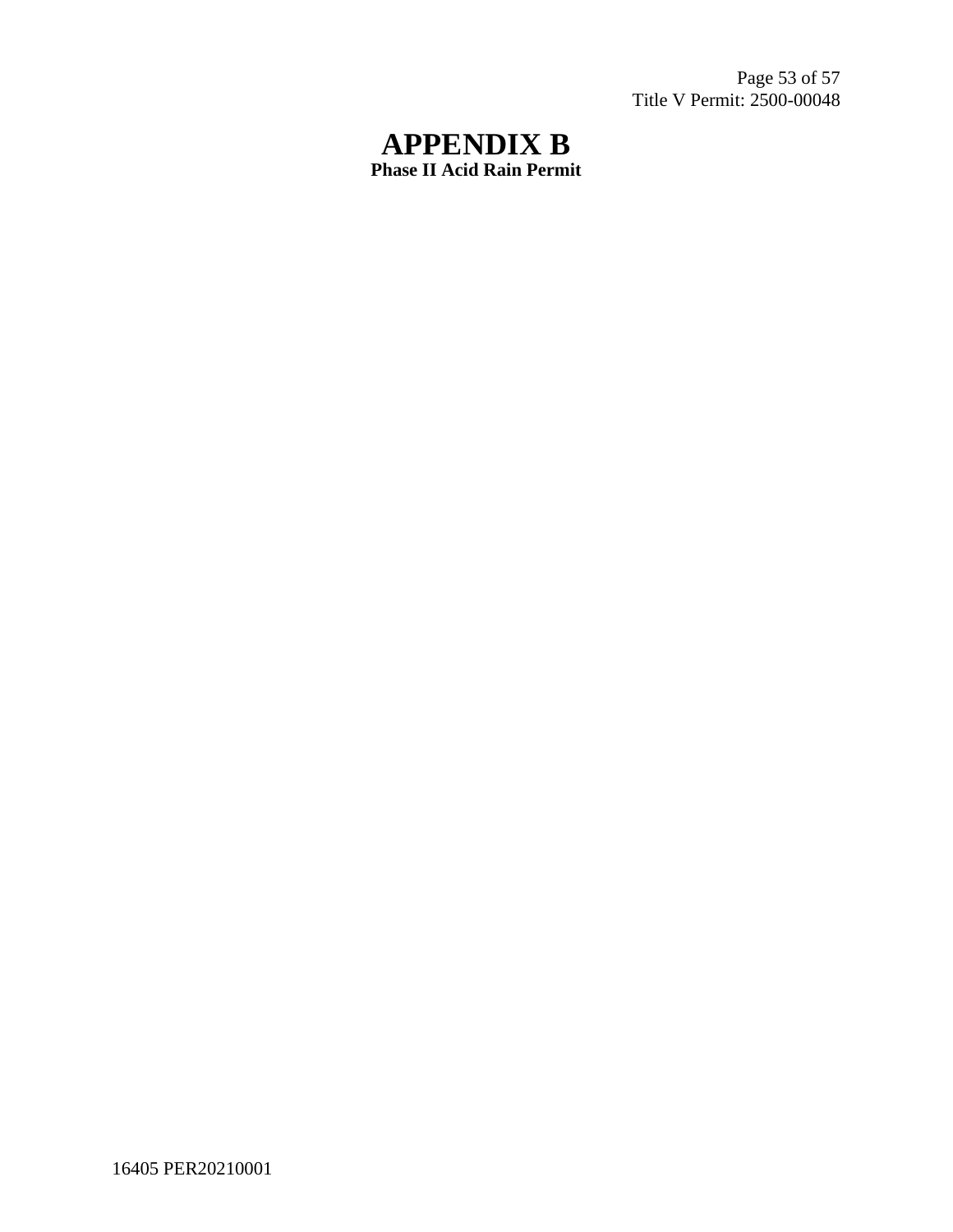## **PHASE II ACID RAIN PERMIT**

| <b>Issued to:</b>   | <b>Sylvarena Generating Plant</b>                      |
|---------------------|--------------------------------------------------------|
| <b>Operated by:</b> | Cooperative Energy, a Mississippi electric cooperative |
| <b>ORIS</b> code:   | 7989                                                   |
| <b>Effective:</b>   | May 24, 2022 through April 30, 2027                    |

#### **Summary of Previous Actions:**

This page will be replaced to document new actions each time a new action is taken by the Mississippi Department of Environmental Quality.

| 1) Draft permit for public and EPA comment.                | <b>November 15, 2002</b> |
|------------------------------------------------------------|--------------------------|
| 2) Final Permit issued.                                    | <b>January 8, 2003</b>   |
| Draft Permit sent to Public Notice and EPA Review.<br>3)   | <b>April 3, 2009</b>     |
| 4) Permit finalized and issued.                            | <b>June 10, 2009</b>     |
| 5) Draft renewal Title V Permit for public and EPA review. | <b>January 17, 2017</b>  |
| 6) Permit finalized and issued                             | <b>March 31, 2017</b>    |
| Draft permit for public and EPA comment                    | <b>March 31, 2022</b>    |

#### **Present Action:**

| $\sim$ 1000011010010111                  |              |
|------------------------------------------|--------------|
| 8)<br><b>Permit finalized and issued</b> | May 24, 2022 |

Signature Date **Date** 

May 24, 2022

Krystal Rudolph, P.E. Chief, Environmental Permits Division Mississippi Department of Environmental Quality P.O. Box 2261 Jackson, MS 39225-2261 Telephone (601) 961-5171 Fax (601) 961-5742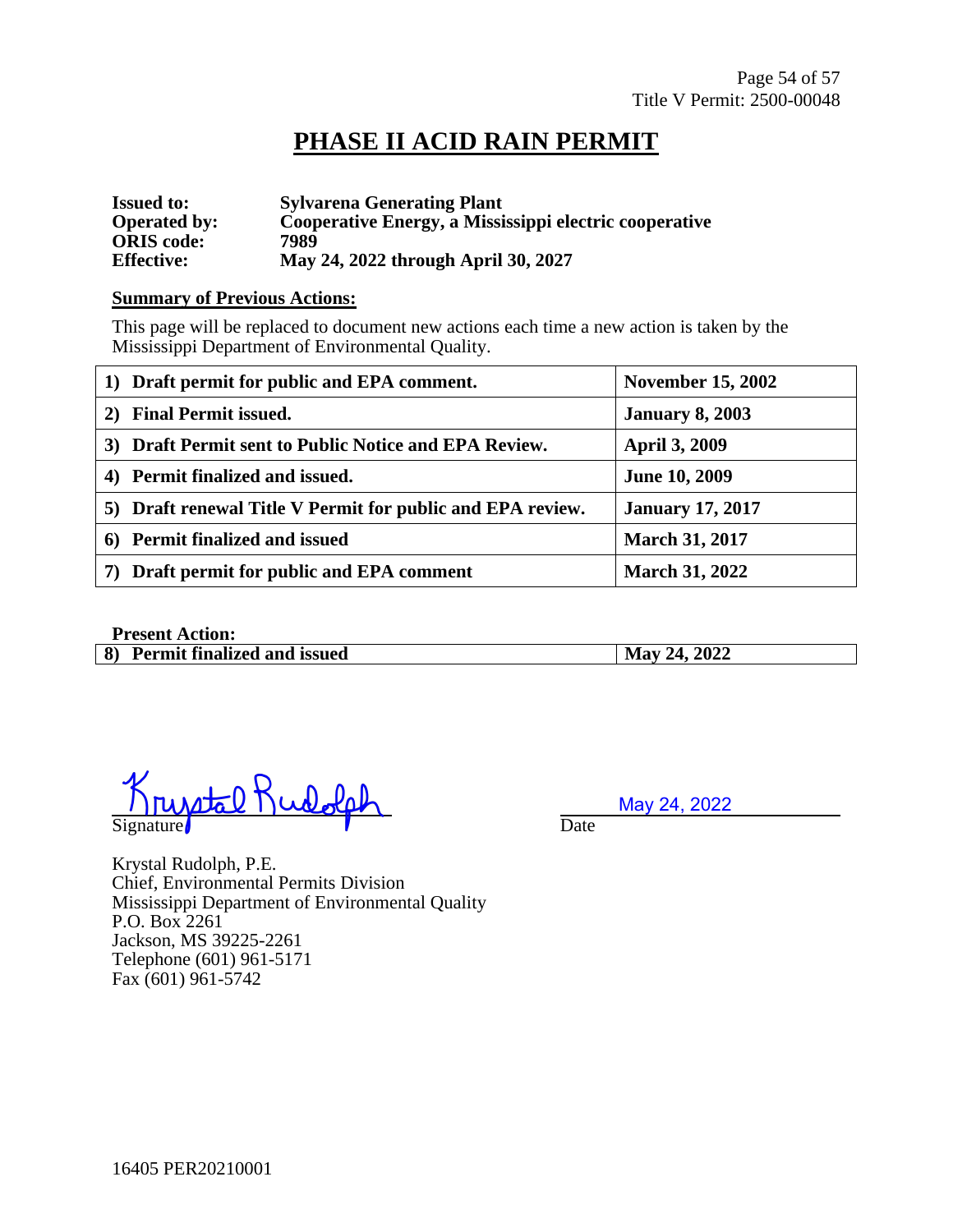## **PHASE II ACID RAIN PERMIT**

**Issued to: Sylvarena Generating Plant Operated by: Cooperative Energy, a Mississippi electric cooperative ORIS code: 7989 Effective: May 24, 2022 through April 30, 2027**

#### **ACID RAIN PERMIT CONTENTS:**

- 1) Statement of Basis.
- 2) SO<sub>2</sub> allowances allocated under this permit and  $NO<sub>x</sub>$  requirements for each affected unit.
- 3) Comments, notes, and justifications regarding permit decisions and changes made to the permit application forms during the review process, and any additional requirements or conditions.
- 4) The permit application submitted for this source. The owners and operators of the sources must comply with the standard requirements and special provisions set forth in the application.

#### **1) STATEMENT OF BASIS:**

Statutory and Regulatory Authorities: In accordance with the Mississippi Air and Water Pollution Control Law, specifically Miss. Code Ann. §§ 49-17-1 through 49-17-43, and any subsequent amendments, and Titles IV and V of the Clean Air Act, the Mississippi Department of Environmental Quality issues this permit pursuant to the State of Mississippi Air Emissions Operating Permit Regulations for the Purposes of Title V of the Federal Clean Air Act, 11 Miss. Admin. Code Pt. 2, Ch. 6, and the State of Mississippi Acid Rain Program Permit Regulations for Purposes of Title IV of the Federal Clean Air Act, 11 Miss. Admin. Code Pt. 2, Ch. 7.

#### **2) SO<sup>2</sup> ALLOWANCE ALLOCATIONS AND NO<sup>X</sup> REQUIREMENTS FOR EACH AFFECTED UNIT:**

|                                            |                                                          | 2020        | 2021 | 2022 | 2023 | 2024 |
|--------------------------------------------|----------------------------------------------------------|-------------|------|------|------|------|
| <b>AA-001</b><br><b>AA-002</b><br>$AA-003$ | $SO2$ allowances,<br>under Table 2 of<br>40 CFR Part 73. | NA          | NA   | NA   | NA   | NA   |
|                                            | $NOx$ limit                                              | $172.0$ tpy |      |      |      |      |

#### **3) COMMENTS, NOTES AND JUSTIFICATIONS:**

All affected units are natural gas fired units; therefore, the affected units are not subject to the  $NO<sub>x</sub>$  requirements outlined in 40 CFR Part 76. Additionally, these are new units that were not listed in 40 CFR 73, Tables 2, 3, or 4, and have not been allocated any  $SO_2$  allowances.